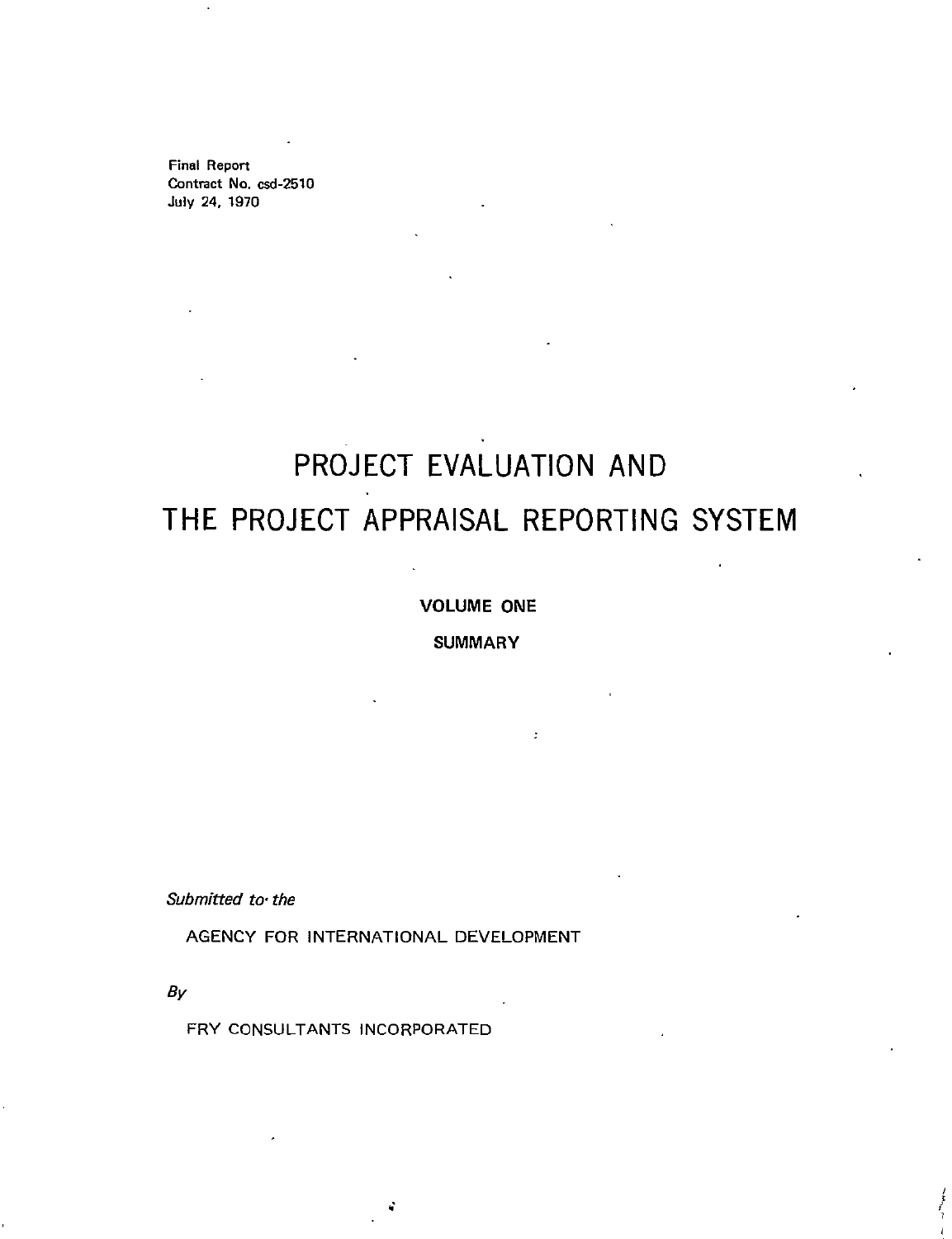"IF**YOU DON'T** KNOW WHERE **YOU'RE** GOING, **ANY** ROAD WILL GET **YOU** THERE,"

 $\sim$ 

 $\sim 10$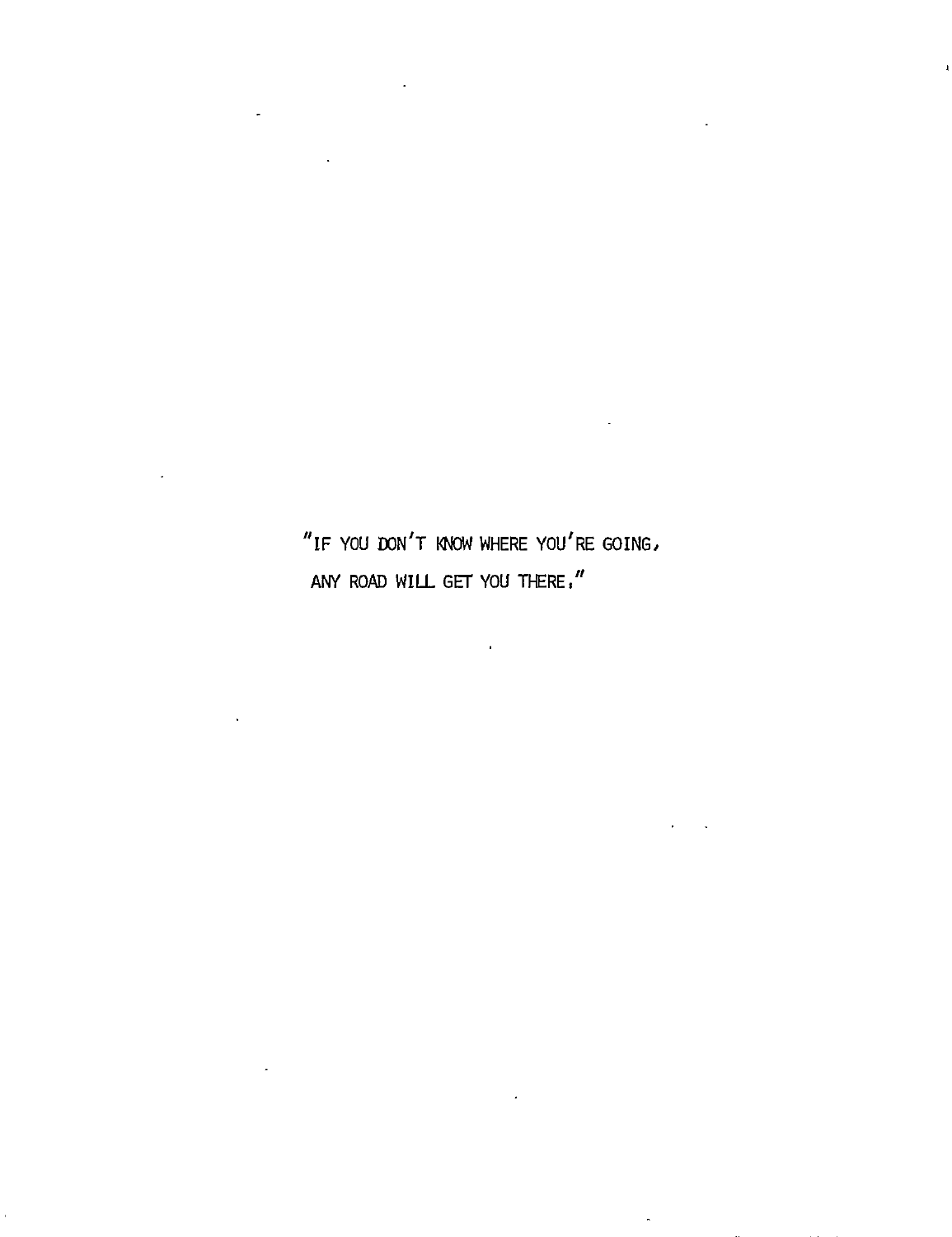Final Report Contract No. csd-2510 July 24, **1970** 

# **PROJECT EVALUATION AND THE PROJECT APPRAISAL REPORTING SYSTEM**

#### **VOLUME ONE**

#### **SUMMARY**

Submitted to the

**AGENCY** FOR **INTERNATIONAL DEVELOPMENT** 

**By** 

FRY CONSULTANTS<sub>,</sub> INCORPORATED

**STUDY TEAM:** 

**LEON J.** ROSENBERG (DIRECTOR) LAWRENCE **D,** POSNER EDWARD **J. HANLEY**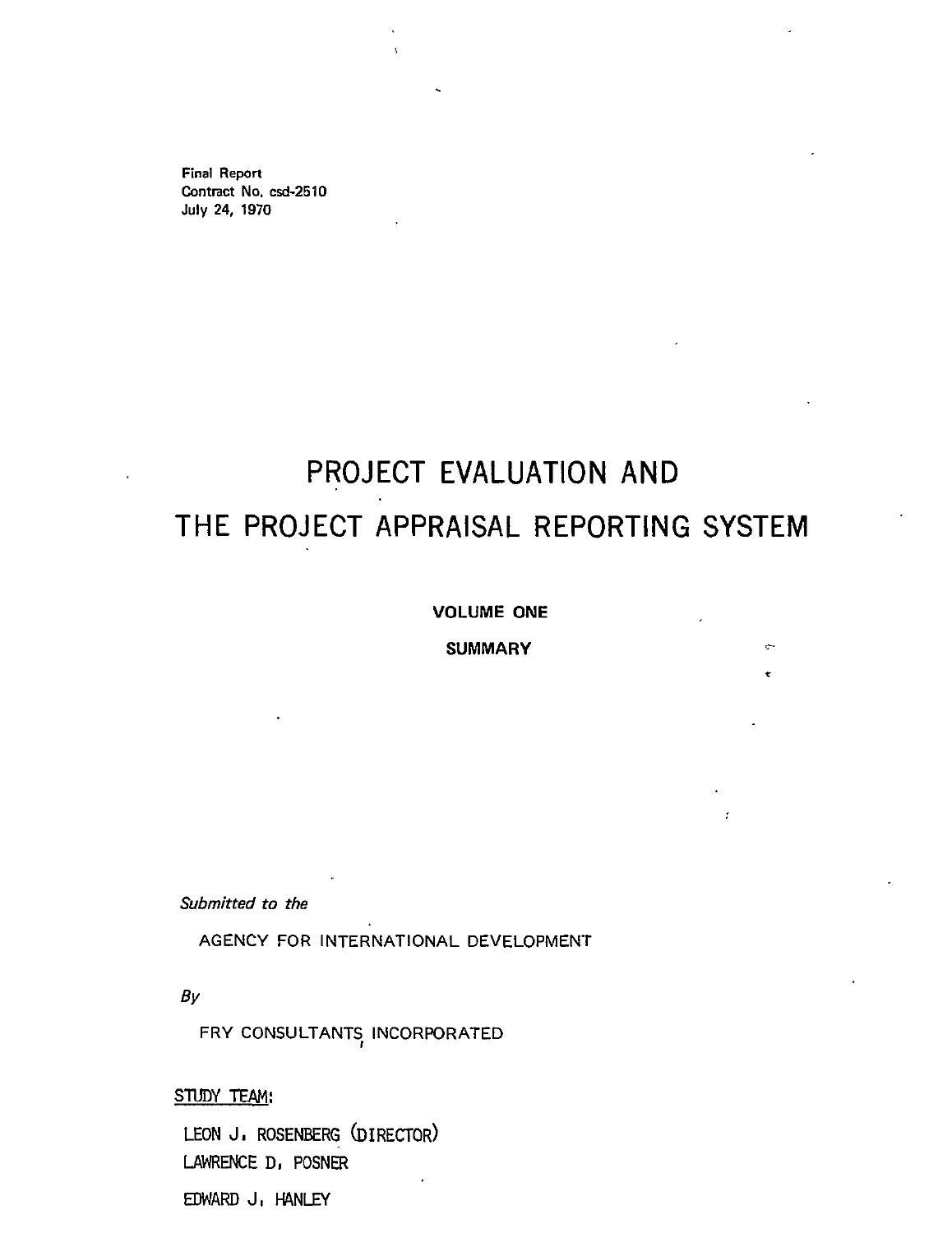#### PREFACE

This final report is submitted to the Agency for International Development **by** Fry Consultants Inc., in accordance with the requirements of Contract No. A.I.D./csd-2510. This report describes the study methodology, findings, and recommendations resulting from a year-long study of the evaluation of non-capital projects.

This, the first volume of the report, summarizes both the study and the recommendations.

The second volume of the report, submitted under separate cover, presents the detailed findings and recommendations.

The third and final volume of this report contains an "implementation package" intended to be submitted to the USAID Missions to assist them in implementing a Mission-useful evaluation process.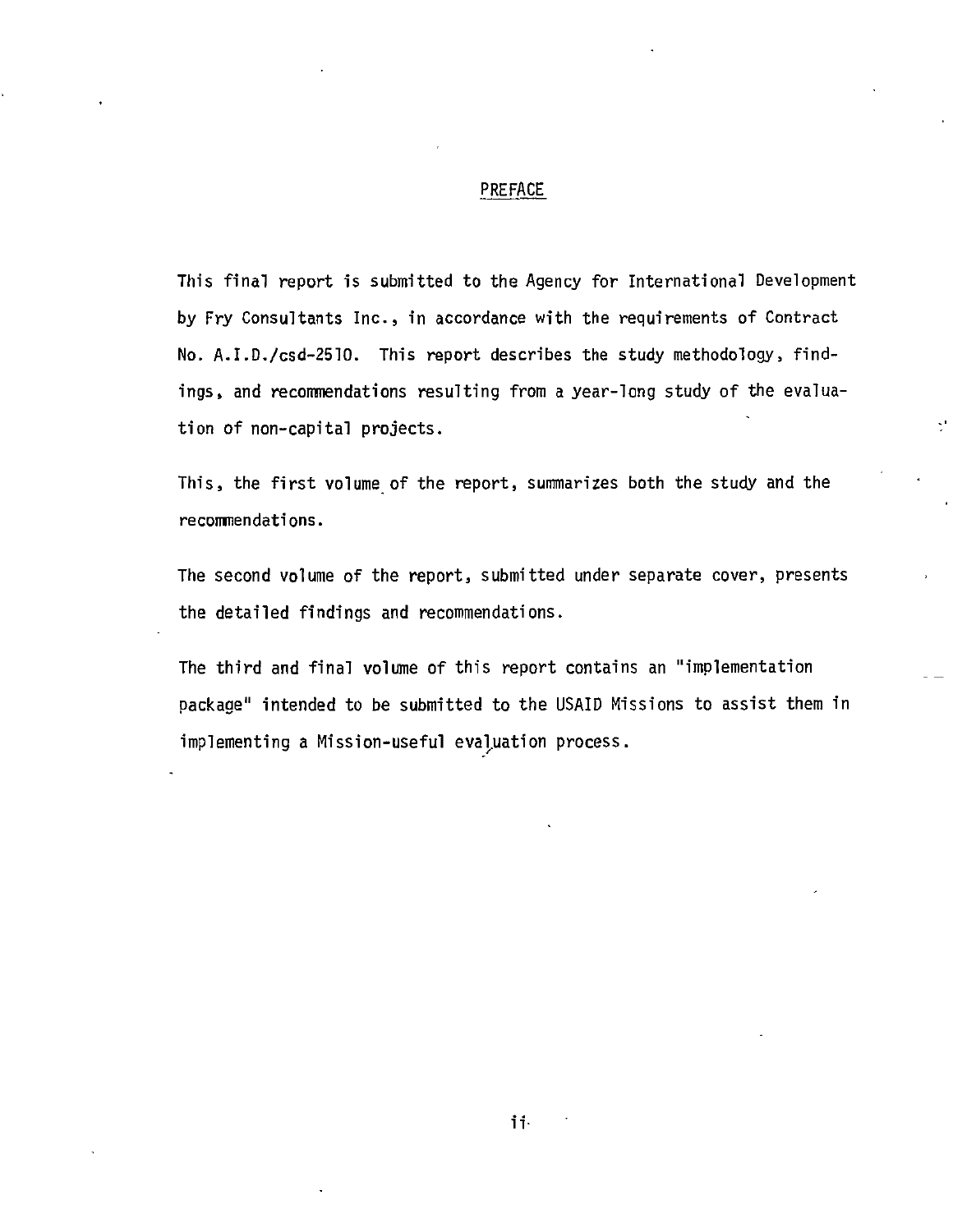$\sim$ 

 $\sim 10^{11}$ 

Ċ,

| CHAPTER |                                                       | <b>PAGE</b>      |
|---------|-------------------------------------------------------|------------------|
| I.      | SUMMARY OF OBJECTIVES AND APPROACH                    |                  |
|         | Study Objectives<br>A.,<br>1.<br>General              | $I-1$<br>$I - 1$ |
|         | Specific Study Outputs<br>2.                          | $-I-2$           |
|         | B.<br>Study Approach                                  | $I-3$            |
|         | $\mathfrak{c}.$<br>Scope of the Study                 | $I - 4$          |
|         | Geographic Coverage and USAID Participation<br>1.     | $I-4$            |
|         | Selection of Projects to be Studied<br>2.             | $I-8$            |
|         | Number and Type of Personnel Interviewed<br>3.        | $I-10$           |
| II.     | SUMMARY OF FINDINGS                                   |                  |
|         | Mission Response to the PAR: The PAR<br>Α.            |                  |
|         | as an Initiator of an Evaluation Process              | $II-I$           |
|         | Β.<br>The PAR as a Report                             | $II - 7$         |
|         | The PAR as a Report to Mission Management<br>1.       |                  |
|         | The PAR as a Report to AID/W Management<br>2.         | $II-9$           |
|         | The PAR as Data Input for Analysis<br>3.              | $II-13$          |
|         | Some Underlying Issues: Design and<br>$\mathsf{C}$ .  |                  |
|         | Management of Technical Assistance Projects           | $II-18$          |
|         | Cost Versus Benefit for the PAR System<br>D.          | $II-20$          |
| III.    | SYSTEM REQUIREMENTS                                   |                  |
| IV.     | OVERALL SYSTEM CONCEPT                                |                  |
|         | A Modified View of TA Projects: Establishing<br>Α.    |                  |
|         | Logical Framework for Evaluation<br>$\mathsf{a}$      | $IV-2$           |
|         | The Improved PAR and the Implementation Package<br>В. | $IV-5$           |

 $\sim$  0.

 $\mathcal{I}$ 

j

 $\hat{\mathcal{A}}$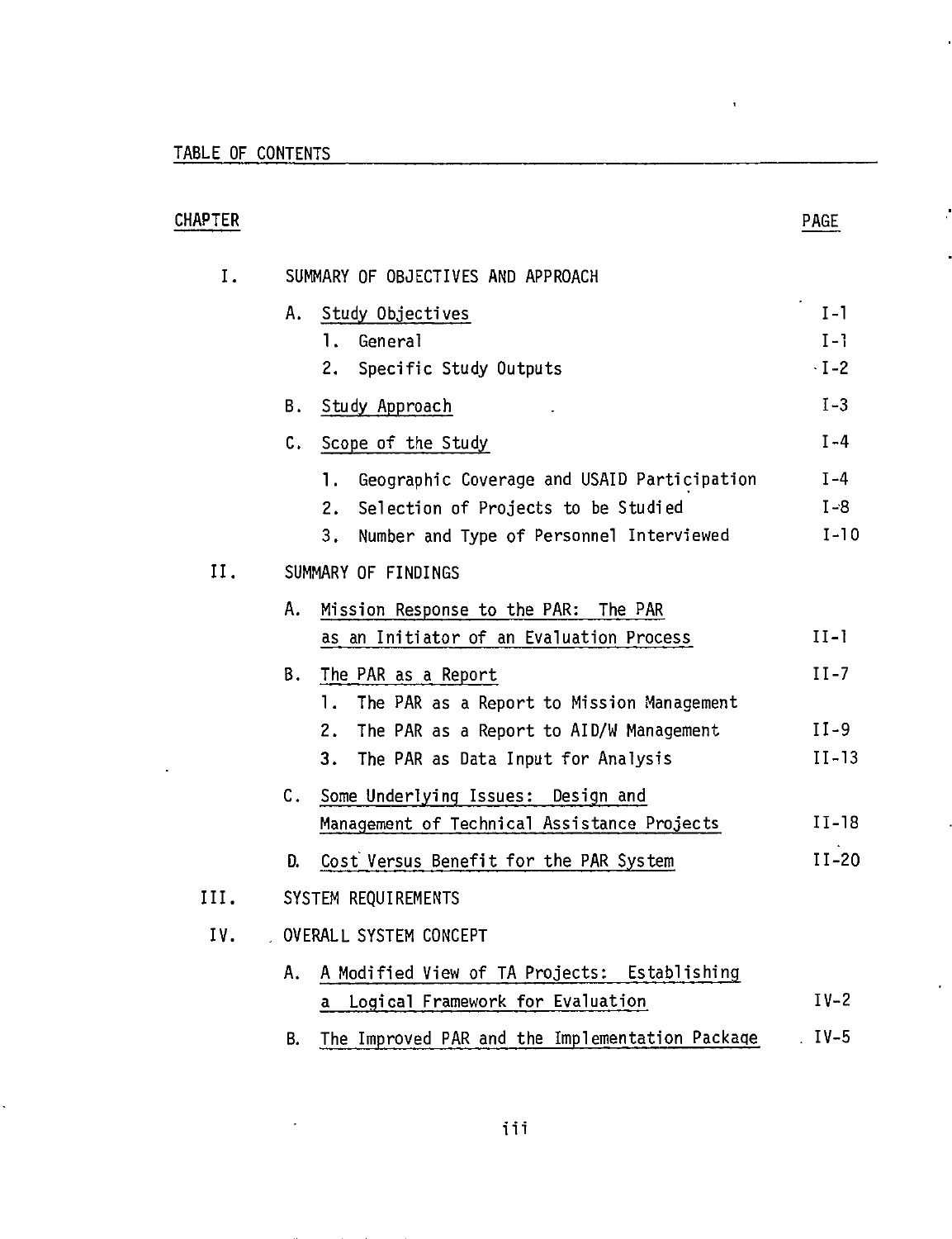# **CHAPTER**

 $\ddot{\phantom{a}}$ J.

 $\ddot{\phantom{1}}$ 

# OVERALL SYSTEM **CONCEPT** (Continued)

|    | c. | Operators of the Project Evaluation                    |         |
|----|----|--------------------------------------------------------|---------|
|    |    | and PAR System                                         | $IV-6$  |
|    | D. | Report to AID/W                                        | $IV-8$  |
|    |    | The PAR as a "Credible Record" of Good<br>Management   | $IV-9$  |
|    |    | 2. AID/W Responses to the PAR                          | $IV-10$ |
|    |    | Implications for AID/W - USAID<br>з.<br>Communications | $IV-11$ |
| ٧. |    | SUMMARY OF RECOMMENDED AID/W IMPLEMENTATION            |         |
|    |    | REQUIREMENTS AND ESTIMATED COSTS                       |         |
|    |    |                                                        |         |

EXHIBIT **A.** THE IMPROVED PAR

iv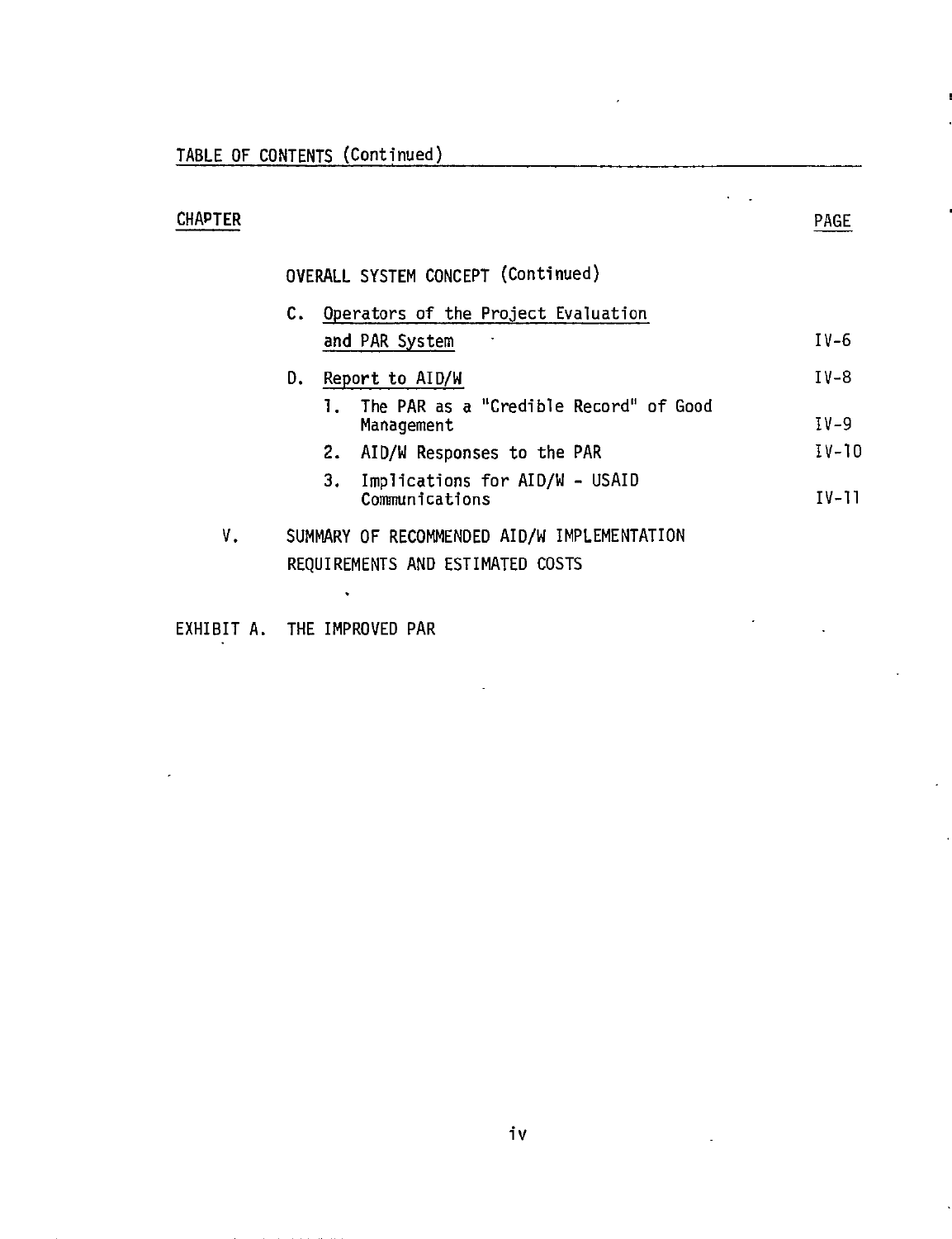I. SUMMARY OF OBJECTIVES AND APPROACH

**I** 

Į.

I

u<br>O

I

I

**IU** 

**u** 

I

I

**I**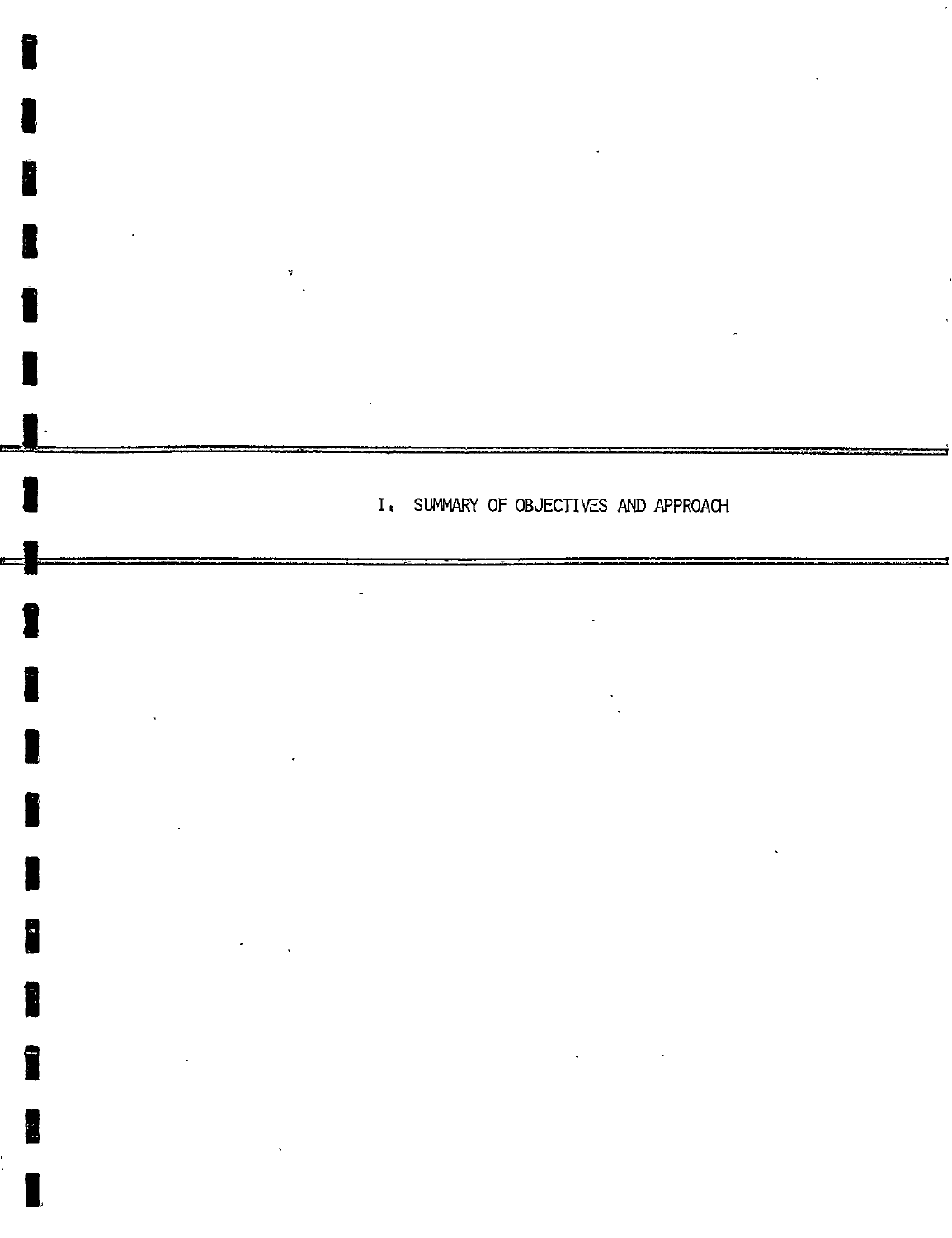#### CHAPTER I.

#### SUMMARY OF OBJECTIVES **AND** APPROACH

#### **A. STUDY** OBJECTIVES

#### **1.** General

The object of this study was to improve evaluation of non-capital projects sponsored **by** the Agency for International Development. Itwas expected that the primary mechanisms for introducing needed improvements would be modifications in the Project Appraisal Report (PAR) and the related aspects of the Project Paper (PROP) and Project Implementation Plan (PIP). In fact, one of the immediate causes for authorizing the study was USAID resistance to the newly introduced Project Appraisal Report. There was some comment that the PAR was difficult to fill out (consuming too much onsite management time), was of questionable value to AID/W, and was redundant with existing USAID management practice.

On the basis of preliminary reviews of USAID comments and discussions with AID/W personnel, the study objectives were refined and presented in a detailed work plan submitted to the Agency on September 2, **1969.** In order to provide a sharper focus to the study, we defined our two principal objectives as being to develop:

- A PAR system that supports effective project evaluation
- Methods of using that system to enhance project analysis and monitoring.

 $\bullet$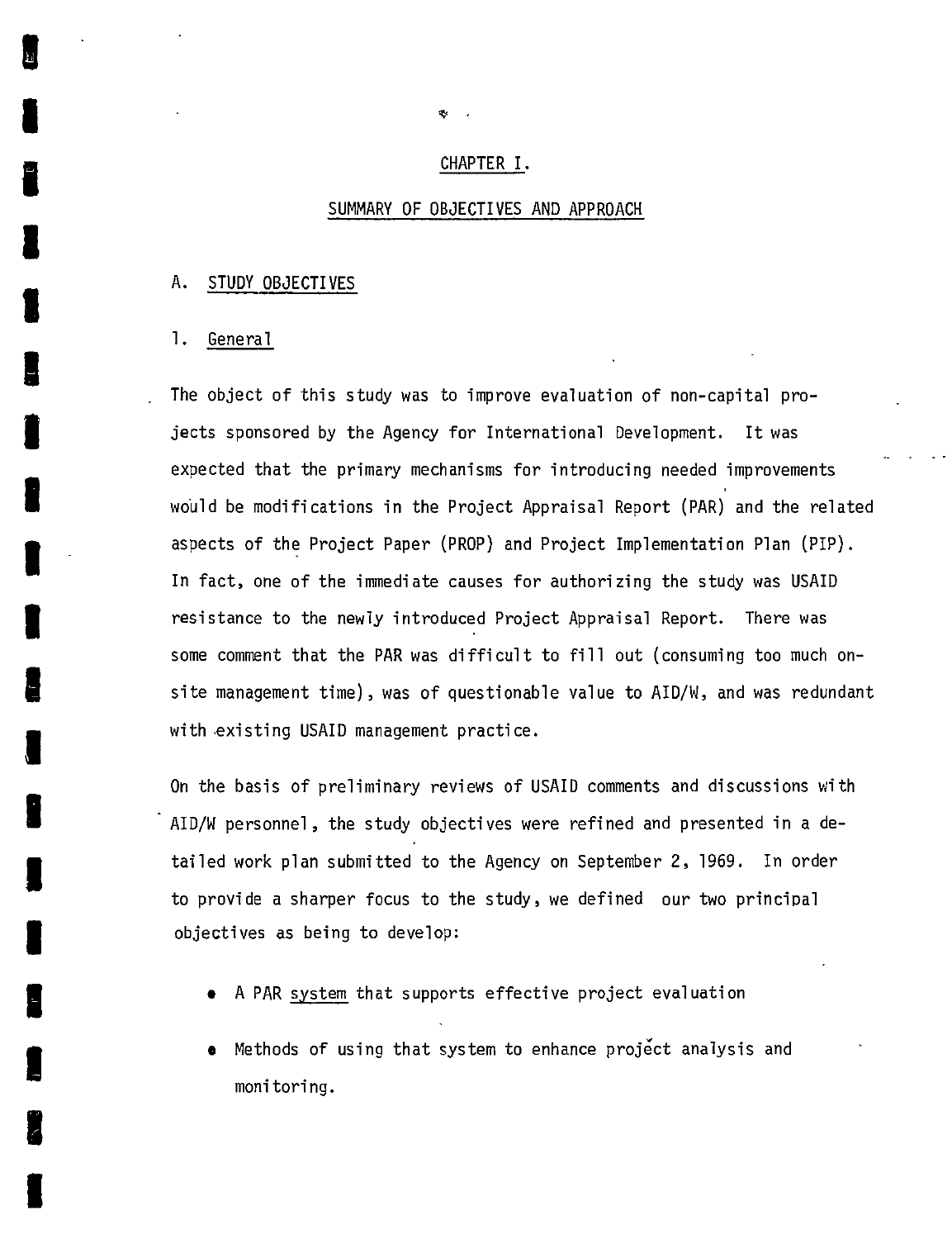The PAR system must support as well as report on the project evaluation process. Itwas considered quite possible that the optimum PAR system would consist 'of two elements: one supporting an evaluation process carried on within the Mission, and the other reporting on that process.

**I** 

**I** 

**I** 

I

**U** 

**I** 

**I** 

**I** 

**I** 

**U** 

**I** 

**l3** 

It is important to note that the study emphasis was on the PAR system rather than the report **--** on the interrelated set of activities and events required to initiate and sustain a Mission-useful project evaluation process, not on what document gets sent to AID/W.

#### 2. Specific Study Outputs

Two types of outputs were required of the study:

- **(1)**Specific, action-oriented recommendations and plans for implementing an effective PAR system;
- (2)Recommendations for improving USAID technical assistance management **by** concentrating on critical factors and tradeoffs relevant to classes of, as well as individual, projects.

Action plans and procedures for implementing the recommended improvements are included in this report to meet the requirements of the first item. Recommendations of the second type are addressed for the most part to the design and management of technical assistance projects rather-than to improvements in content **--** addressing serious management deficiencies that were observed.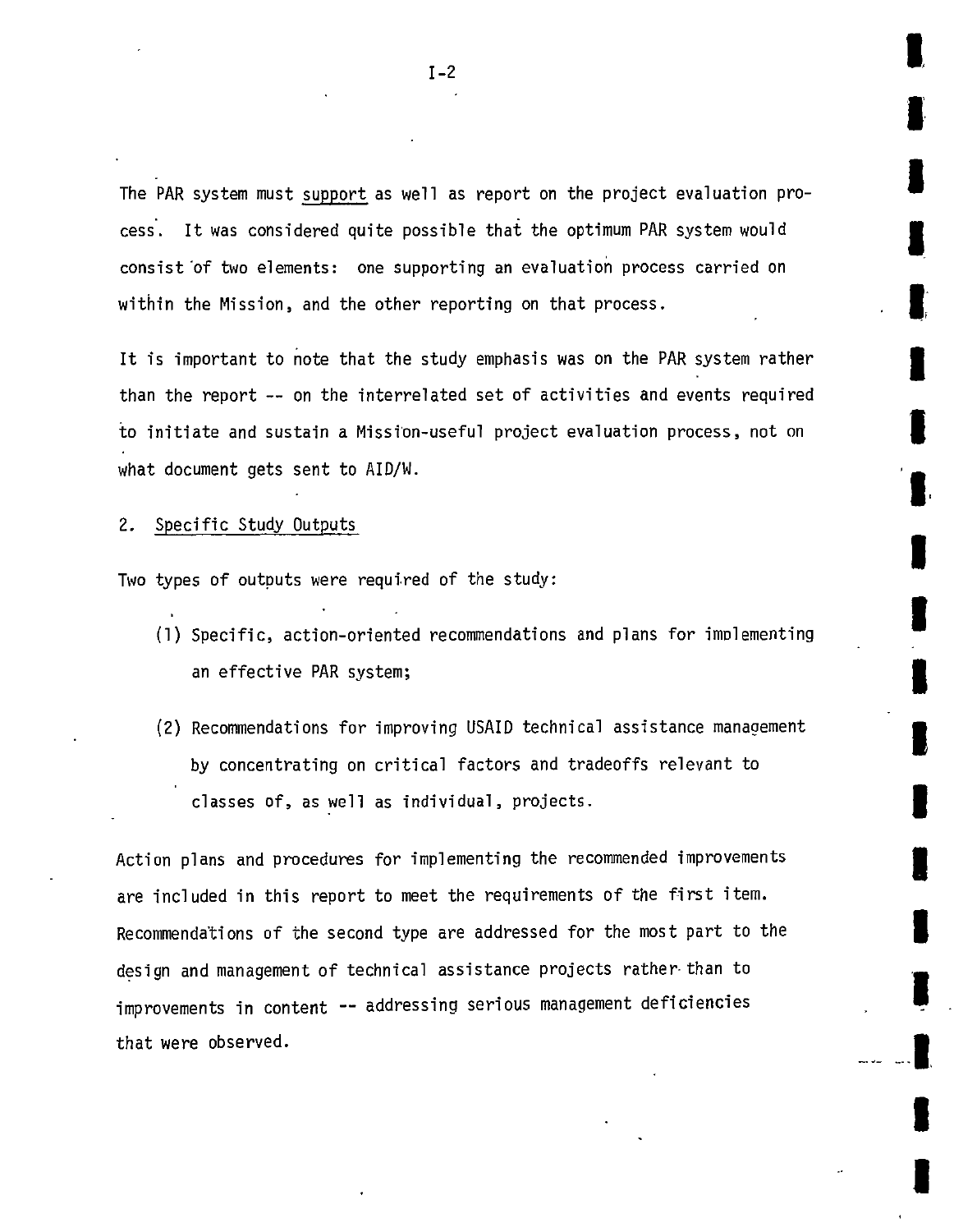#### B. **STUDY** APPROACH

The study approach emphasized on-site reviews of technical assistance projects at representative **USAID** Missions, inorder to:

- **(1)**Identify the project-evaluation process providing maximum benefit to the Mission;
- (2)Observe the process **by** which Missions generated PARs;
- **(3)**Identify ways of improving the PAR system so that filling out PARs is a useful by-product of a Mission-useful process;
- (4) Review PARs and projects to find out whether the reports accurately describe reality (and identify mechanisms for ensuring the requisite degree of accuracy);
- **(5)**Analyze PAR data, using computer techniques where appropriate, to gain insight into the PAR preparation process and suggest areas of research for improving technical assistance.

Study techniques included in-depth interviews of both AID/W and USAID parsonnel about projects, PAR preparation, and evaluation. Basic data were gathered for all respondents, although the interviews were relatively unstructured (to allow each individual freedom to discuss the topics that he considered important). Mission evaluation processes and uses of the PAR were characterized **by** recreating such processes through discussions and **by** actual observation of PAR preparation and project reviews. Views of host personnel were solicited where feasible.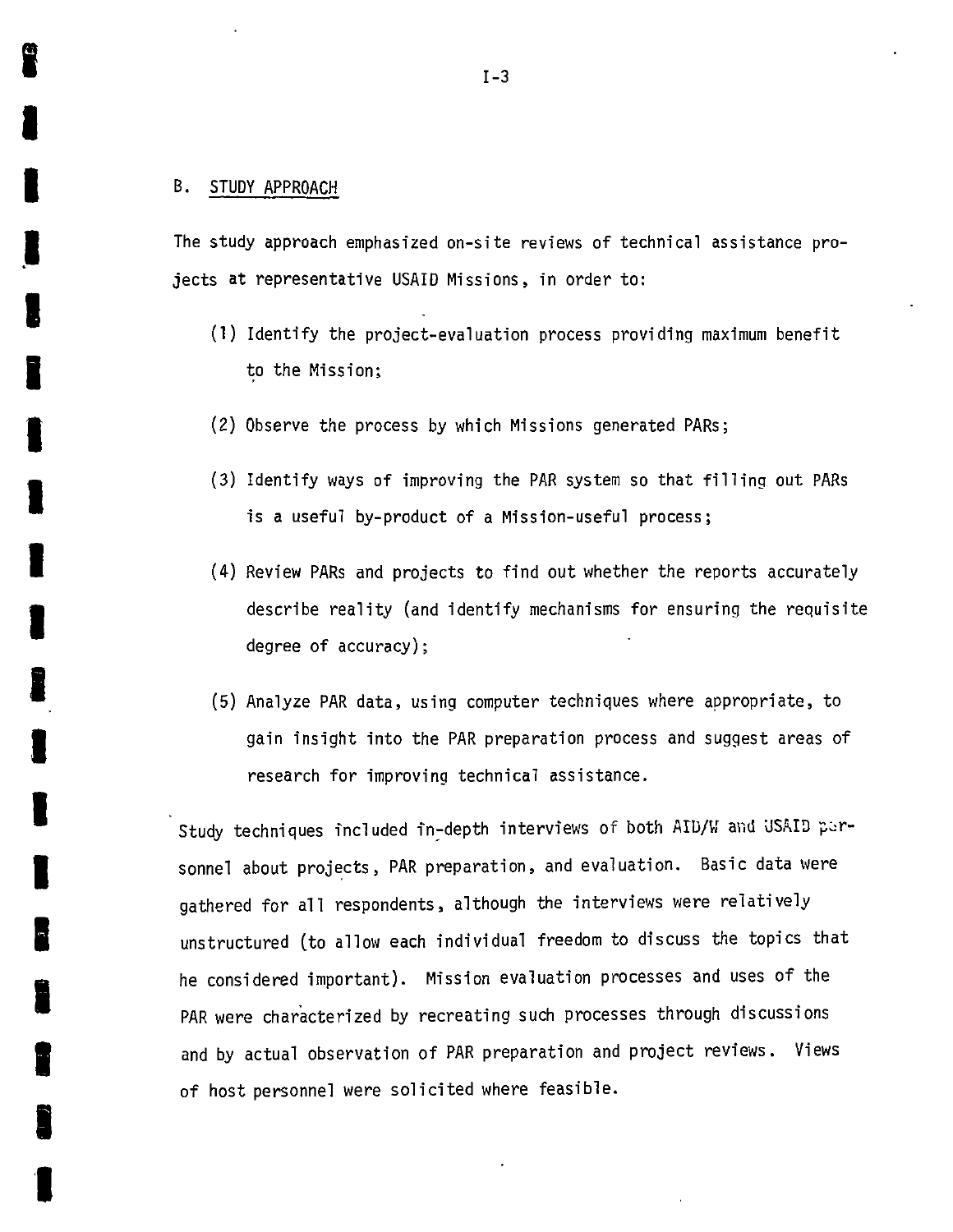Mission evaluation processes were rated in terms of (1) whether the important issues were raised and considered constructively, and (2) whether appropriate replanning actions were taken or at least identified. The relationship of the PAR to this process was then considered in terms of (a) how the process would have differed had there been no PAR requirement, (b) how the PAR requirement could be modified to better suit Mission needs, and (c) whether the report to AID/W accurately reflected the important **intervals** 

As many as five different views were formulated for each project studied: **(1)** an AID/W view based solely upon the PAR; (2) an AID/W view based upon **I** the full range of informal and formal communications; **(3)**the view of on-site USAID management; (4) the view of responsible host personnel; (5) the view of our Fry observer.

# **I C. SCOPE** OF THE **STUDY**

#### 1. Geographic Coverage and **USAID** Participation

**A** total of **16** countries were visited during the course of this study. Initial data-gathering efforts, including on-site reviews of representative projects, were undertaken at six Missions in the **NESA** and **EA** Regions. (The Missions visited are identified in Table **1-1.)** Upon conclusion of the initial **NESA** and **EA** visits, findings were summarized and presented at the **NESA** and Africa Evaluation Conferences, held in Turkey and Uganda, respectively. It is important to note that findings based on **EA** and **NESA** vists were presented at the Africa Evaluation Conference (prior to Africa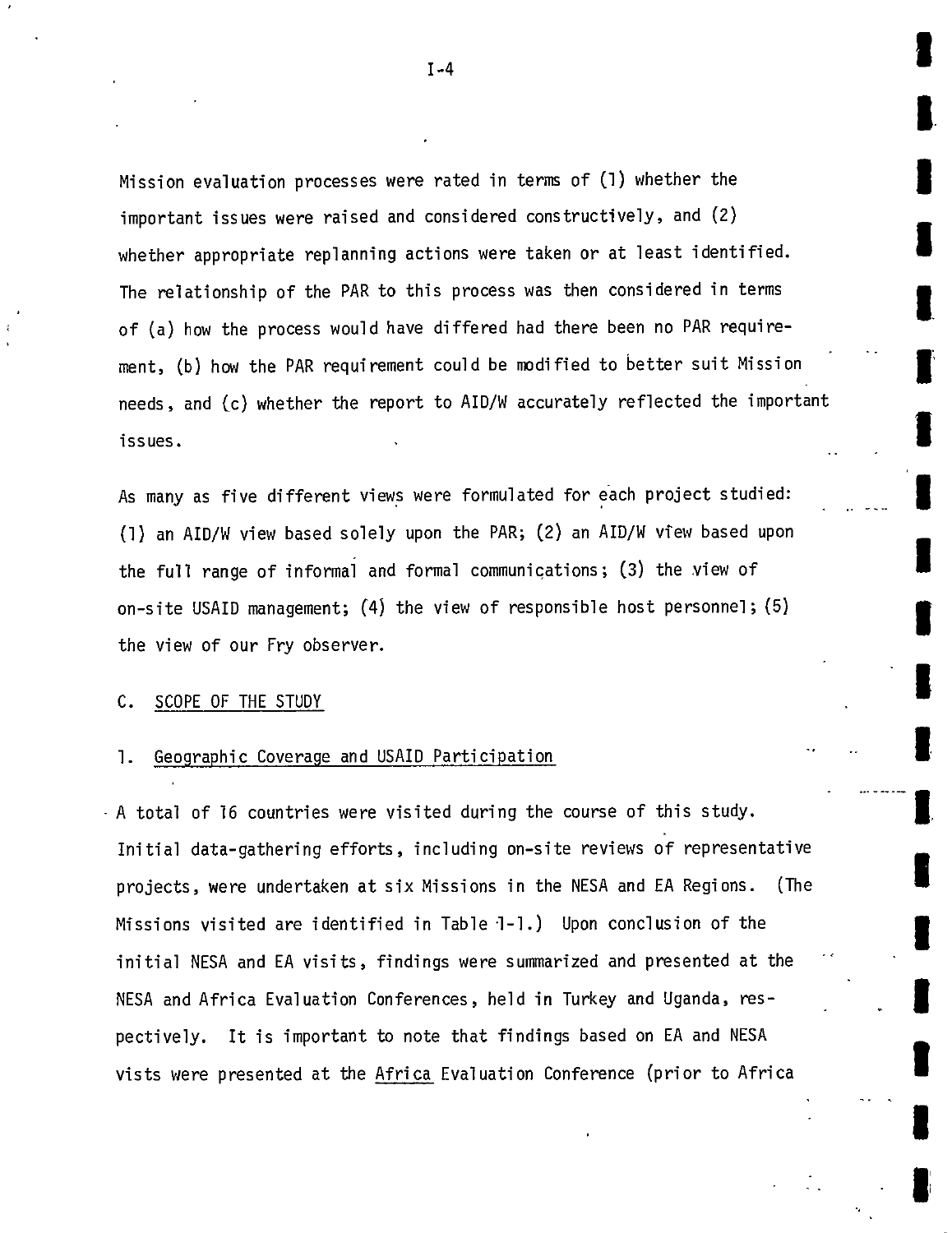| <b>REGION</b>           | MISSIONS VISITED<br><b>PURPOSE</b>                                       | MISSION                                           |
|-------------------------|--------------------------------------------------------------------------|---------------------------------------------------|
| Near East South<br>Asia | Data Gathering                                                           | Afghanistan<br>India<br>Nepal                     |
|                         | Evaluation Conference and<br>test relevance of regional<br>findings      | Turkey                                            |
| East Asia               | Data Gathering                                                           | Korea<br>Laos<br>Thailand                         |
|                         | Evaluation Conference and<br>test relevance of regional<br>findings      | Philippines                                       |
| Latin America           | Data Gathering and Verifica-<br>tion of Key Concepts                     | <b>Brazil</b><br>Equador<br>Guatemala<br>Paraguay |
|                         | Evaluation Conference and<br>Trial of New PAR System                     | <b>Brazil</b>                                     |
| Africa                  | Field Test New PAR and<br>Recommended Use                                | Kenya<br>Liberia<br>Tanzania                      |
|                         | Evaluation Conference and Test<br>Applicability of EA/NESA Find-<br>ings | Uganda                                            |

 $\overline{\phantom{a}}$ 

í,

 $\ddot{\phantom{0}}$ 

8

£

Г

L

f

I

I

J

1

t

 $\hat{\mathcal{S}}$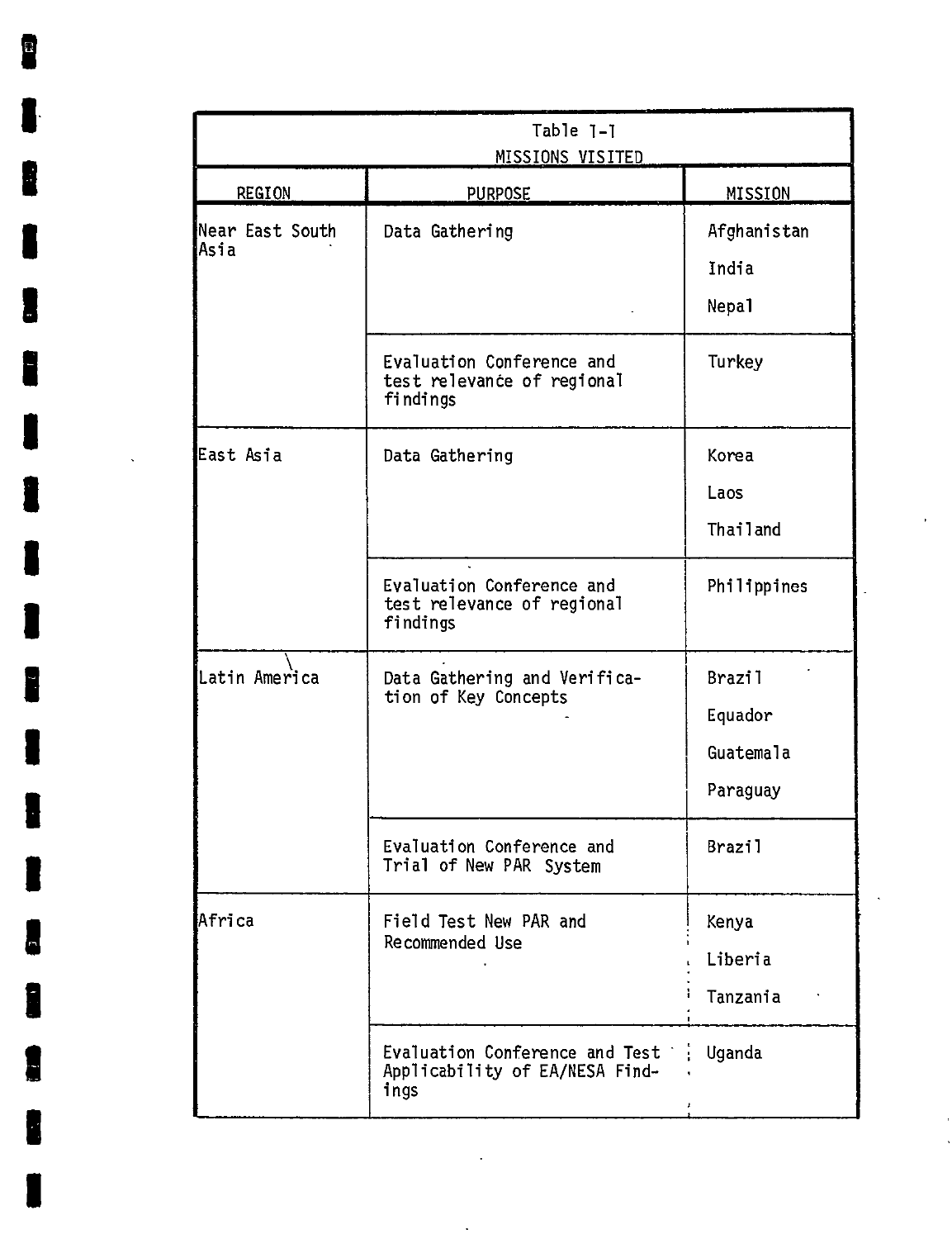on-site reviews). The fact that Africa personnel generally concurred with our findings was an important indicator that those findings were not strongly dependent on Regional characteristics.

After completing the NESA and Africa Evalution Conferences, study findings were assessed to develop plausible recommendations for improving evaluation **I**  and management of technical assistance projects. These recommendations and  $\cdot$ key concepts were tested and refined through visits to four Latin America Missions, and attendance at the **EA** Evaluation Conference (held in-the Philippines).

Our data-gathering and field-test efforts in Latin America enabled us to develop a revised PAR system for field test in (three) selected Africa Missions. The results of that field test were positive, allowing us to **I**  make a fairly complete presentation of our recommendations at the Latin **I**  America Evaluation Conference (held in Brazil).

As is illustrated in Figure **1-1,** the sequence of data-gathering and field- **I**  test events involved a great deal of interchange with USAIDs from each **I** Region (excluding Vietnam). It is also important to note that initial findings and recommendations were based upon data obtained through on-site **I**  reviews at **EA** and **NESA** Missions, but were applicable to both Latin America and Africa Missions. This ability to extrapolate our findings, coupled **I**  with the visibility given our findings and recommendations at the Evaluation Conferences, adequately demonstrated that the recommended improvements are **I** applicable to all Missions in the Regions visited. $\star$ **I I**  $\mathbf{I}$ 

**U** 

<sup>\*</sup> The "mini-Missions" are a possible exception since we Vistted none. The proposed evaluation conference it San Salvador would be a good opportunity **I**  proposed evaluation conference in San Salvador would be a good opportunity to expose these recommendations to small Missions.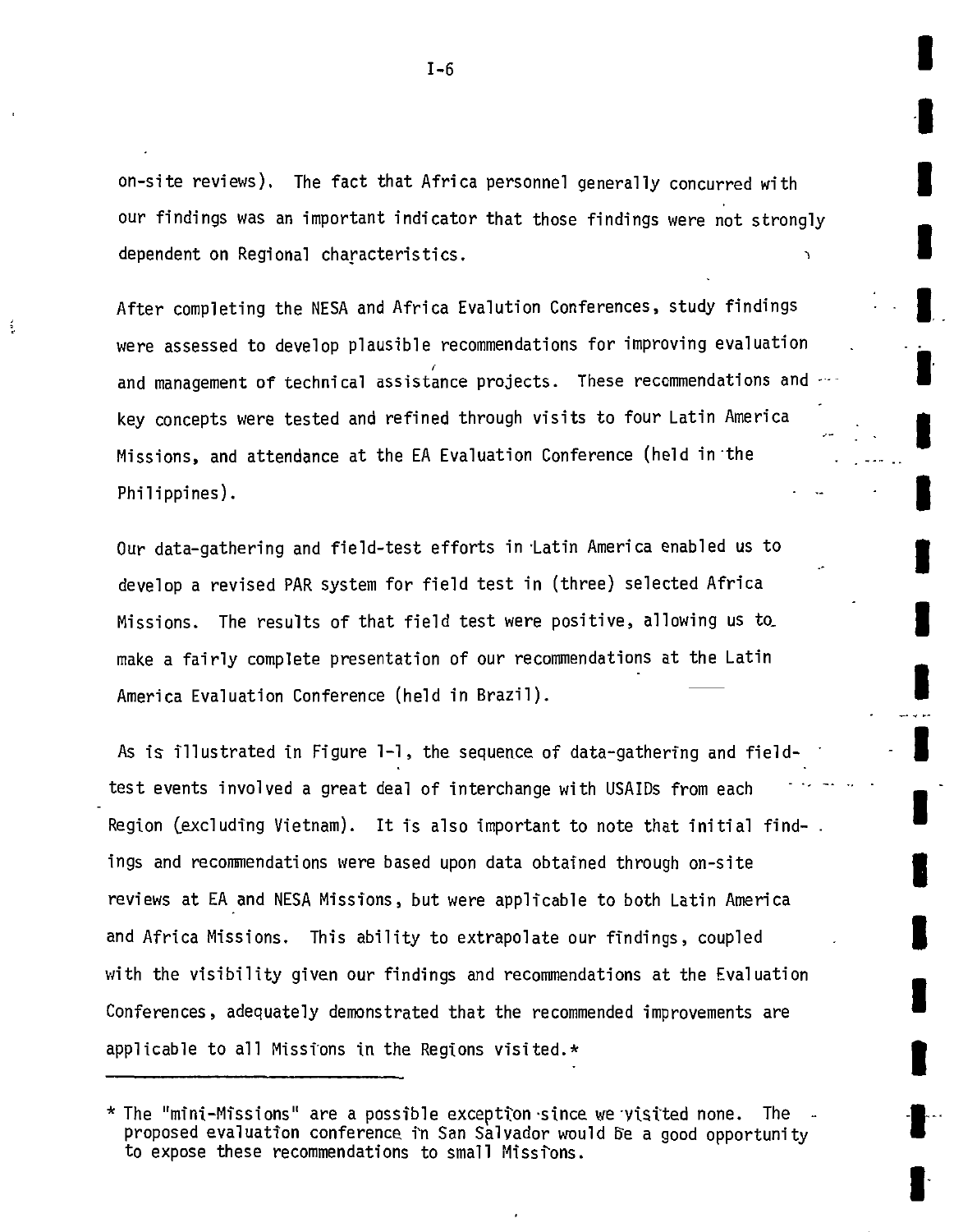

**M m a M aMM a a a a M a WM M** 

 $\mathcal{N}_{\mathcal{A}_{\mathcal{A}}}$ 

 $\mathfrak{f}$ 

Figure **1-1.** Scheduling of the Data Gathering and Field Test Efforts Allowed USAIDs from **All** Regions to comment both on the Initial PAR Process and on Study Findings and Recommendations.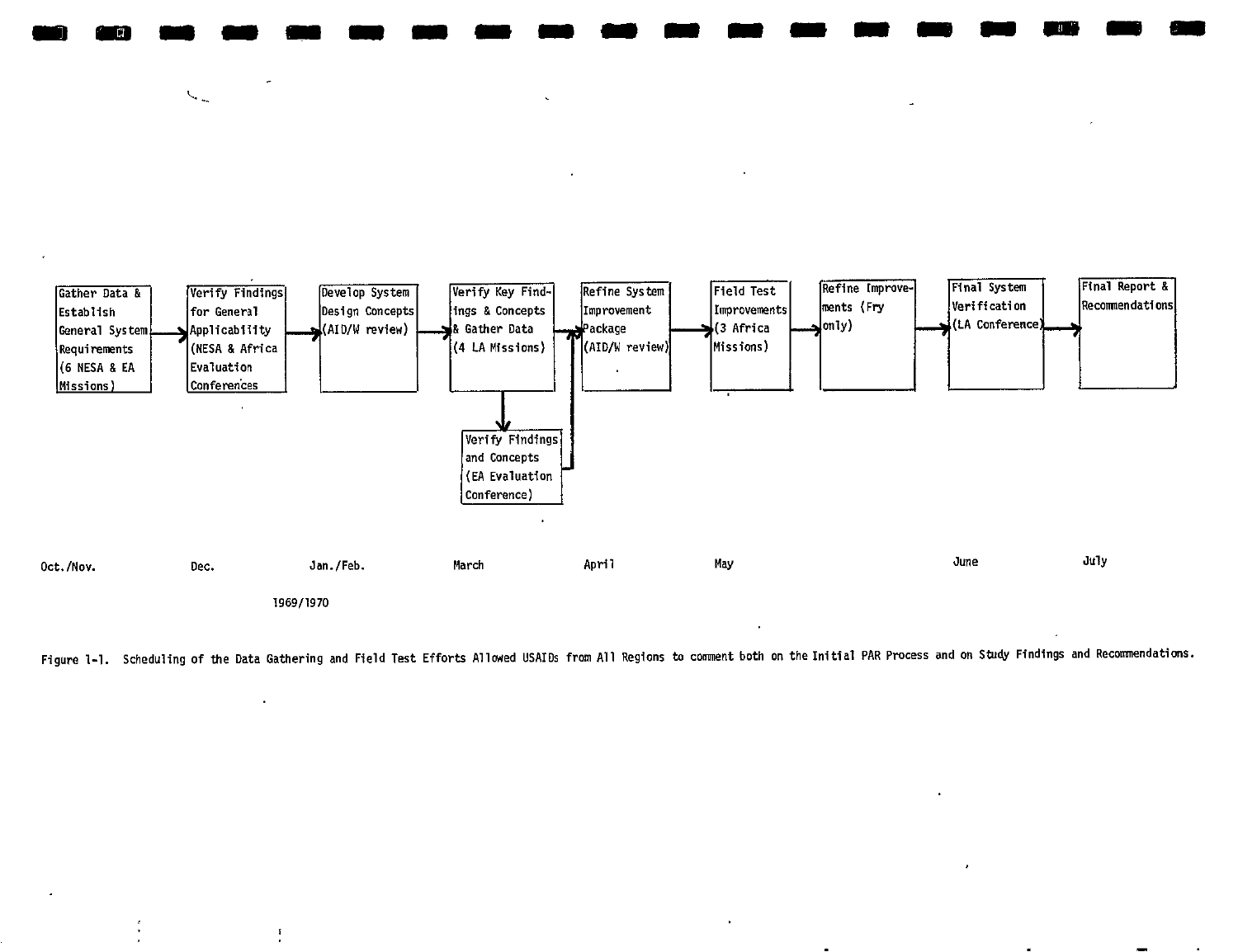#### 2. Selection of Projects to be Studied

The study approach involved selecting a representative universe of technical assistance projects for in-depth review. Itappeared that the most important variable in project selection would be the Mission **--** in terms of its size, regional and country characteristics, management "style," and relative emphasis given technical assistance. Therefore, three representative Missions were selected from each Region **--** based on their having representative technical assistance projects and budgets. (Specific selection criteria were to visit all Missions having technical assistance budgets inexcess of \$10-million, one from each Region in the **\$3-**to \$10-million range, and one from each Region in the **\$1-** to \$3-million range. The reasoning behind this approach, and for subsequent deviations from it, are described in Volume Two of this report.)

**I** 

**U** 

**I** 

**I** 

**U** 

**I** 

**I** 

**'3** 

**3** 

**U** 

**I** 

-

Having selected the Missions to be visited, Mission projects were listed in order of funding and three projects were randomly selected from that list. Additional projects, selected on the basis of combined Fry, AID/W, and Mission judgments, then were selected to ensure that coverage was representative. The number and type of projects reviewed in the course of this study are summarized in Table 1-2.

As may be noted from Table 1-2, there is relatively less on-site coverage in Africa than for the other Regions. This is because our approach to Africa was Mission rather than project-oriented, as we tested system improvements in the Africa Missions.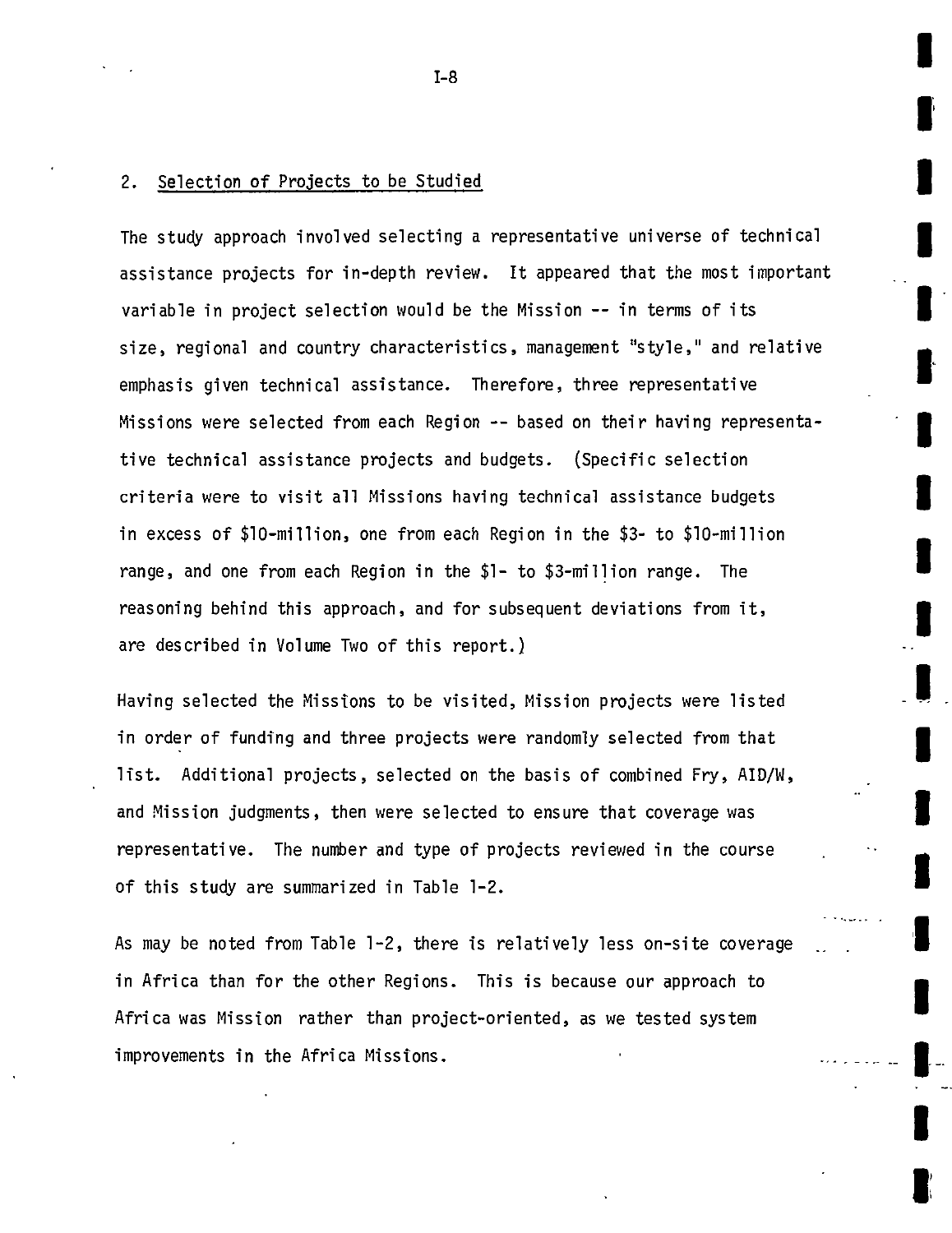#### TABLE 1-2

|                                         | Region         |                |                | Total          | % of           | % of TA \$ |                            |
|-----------------------------------------|----------------|----------------|----------------|----------------|----------------|------------|----------------------------|
| Activities                              | <b>NESA</b>    | EA             | LA             | <b>AFR</b>     | Reviewed       | Sample     | In FY'69*                  |
| Agriculture                             | $\overline{7}$ | 4              | 5              | $\overline{2}$ | 18             | 28.5       | $\epsilon = \pm 1$<br>13.1 |
| Industry                                |                | 1              | 1              |                | $\overline{4}$ | 6.3        | 9.1                        |
| Transportation                          |                | $\overline{c}$ |                |                | $\overline{c}$ | 3.1        | 14.3                       |
| Labor                                   |                | ı              |                |                |                | 1.5        | 2.0                        |
| Health                                  | $\overline{4}$ | $\mathbf{1}$   | 1              |                | $6\phantom{1}$ | 9.5        | 16.0                       |
| Education                               | 5              | 4              | 4              | $\overline{c}$ | 15             | 23.8       | 16.2                       |
| Public Administration/<br>Public Safety |                | $\overline{2}$ | $\overline{3}$ |                | 6              | 9.5        | 11.0                       |
| Social Welfare                          |                | 5              | 3              |                | 8              | 12.6       | 6.7                        |
| Private Enterprise                      | $\overline{c}$ | ٦              |                |                | 3              | 4.7        | 11.7                       |
| Totals                                  | 19             | 21             | 17             | 6              | 63             | 99.5%      | 100.1%                     |

#### **NUMBER AND** TYPE OF **PROJECTS** REVIEWED

Note: Findings relative to the PAR as a report and a process are based on a sample of only 43 projects for which PARs were available at AID/W. Findings relative to the PAR process and general findings embrace the full sample of **63** projects.

**<sup>\*</sup>** Percentages were computed using dollar amounts reported on **p. 28** of the June **30, 1969** Operation Report under the heading: FW **1969** Project Commitments by Field of Activity. Commitments listed under "General and Miscellaneous" and "Technical Support" were excluded from the computations.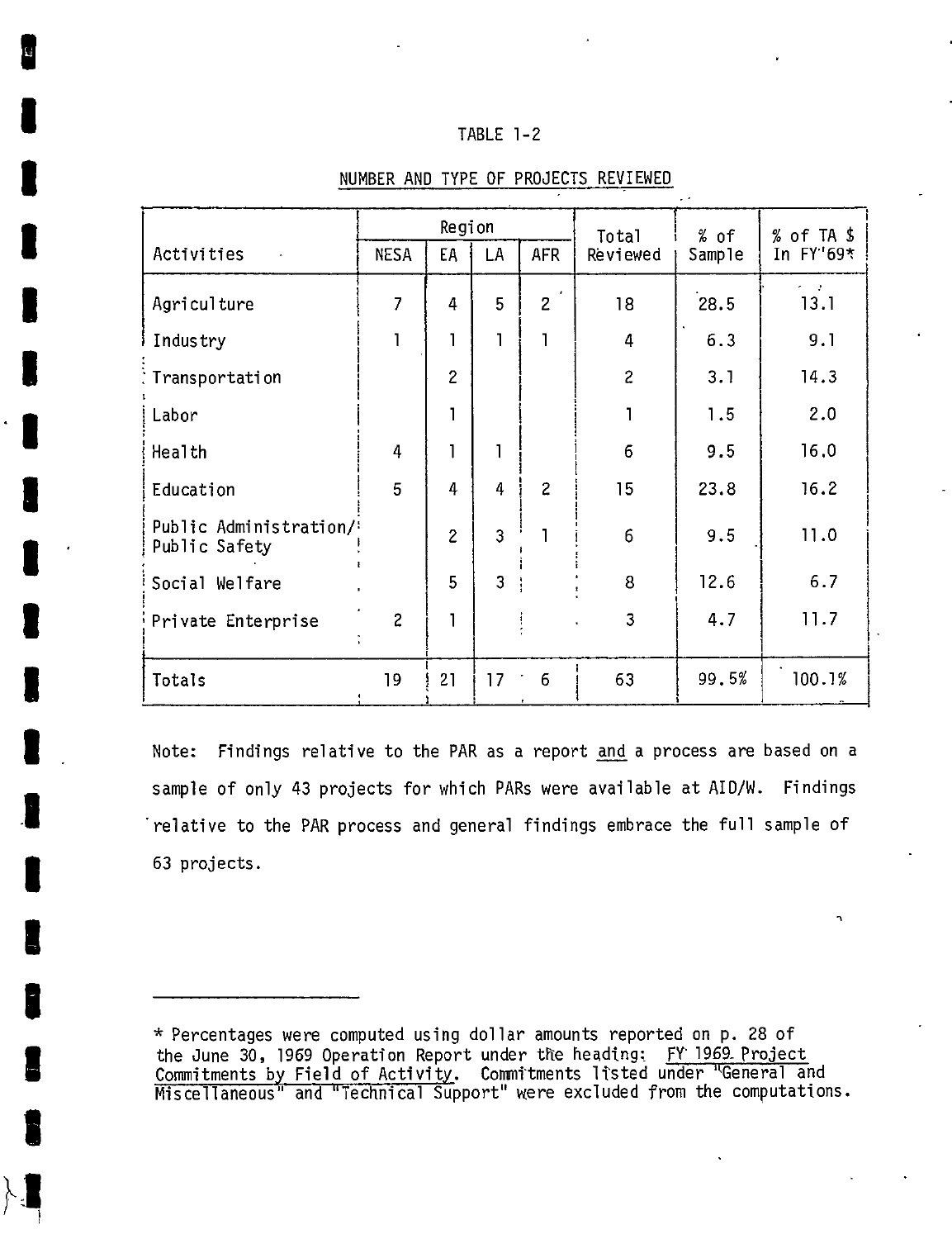#### **3.** Number and Type of Personnel Interviewed

,The number and type of USAID personnel interviewed during the study are **3** summarized inTable **1-3.** The figures noted here are for in-depth inter views and specifically do not include the relatively casual interviews **I** undertaken during the evaluation conferences or group meetings at the **I** Missions.

In addition to the interviews noted inTable **1-3,** approximately **70** host personnel were interviewed during the course of the study.

We did not keep accurate records of the number of AID/W personnel interviewed, but reasonable (minimum) approximations are included inTable 1-4. **I** 

**I** 

u<br>I

**I** 

**I** 

**I** 

**I** 

**I**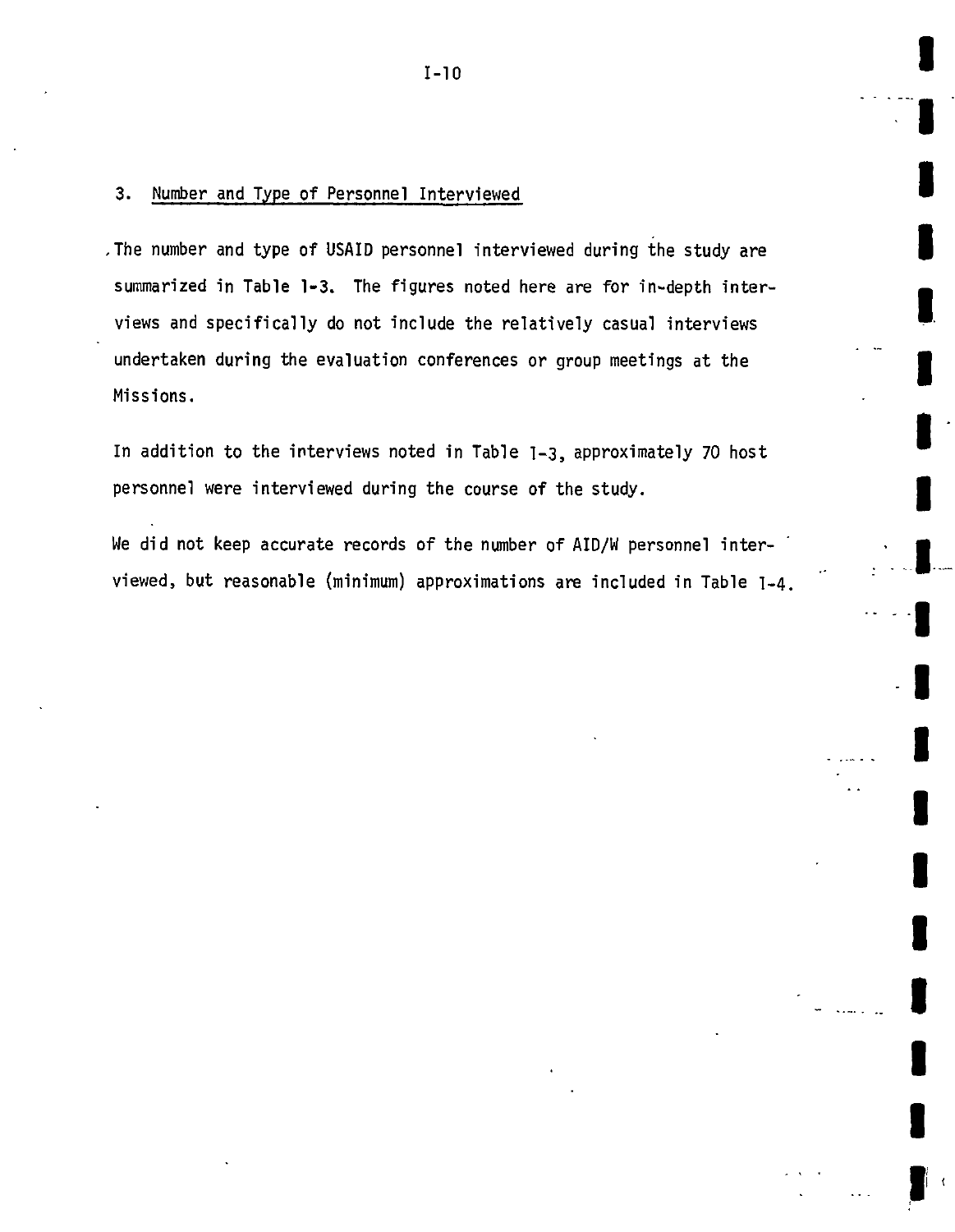$\mathcal{A}$ 

| <b>LEVEL</b>   | <b>NESA</b> | EA | LA | <b>AFR</b>     | <b>TOTAL</b>   |
|----------------|-------------|----|----|----------------|----------------|
| Sub Project    | 14          | 11 | 6  | $\overline{2}$ | 33             |
| Project        | 25          | 15 | 12 | 4              | 56             |
| Division       | 18          | 21 | 14 | 4              | 57             |
| Program Office | 9           | 11 | 10 | 5              | 35             |
| Staff/Admin    | 5           | 4  | 4  | 6              | 19             |
|                |             |    |    |                |                |
| <b>TOTAL</b>   | 71          | 62 | 46 | 21             | $\cdot$<br>200 |

|  |  |  |  | A. By Level of Responsibility |  |
|--|--|--|--|-------------------------------|--|
|--|--|--|--|-------------------------------|--|

B. **By** Tyoe of Personnel

| <b>TYPE</b>  | <b>NESA</b> | EA | LA | <b>AFR</b> | <b>TOTAL</b> |
|--------------|-------------|----|----|------------|--------------|
| Direct Hire  | 45          | 50 | 38 | 17         | 150          |
| <b>PASA</b>  | 6           | 4  | 3  |            | 14           |
| Contractor   | 20          | 8  | 5  | 3          | 36           |
| <b>TOTAL</b> | 71          | 62 | 46 | 21         | 200          |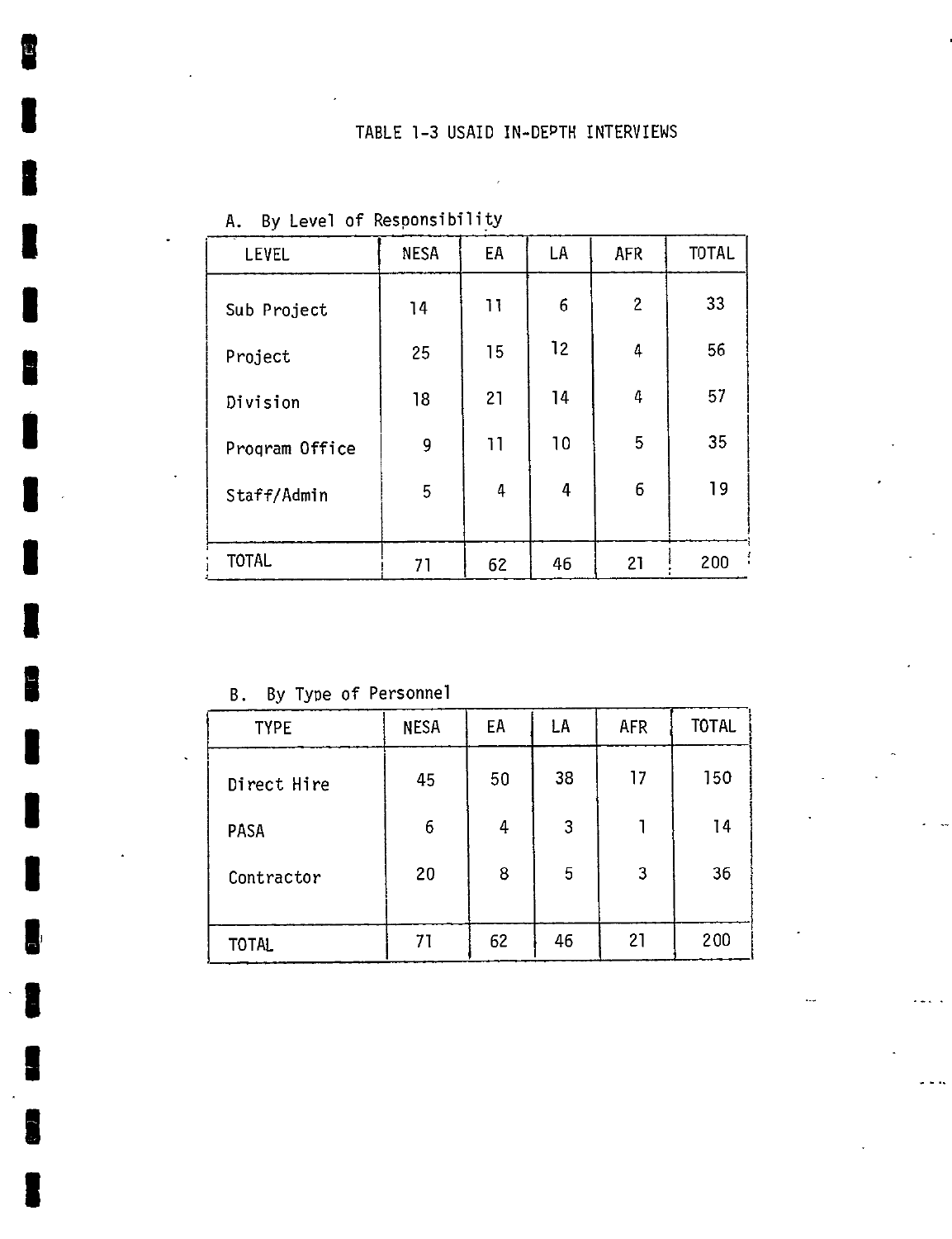## TABLE 1-4

**I** 

**I** 

**U** 

**I** 

I

I

I

I

## AID/W INTERVIEWS

| REGIONAL BUREAUS          |    |    |  |  |  |  |
|---------------------------|----|----|--|--|--|--|
| Development Planning      | 17 |    |  |  |  |  |
| Technical                 | 16 |    |  |  |  |  |
| Area/Desk                 | 12 |    |  |  |  |  |
| Staff/Administrative      | 4  |    |  |  |  |  |
| STAFF BUREAUS AND OFFICES |    | 27 |  |  |  |  |
| AID/W CONSULTANTS         |    | 7. |  |  |  |  |
| <b>TOTAL</b>              |    | 83 |  |  |  |  |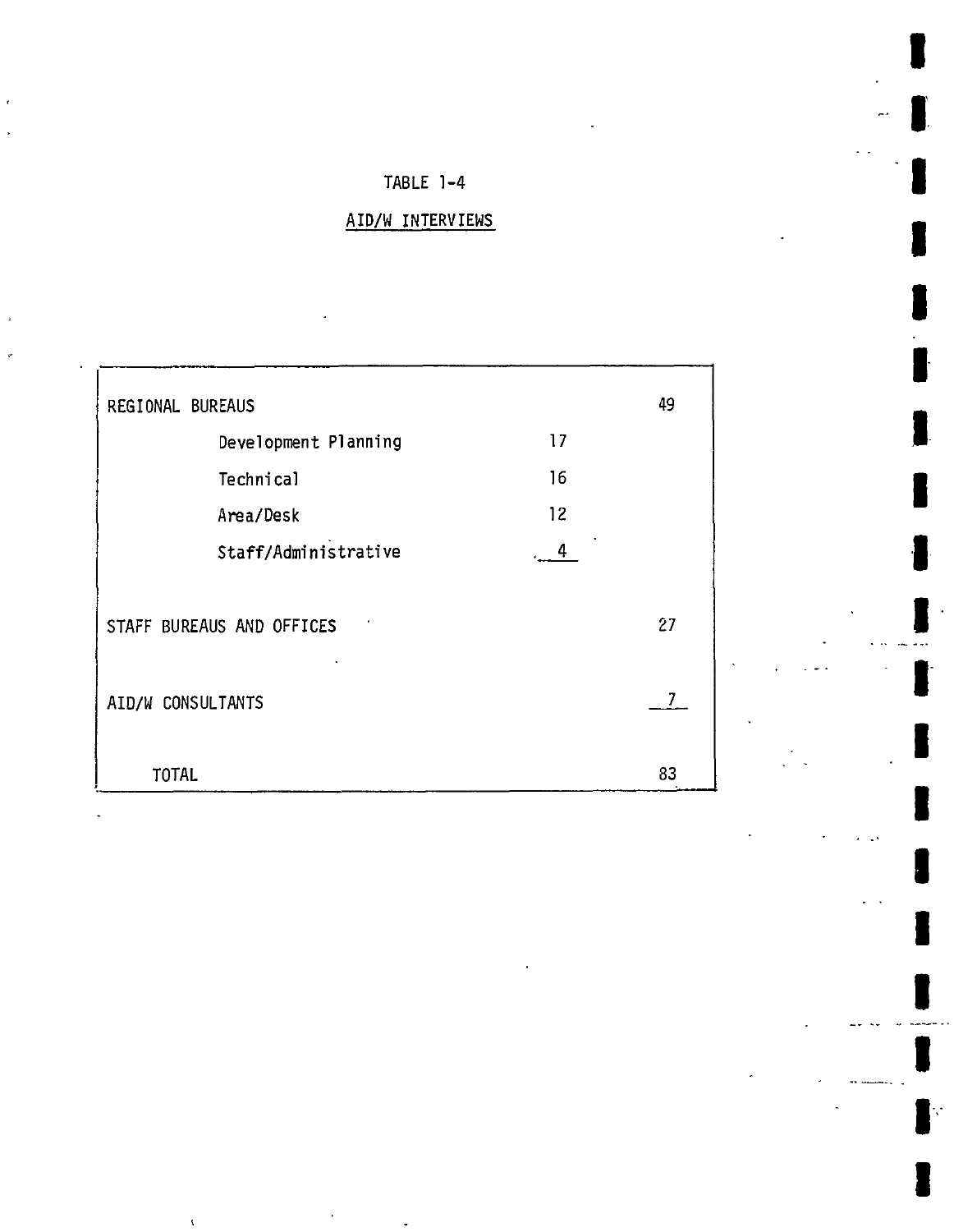

**I** 

 $\overline{\phantom{a}}$ 

 $\mathbf{r}$ 

**I** 

u<br>C

**I** 

**I,** 

**I** 

I

I

I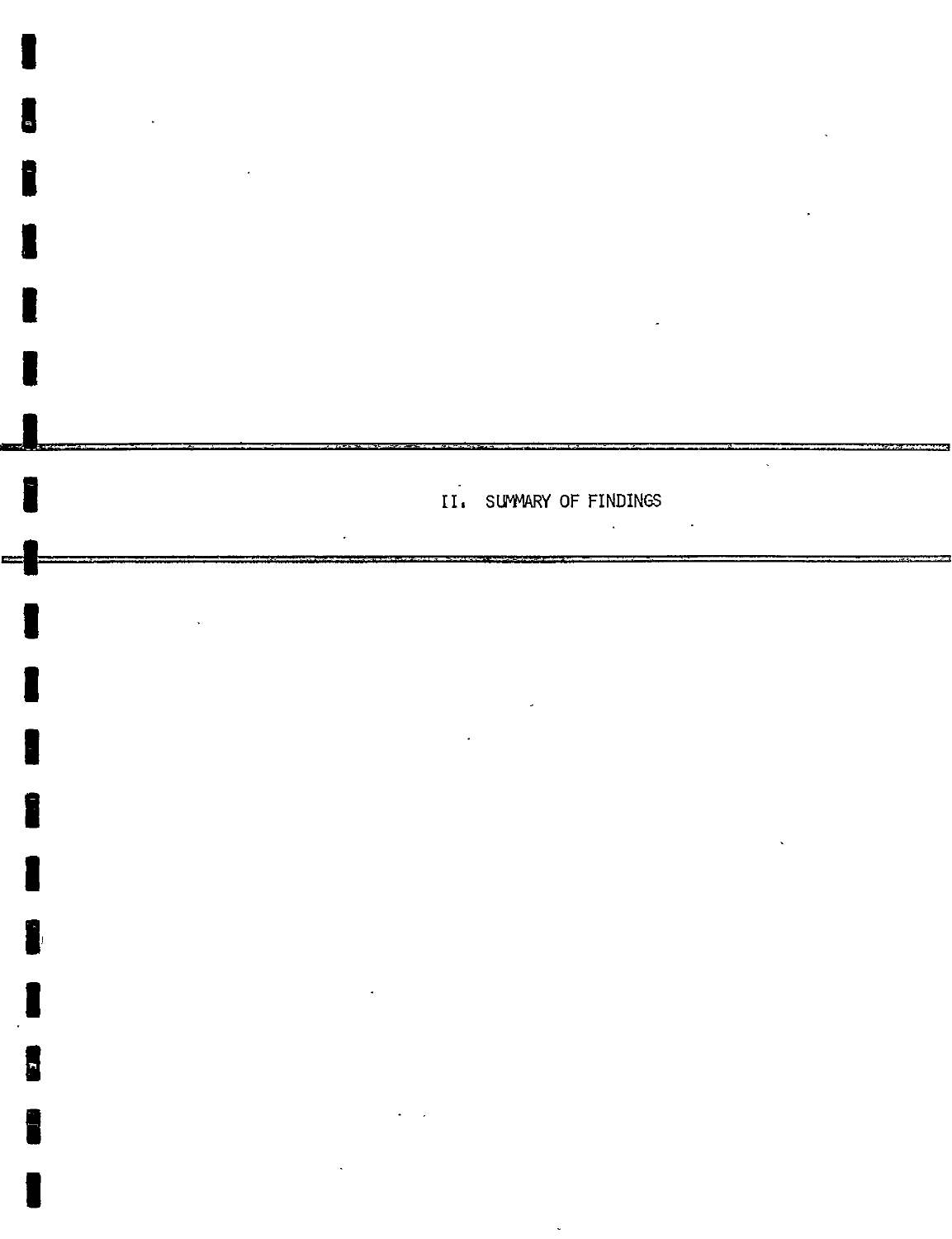#### CHAPTER II.

#### SUMMARY OF FINDINGS

The major findinqs of this study are discussed under four topic headings:

- **1.** Mission response to the PAR: the PAR as an initiator of an evaluation process;
- 2. The PAR as a report;
- **3.** Some underlying issues: design and management of technical assistance projects;
- 4. Cost vs. benefit for the PAR System.

#### **A.** MISSION **RESPONSE** TO THE PAR: THE PAR **AS AN** INITIATOR OF **AN EVALUATION PROCESS**

Our operating assumption was that, for each Mission visited, there was a Mission-useful evaluation process that predated the PAR requirement and with which PAR preparation was to at least some extent redundant. This assumption anticipated the Mission response of "we evaluate continuously and don't need the PAR" and made the study team particularly sensitive to identifying those aspects of evaluation that the Mission-considered most useful. (Assuming that such a preexisting evaluation process was in place, it would be reasonable to modify the PAR to conform to Mission practice, making it a low-cost by-product rather than a redundant report.)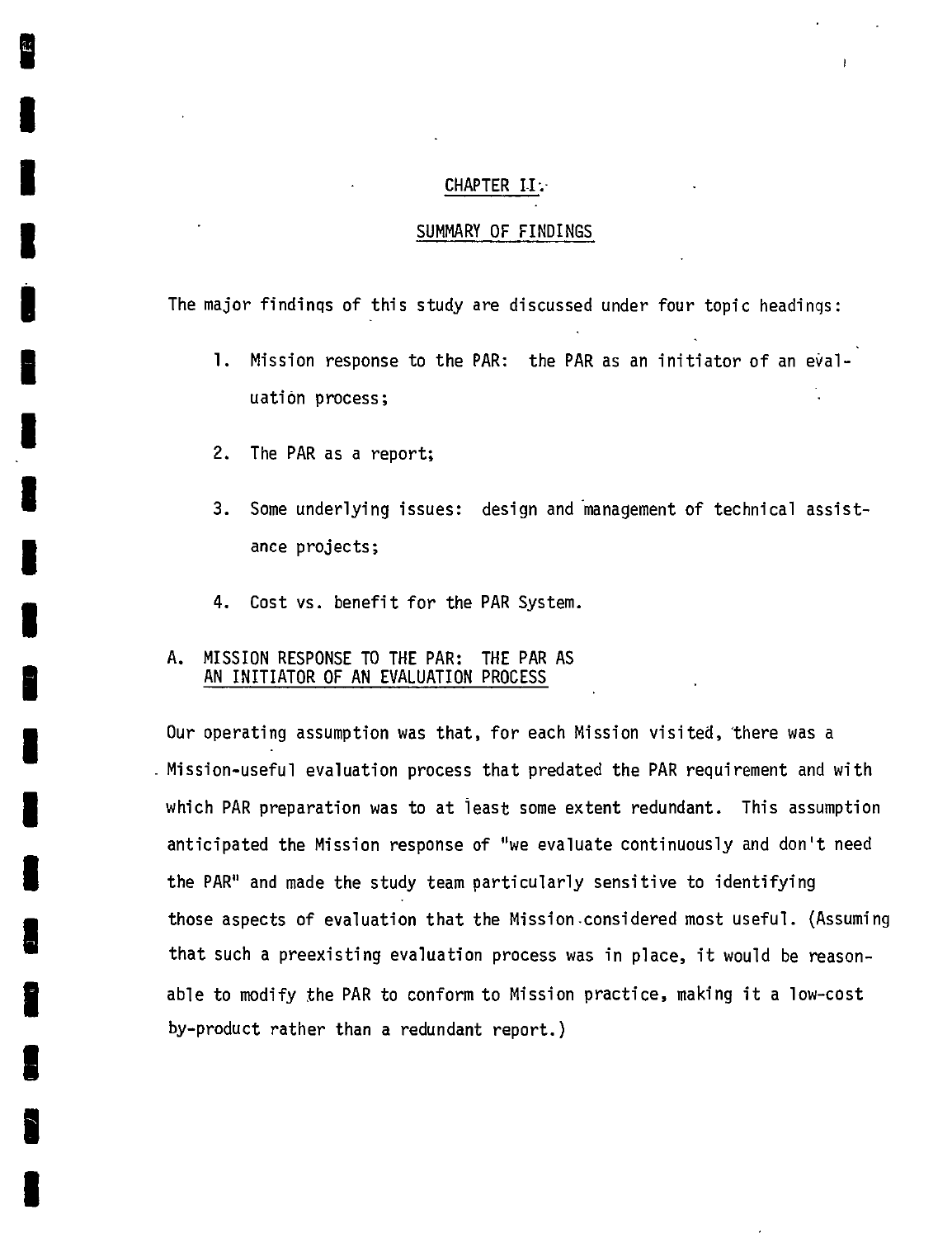Contrary to our operating assumption, our finding was that prior to imposition of the PAR requirement there was no systematic evaluation process in place at any Mission we visited. The statement that "we evaluate continuously" generally referred to the fact that the Missions were concerned about their projects and would involve themselves in their monitoring and management. In particular, the issue of project significance was very rarely raised in an actionable framework -- that is, raised in such a way as to imply appropriate replanning activities or actions.

Evaluation is not well understood **by** project-level managers. Although the manual orders describe evaluation, and the manual orders are read **by**  a reasonable number of Mission personnel, the ability to retain and actually apply the concepts of evaluation is quite limited. As a general rule, only the Program Evaluation Officer understands the evaluation- concepts. His definition and in many cases his approaches to implementing the evaluation process are well thought out and consistent with the manual order requirements. However, he is not usually able to spread those concepts throughout the Mission and actually get Mission-useful evaluations started.

The basic problem faced **by** the Program Evaluation Officer is defining his own role in the evaluation process. In a number of Missions the Program Evaluation Officer started-out as an evaluator **-** he actually analyzed projects and made recommendations. In no case was this satisfactory. That is, where an evaluation officer performed the evaluation, it did not typically lead to effective replannifig action (largely because the results of the evaluation were not readily acceptable to project and sector management).

**I** 

**I**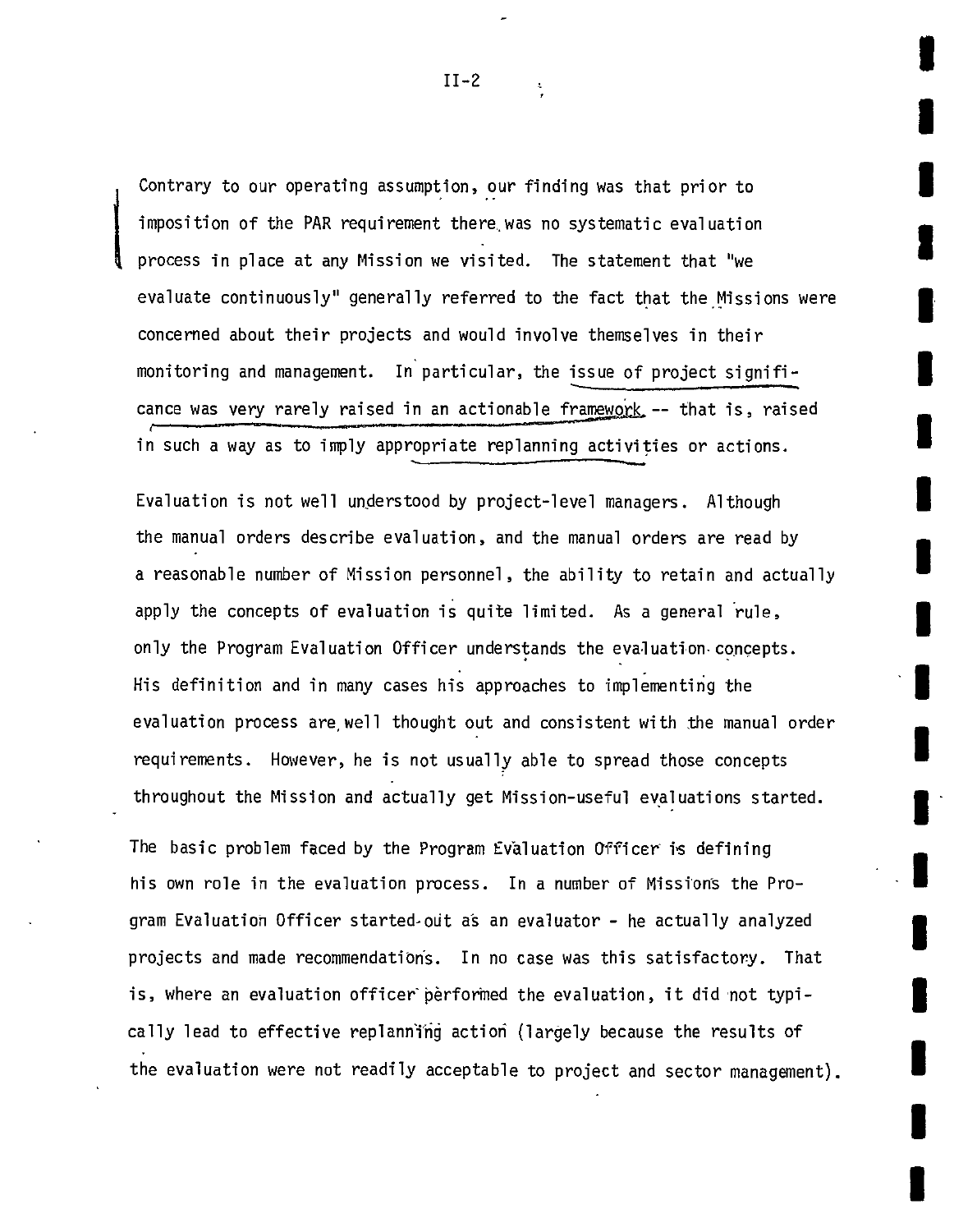The more successful Program Evaluation Officers, with success being measured in terms of ultimate beneficial change to the projects, played three key roles that we recommend for the Program Evaluation-Officer:

- **(1)** to manage the evaluation process so it brings benefit to Mission management, and particularly to project management;
	- (2) to educate the participants in that process not only in evaluation techniques, but in the fundamentals of project design;
	- **(3)**  to serve as a reporter and recorder, enhancing veritcal communications within the Mission.

In two instances where the above roles have been played, project evaluation is becoming an accepted and useful part of Mission management practice. It is also clear, however, that these are difficult roles to play and that evaluation officers need help in both methodology and implementation techniques.

The key issue faced by most Missions today is not whether or not they should evaluate, but how they can get started. For the most part, Mission management was enthusiastic about establishing the Mission-useful evaluation process that our study team propounded. They are **by** no means equally enthusiastic about sending reports to AID/W, and even less enthusiastic about the PAR form itself.

The PAR concept was of great benefit to the Missions and generally brought value exceeding its cost of preparation. However, the PAR form has not been well received. First, it is complicated. Second, it appears more complicated

11-3

 $\mathcal{J}$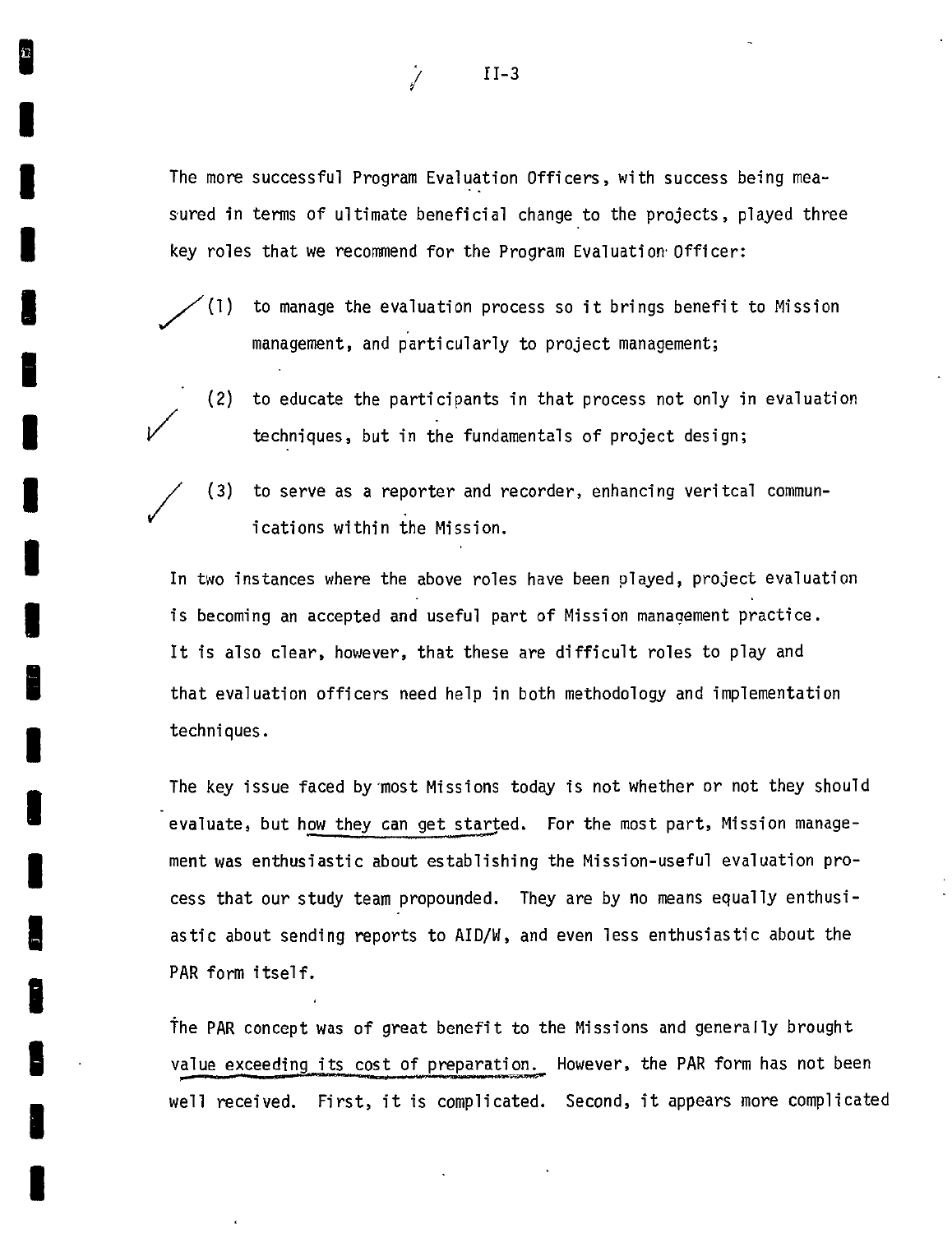than it is because of a lack of training and familiarity, and because the questions are not asked in a way that makes the logic of evaluation clear. Third, the invitation to clarify responses to individual checklist items often results in redundant narrative. This redundancy is heightened by the fact that the intended uses of PAR data are not clear. Project Managers anticipate AID/W "worst-case" uses of such data and provide additional verbiage to protect against potential misunderstandings and misapplications. (There was only limited recognition of the value of PAR

From the standpoint of what is truly important to the evaluation process -that is, whether or not our projects are truly having development impact -the PAR is particularly deficient in not helping to clarify the relationship between project outputs and the higher goals.

data to the Mission itself.)

The output report and forecast (Table 1-B-1 of the PAR), which should be a key if not the key element of the evaluation, was often irrelevant to the rest of the PAR. The higher goals, for which a tabulation is provided, are rarely defined to show or imply a logical connection between project outputs and higher goals. This was more frustrating to the preparers of PARs than it was to its readers. It is a benefit of the PAR that its.preparation initiated useful dialogue about the lack of connections between outputs and goals. It is a severe failing of the evaluation system, and of project design, that such dialogue was in no case, in the **63** projects we studied, fully resolved -- nor was there convincing evidence that resolutions would be forthcoming.

 $II-4$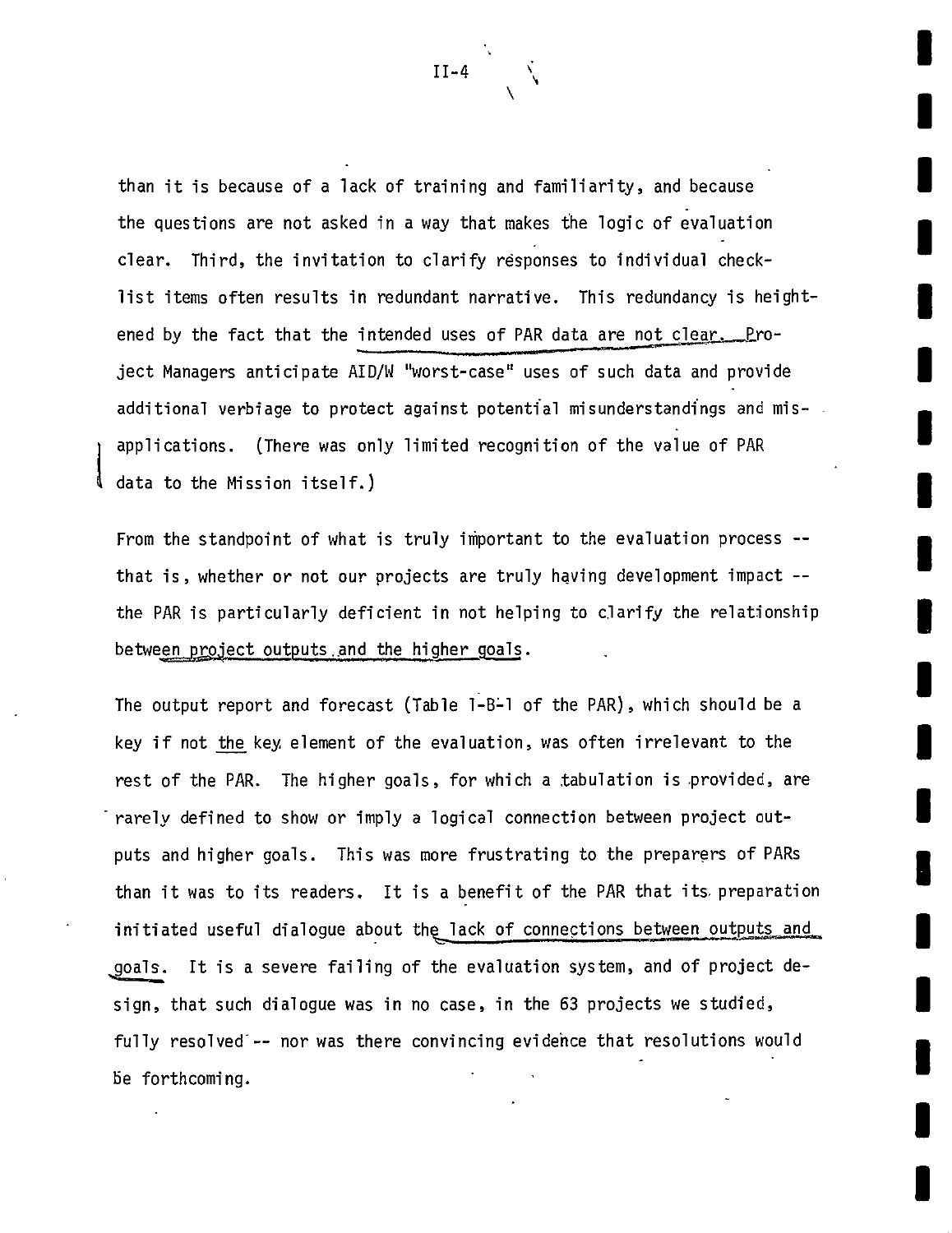Faced with the need to evaluate, Mission management has already made use of the evaluation process and started to solve some of the time-urgent problems that were raised. Specifically, problems of effectiveness **--** treating improved design and implementation **--** were identified and resolved. However, the question of how and why projects are important to development has not been answered, and unless such "significance" dialogues are successfully concluded, we can anticipate no lasting improvement.

It is perhaps appropriate to discuss the mechanism **by** which good technical assistance projects can be turned into potentially irrelevant but selfsustaining make-work. It can (and should) be assumed that on its inception a technical assistance project iswell formulated and well designed. However, it must be noted that initiating project documentation both in the past (and even in the current PROP system) generally fails to establish objectively verifiable results expected from projects.\* Thus, when the inevitable unforeseen problems arise project management takes corrective action appropriate to overcoming short-term problems. (For example, a project aimed at improving rural health might face sufficient administrative problems that some of the project resources are diverted to developing administrative competence within the Ministry of Health.) Unfortunately, there rarely is a documentary record of the reasons for such diversions.

When the next Project Manager or Chief of Party arrives, he may find the team working toward temporary rather than long-term objectives of the project. However, lacking a record of why this diversion was undertaken

**<sup>\*</sup>** Our study team was told on many occasions that it would be foolish to set unambiguous targets, as that would mean that the project could be considered a failure if it did not meet them.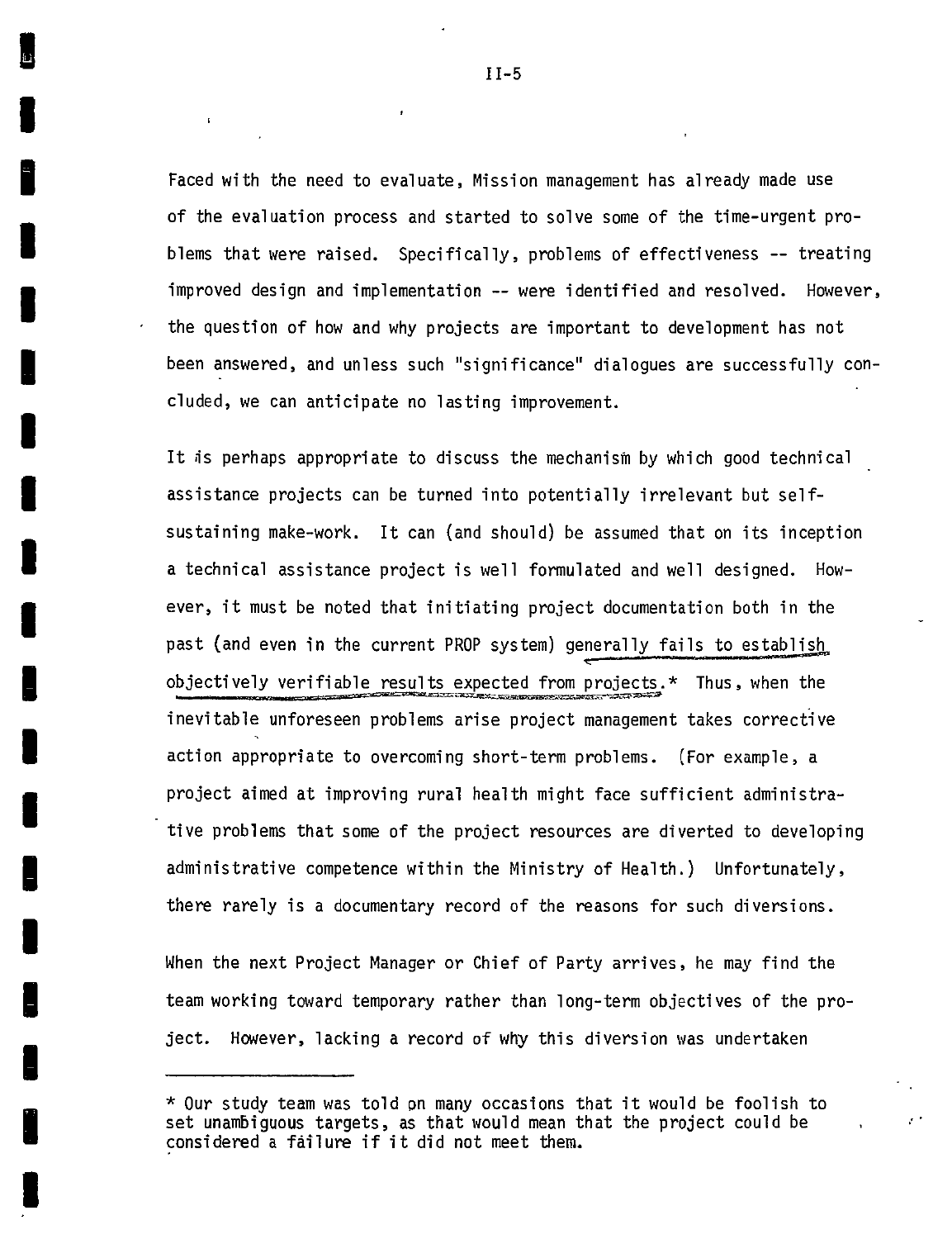he may confuse the two and continue to aim project activities at secondary objectives. (In our example, he might decide that an underlying issue affecting administrative competence in the Ministry of Health is the. scarcity of medical administrators. Thus, acting entirely in good faith, he may mount a major effort to provide a reservoir of medical administrators, perhaps eliminating mobile medical teams to free the necessary resources.)

I

The example we have chosen deliberately makes it unclear whether or not the current project activities are still related to the original purpose. However, there are AID projects for which a series of successive deviations from original plans have resulted in a project emphasis that is irrelevant (and occasionally dysfunctional) to U.S. country objectives.

In summary, the Mission response to the project evaluation requirement was generally positive,.to the PAR as an instrument was negative, and to an implied AID/W intervention in Mission affairs was predictably hostile. Where Missions and individuals took the PAR process seriously, and invested management energies and attention, PAR preparatton was beneficial to the .Mission. Where the response was <u>pro forma</u> and aimed at sending some kind of report to AID/W, the evaluation process was sterile and of questionable value to either the Mission or AID/W.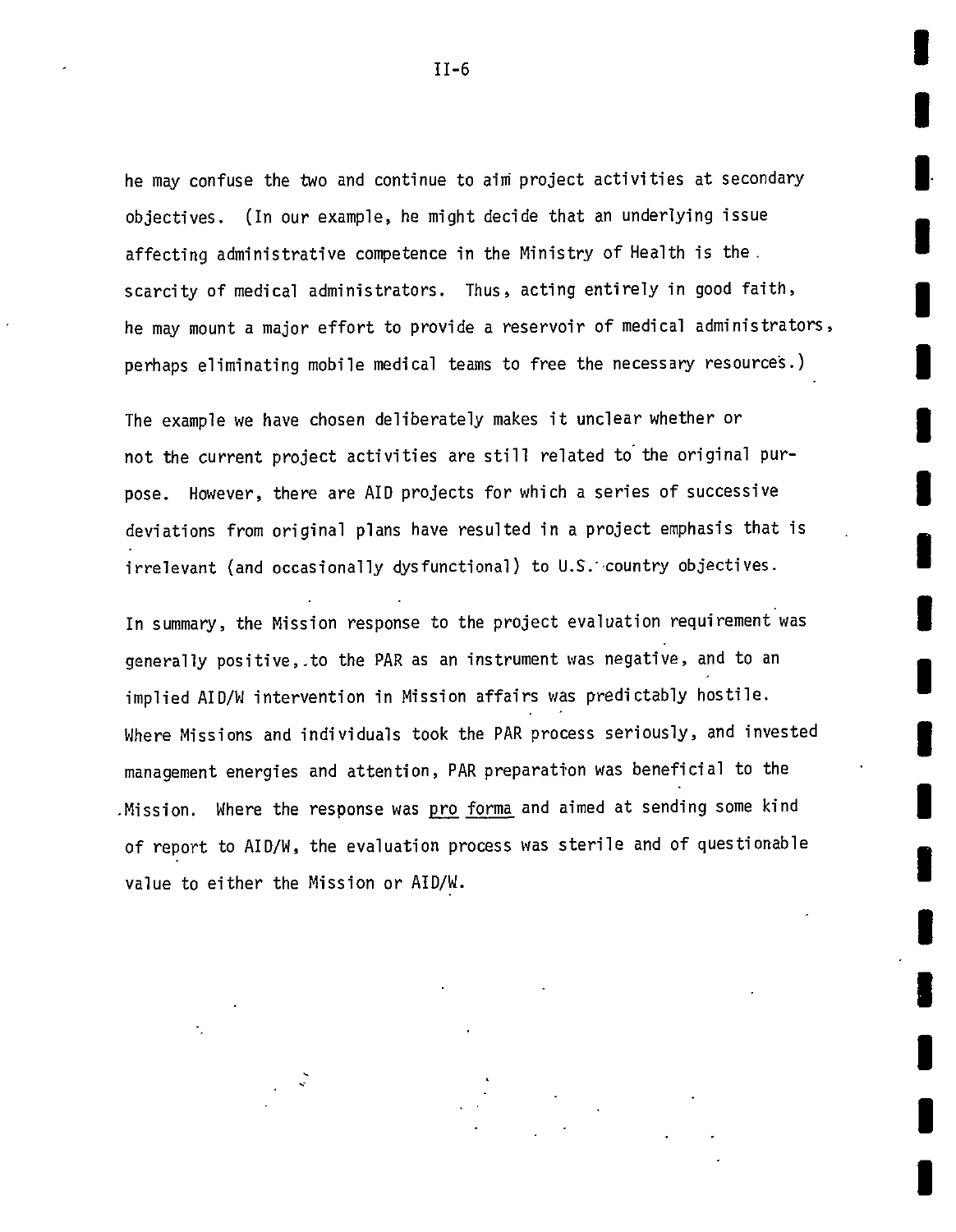#### B. THE PAR **AS A** REPORT

The PAR as a report must be considered in three ways:

**1.** As a report to Mission management;

2. As a report to AID/W management; and,

**3.** As data input to analyses performed either at AID/W or the Mission.

#### **1.** The PAR as a Report to Mission Management

The PAR is a poor report to Mission management and because of its apparent complexity and lack of action orientation, it is a particularly poor report to the Mission Director. **\*** Rumor has it that at least one Mission Director, when presented with his first PAR, threw it across the room and instructed his staff that he was never to see another. Although that anecdote is third-hand to the study team, the fact is that the Mission Director, particularly in a large Mission, does not find the current PAR useful as a report.\*\*

4

The PAR has been useful as a report to lower levels of Mission Management, although there is limited recognition of this utility. One benefit of the PAR process has been the requirement for a narrative history to bring the project up-to-date. For many projects this was the first and only complete statement tracing its origins and evolution. It typtcally was a time-consuming process to develop this history, and often involved

<sup>\*</sup>  Our discussio: does not distinguish betucen the Mission Director and his Deputy.

<sup>\*\*</sup> In small Missions, he typically indicates that he does not need the PAR as a report.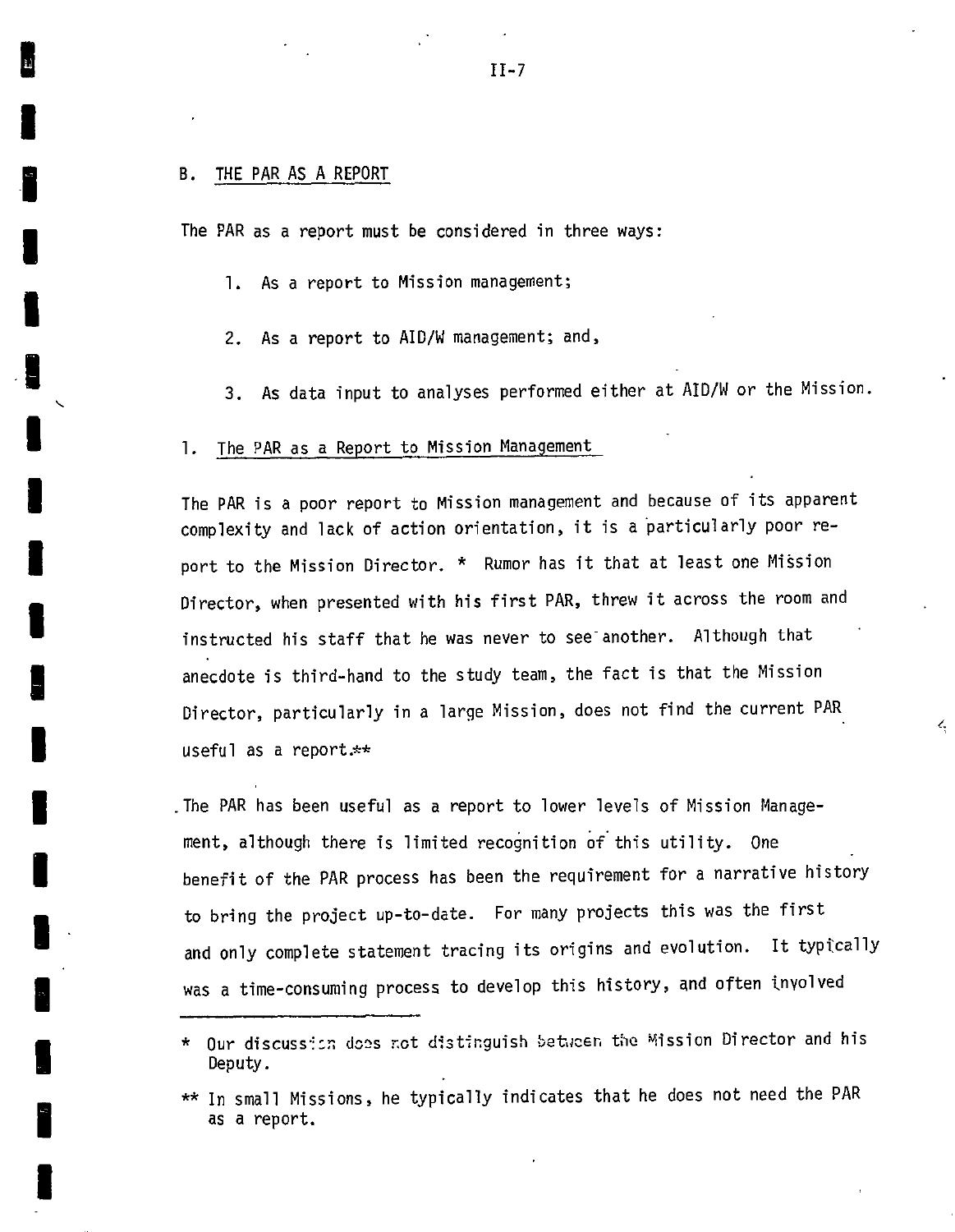contacting host personnel and-others who had been previously associated with the project. Both project staff and others within the Mission found value in recreating such a history, but there was quite properly some question as to whether the value justified the substantial cost. (On several occasions project management felt that the benefit of the narrative history was higher than did our study team. The difference in assessments appears to be caused **by** the fact that technical management appropriately values insight into projects for its own sake, whereas our viewpoint was that knowledge is useful only if it results in constructive action.)

Although the PAR was not a good report, the issues raised when preparing the PAR were often brought to the attention of the Mission Director and subsequently acted upon. This was, in fact, the primary benefit of the PAR process **-** raising issues and either informally or formally bringing those issues to the appropriate level of management attention. (In several instances PARs were forwarded to the Mission Director with memos attached indicating divergent views within the Mission. Even in small Missions, Directors were on a number of occasions surprised at the number of controversial opinions and important issues that were raised.)

The major issues reported on and presented to the Director as a result of the PAR process were not generally "news" to the project staff. However, these often were issues of importance but of sufficient difficulty to resolve that lower management had previously seen no point in raising them. Where such "basic" issues were raised during PAR preparation, and a degree of interaction was achieved between program, sector, and project management, some of the insurmountable problems began to look less insurmountable and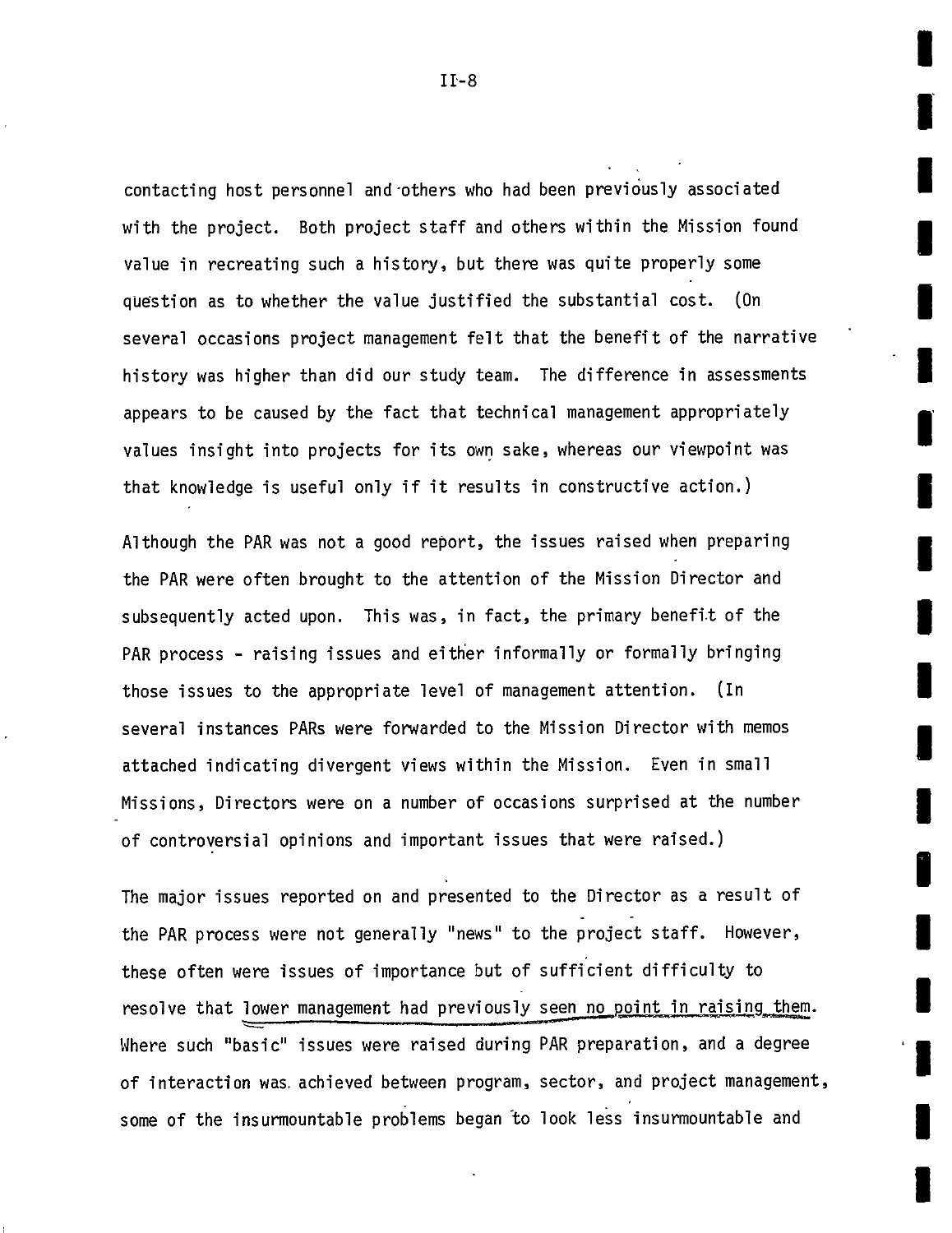were reported to the Director. (Not all were.reported on in the PAR however.)

2. The PAR as a Report to AID/W Management

There are two questions of fundamental importance in discussing the PAR as a report to AID/W management. First, did the report candidly and accurately describe the Mission perception of the project? Second, did the report accurately and reliably describe the project? These are different,  $\leq$ although related, questions. The first asks whether or not the Missions "censored" the reports to eliminate controversial issues. The second, more important, question asks whether or not the Missions were themselves able to detect the important and actionable issues.

The answer to the first question is yes **-** the PARs for the most part do candidly and accurately reflect Mission analyses of their projects. There are exceptions to this, particularly where the PAR was viewed as a pro forma exercise. Still, it should be assumed that where the evaluation of a project appears to be superficial or defensive, it is because that is exactly the type of analysis that was undertaken. Mission Directors are more aware of this, quite obviously, than are the AID/W reviewers. Mission Directors have on a number of occasions responded firmly to poor evaluations, and there is evidence to suggest that if given the opportunity and the tools, will demand better **-** more candid and more effective **-** evaluations.

Which brings us to the second question, of whether the PAR accurately reflects the true state of affairs and identifies important issues. The answer to this question is generally no. Only half of the PARs forwarded to AID/W and selected for study reported what our study team, based on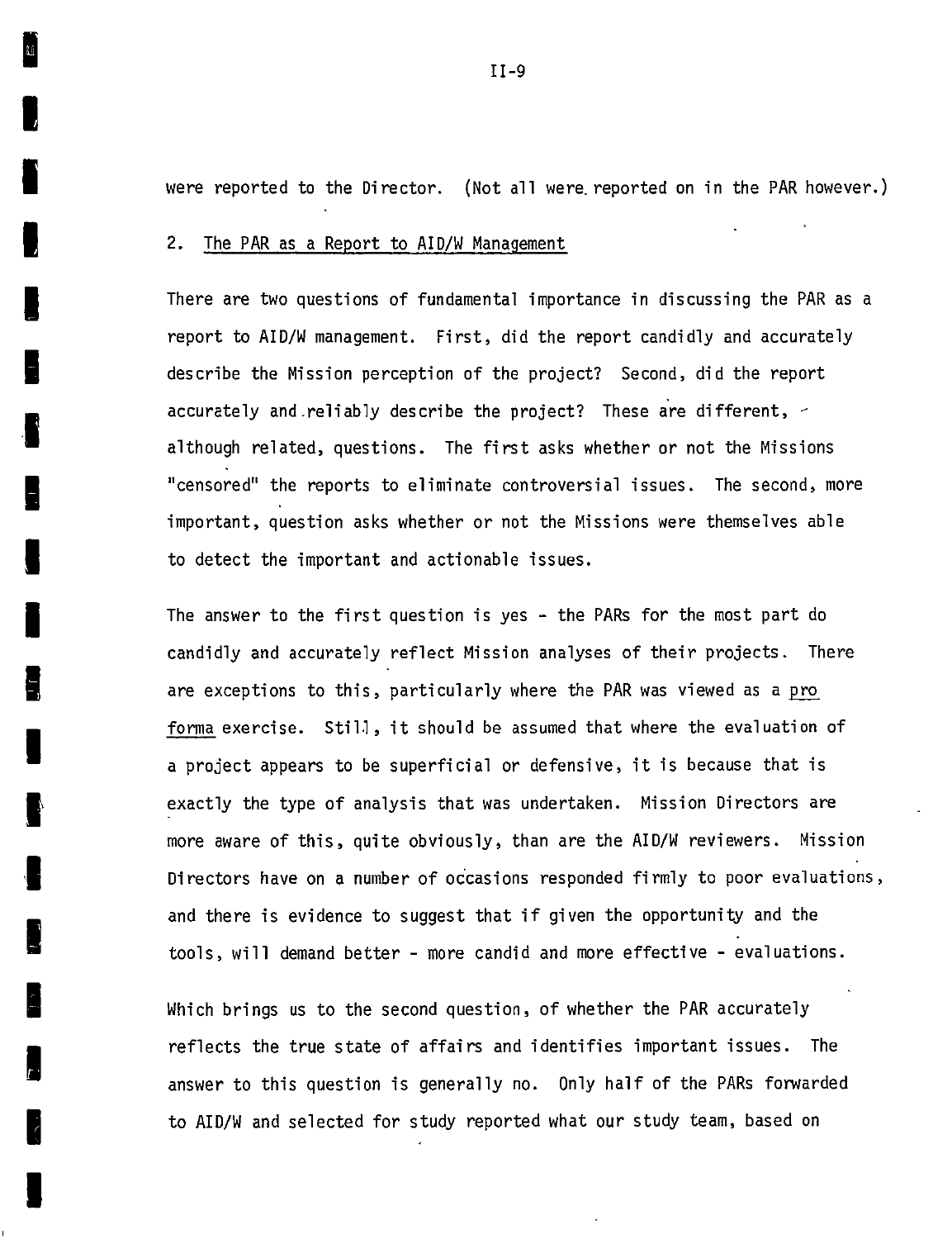on-site reviews, found to be the key issues for the project. However, it must be emphasized that this resulted more from deficiencies in the Mission's ability to get to the root issues and discuss them in a way that could lead to replanning actions, than from Mission censorship.

The quantitative data supporting the above findings, based on a sample of 42 projects for which PARs and projects were reviewed in depth, are as follows: **83%** of the PARs included in this sample reported what the Mission knew about the project **-** in only **17%** of the projects were issues suppressed or seriously misrepresented. (Refer to Table 2-1.) At the same time, PARs for **50%** of this sample failed to report all issues our study team deemed most important to the project. Thus, in **33%** of the projects the Missions failed to identify issues that our team considered important. (Itshould be recognized that the important issues unearthed **by** our study team were not based solely on personal assessments. These were issues that USAID staff identified or verified as important after discussion with our interviewers.,

The evidence is, in our opinion, conclusive. The problem is not how to make Missions report more candidly, but how to help them undertake better and more insightful evaluations. Top Mission management have indicated to us that they need and will be responsive to AID/W assistance if it is offered as assistance rather than as an attempt to manage projects from afar.

n<br>E

e<br>E

**II-10**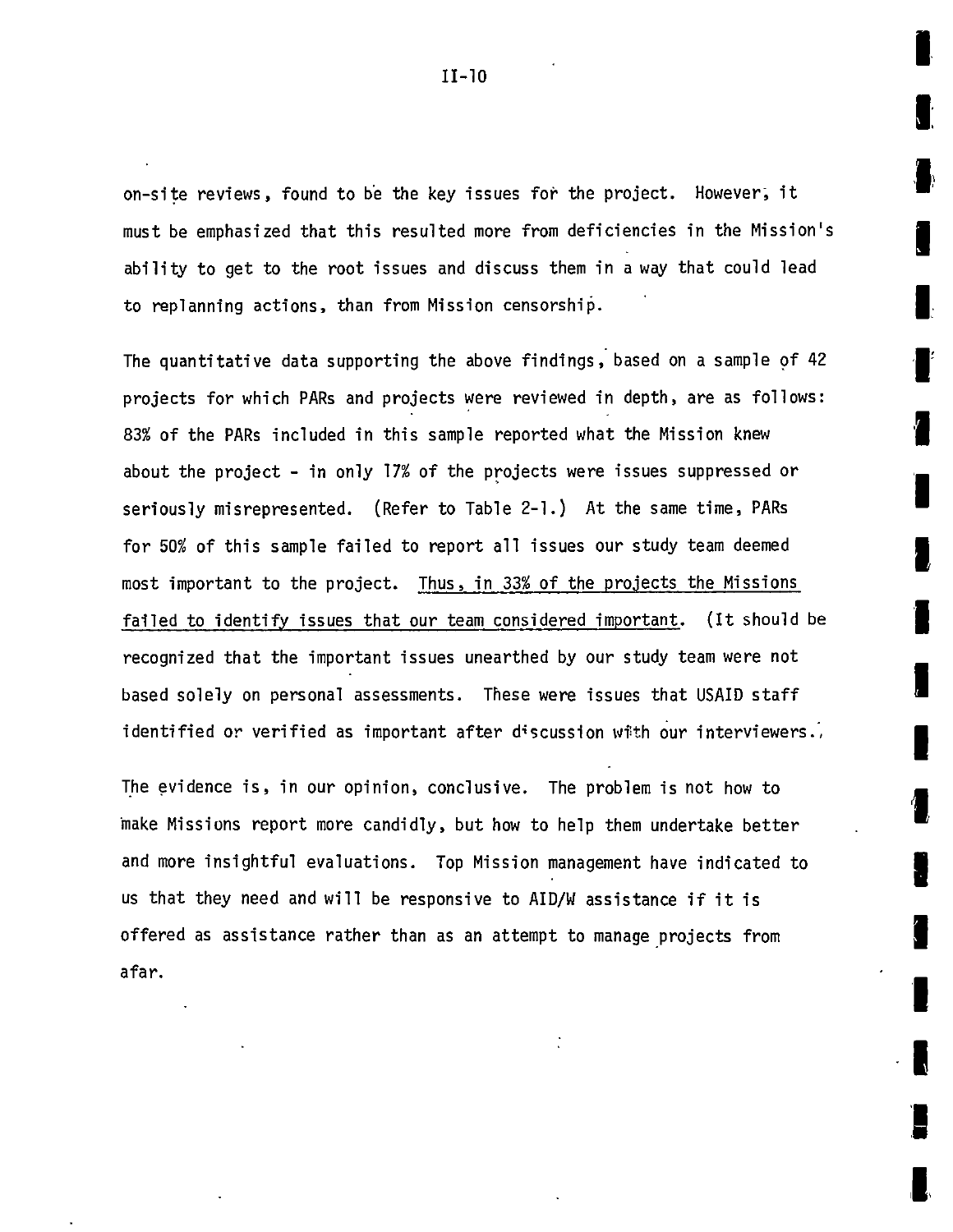#### Table 2-1

## FRY **ASSESSMENT** OF PAR VALIDITY FOR 42 **PROJECTS \***

 $\mathbf{r}$ 

 $\ddot{\phantom{a}}$ 

 $\sim$   $\sim$ 

| Candidly | 1. | Accurately described project                             | No. of<br>Projects<br>12 | $%$ of<br>Sample.<br>29 | Issues<br>Key Issues<br>Reported |
|----------|----|----------------------------------------------------------|--------------------------|-------------------------|----------------------------------|
|          | 2. | Subtle but significant differences                       | 9                        | 21                      |                                  |
| Reported | 3. | Key issues not raised<br>Not explicit in Mission**<br>a. | 14                       | 33                      |                                  |
| Edited   |    | Explicit but suppressed<br>b.                            | 4                        | 10                      | Reported<br>Issues               |
|          | 4. | Seriously misrepresented project                         | 3                        |                         | Key<br>Not                       |
|          |    | Total:                                                   | 42                       | 100                     |                                  |

- \*AID/W had received PARs for only 42 of the **63** sample projects; thus, the PAR as a report cpuld be judged only for this smaller sample.
- \*\*Item 3a, or 33%'of the sample, can be interpreted as cases where the Mission accurately reported that it had failed to unearth all important issues.

 $\ddot{\phantom{a}}$ 

 $\mathcal{F}_{\mathcal{A}}$  $\mathcal{L}$ 

 $\ddot{\phantom{a}}$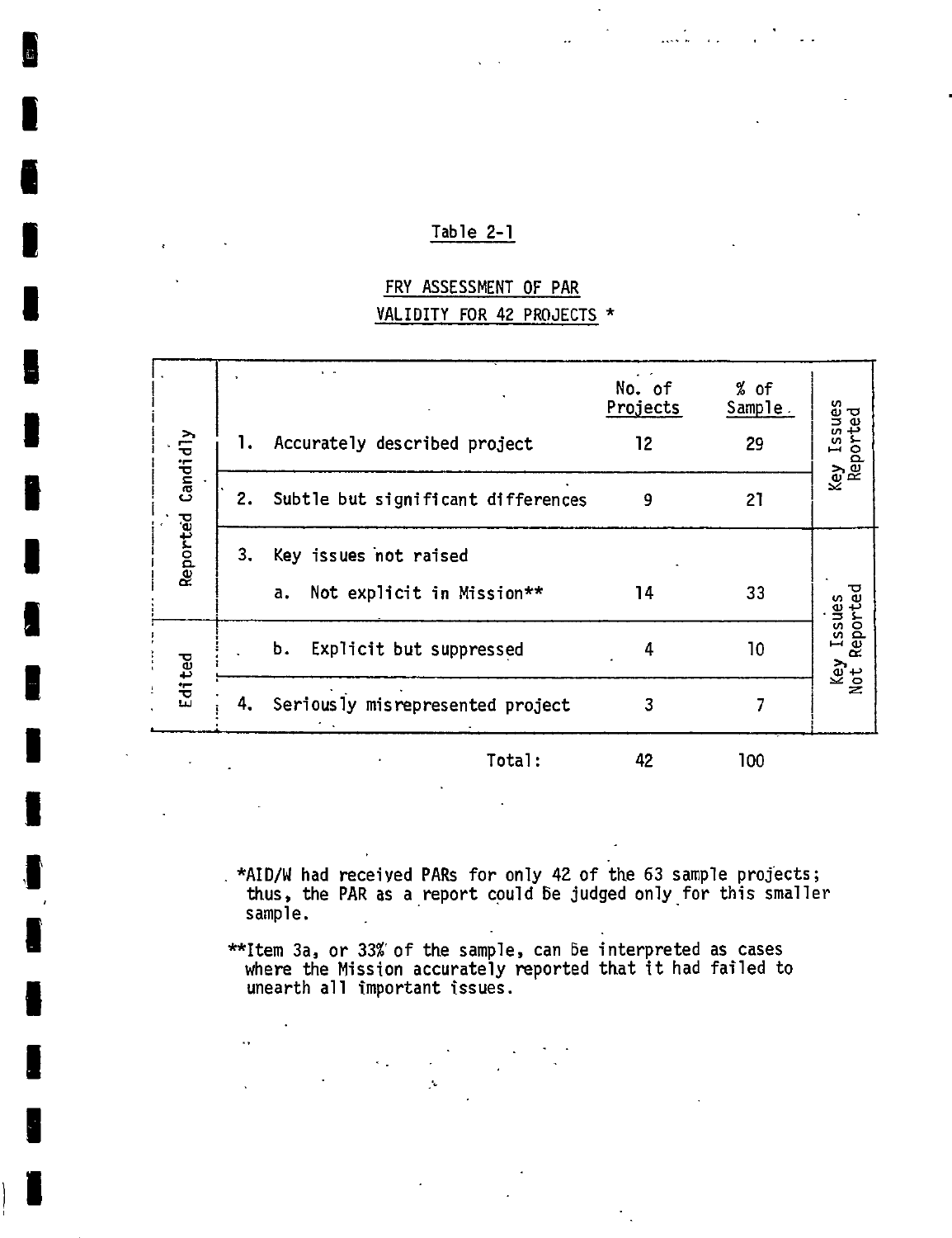#### AID/W Reviews

Formal mechanisms for reviewing use of the PAR were not inplace at AID/W as of the start of this study., although coherent plans are now evolving.

The PAR was useful as an information document at several levels of Regional Management. In a few cases, the PAR was the only information that a desk had for a particular project.\* In another case, a Deputy Assistant Administrator for a Region indicated that he had found reading PARs useful in assessing the state of affairs before Mission visits. Still, there was and still is-a very real question as to what AID/W should do with the PARs and the information they contain.

The PAR has created a problem for AID/W. The PAR is sufficiently different from other kinds of documentation that there was no precedent for review and response. AID/W was told about issues, in a formal document, that they used to learn about only through the grapevine. Sometimes AID/W agreed with what the PARs were saying, sometimes there was disagreement. However, the nature of communication was different from anything that had gone before.

The PARs were for the most part more objective and candid than AID/W had expected. Recognizin'g -that this was probably true (although **by** no means certain of it), AID/W acted with considerable restraint. Formal responses to the PARs tended to be helpful rather than critical of projects, and

 $*$  In one case, the desk officer emphatically told our interviewer that there was no such project in the Mission, and believed us only after actually seeing and reading the PAR we had obtained from the central file.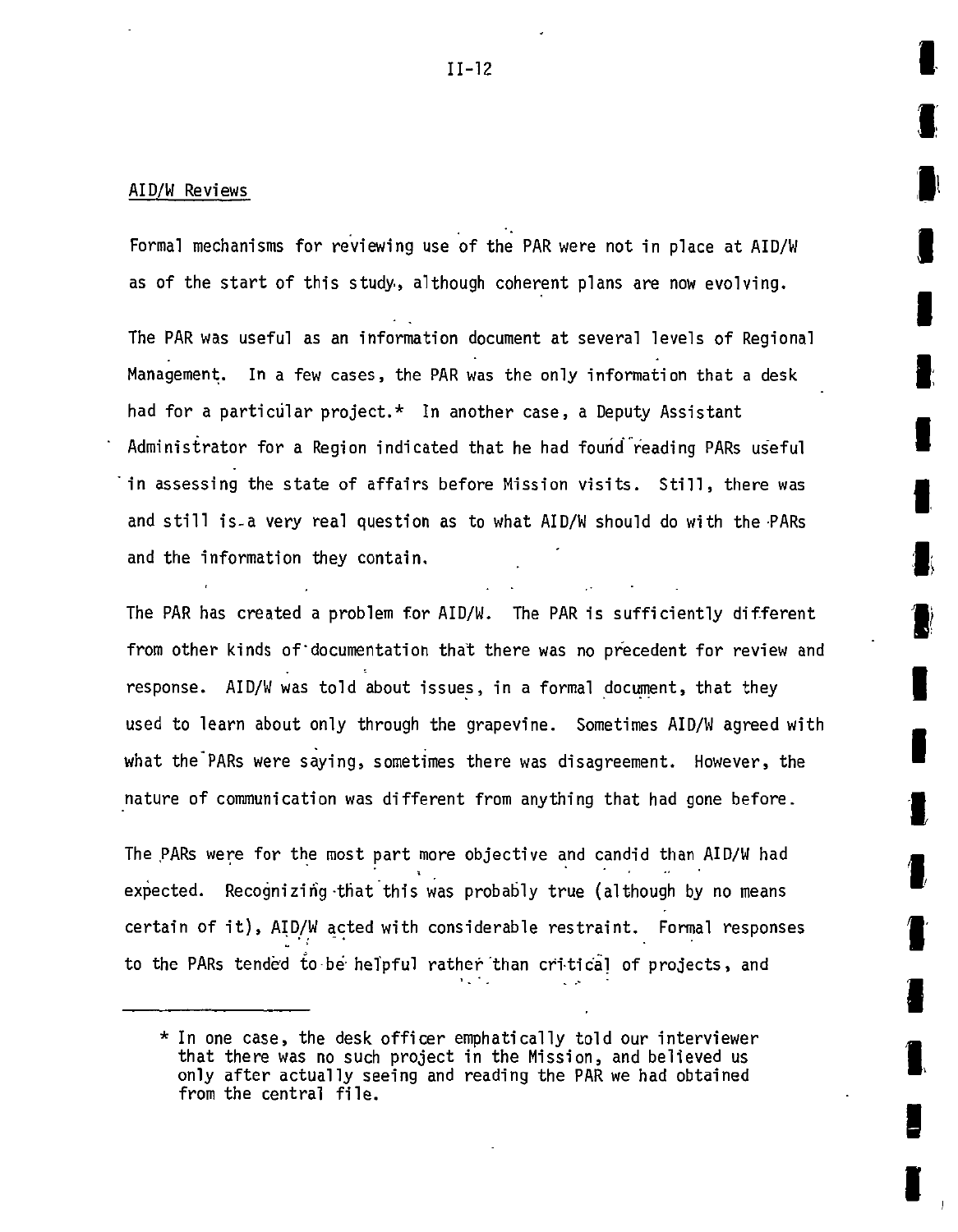critical comment was typically aimed at the evaluation process rather than the project. Certainly, not all AID/W personnel shared in the feeling that response to PARs must be controlled and supportive. Still, there is an AID/W concensus that responds to the feeling of-a Mission Program Officer:

**"If** AID/W doesn't respond to the PARs, we will be annoyed. **If** they respond in a meddlesome way, we will be angry. **. . .** Still, I don't suppose we would be very annoyed, and possibly not even very angry."

In short, just as the PAR requirement has made it clear to the Missions that there needs to be a new and better evaluation procedure, so the PAR requirement has made it clear to AID/W that there must be a new kind of procedure for reviewing and responding to evaluation reports.

**3.** The PAR as Data Input for Analysis

There are important analytical uses of evaluative data at the Mission. Review of evaluation results can identify particular problems (as, for example, organizational or funding issues that affect a number of projects). Such analysis is typically done in the Program Office and may or may not be heavily influenced **by** the PAR. What can be said is that issues raised in a number of PARs were subsequently discussed and resolution attempts made, even where those issues had been outstanding for relatively long periods. In three Missions, we found seribus attempts to summarize and analyze PAR data for Mission use. Such analyses turned out to be of very limited value to the Mission. Analysis of the responses suggested internal inconsistencies in the PARs, but in each case the analyst finally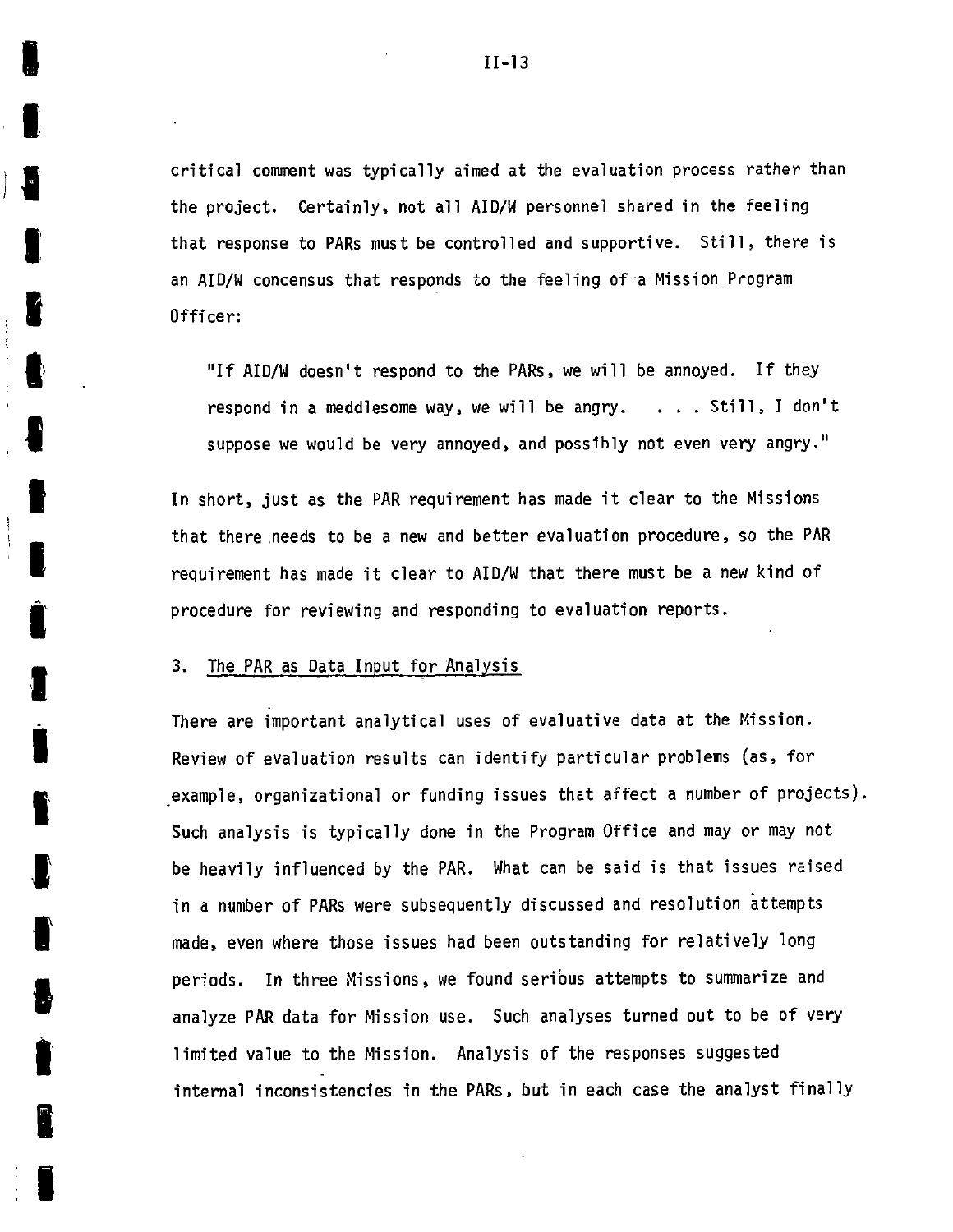decided (after looking specifically at the'projects in question) that what appeared to be an inconsistency was in fact a reflection of real difference in emphasis. Thus, the only results of this analytical effort were **(1)**to affirm that the PARs had been filled out in good faith, and (2) to suggest that "self check" or intentionally redundant features of the PAR cannot be relied upon.\*

In the course of our study we placed in computer file and analyzed data from **321** PARs (all FY **1970** PARs submitted, from all Regions, as of early February **1970).** Results of the analysis are sufficiently interesting to suggest that further analysis will be useful, at least on a pilot basis.

Our computer analysis of the PAR data was aimed initially at developing: **(1)** Response patterns, or "project profiles" associated with classes of projects; (2) Potential indicators of project success; **(3)** Correlations among PAR entries that might suggest fruitful areas of research.

Initial efforts at classifying types of projects considered projects in the agricultural sector and separately considered projects for each of the four regions. Analysis of the agricultural projects was not conclusive. (That is, PAR data for agricultural projects do not appear to differ in any obvious ways from PAR data for projects ingeneral.) The next step in the analysis should have involved classifying and possibly coding outputs and goals for.agricultural, projects. However, the quality of output and goal data and our own resource limitations precluded further investigation.

<sup>\*</sup> This is, if question **"17"** asks for the same information as question '2", a difference in-response will 'most often mean a perceived difference in the questions or their context, not a careless or nonconstructive report. This related to the fundamental issue of ensuring that all respondents interpret the queries in the same way, discussed in Volume 2 of this report.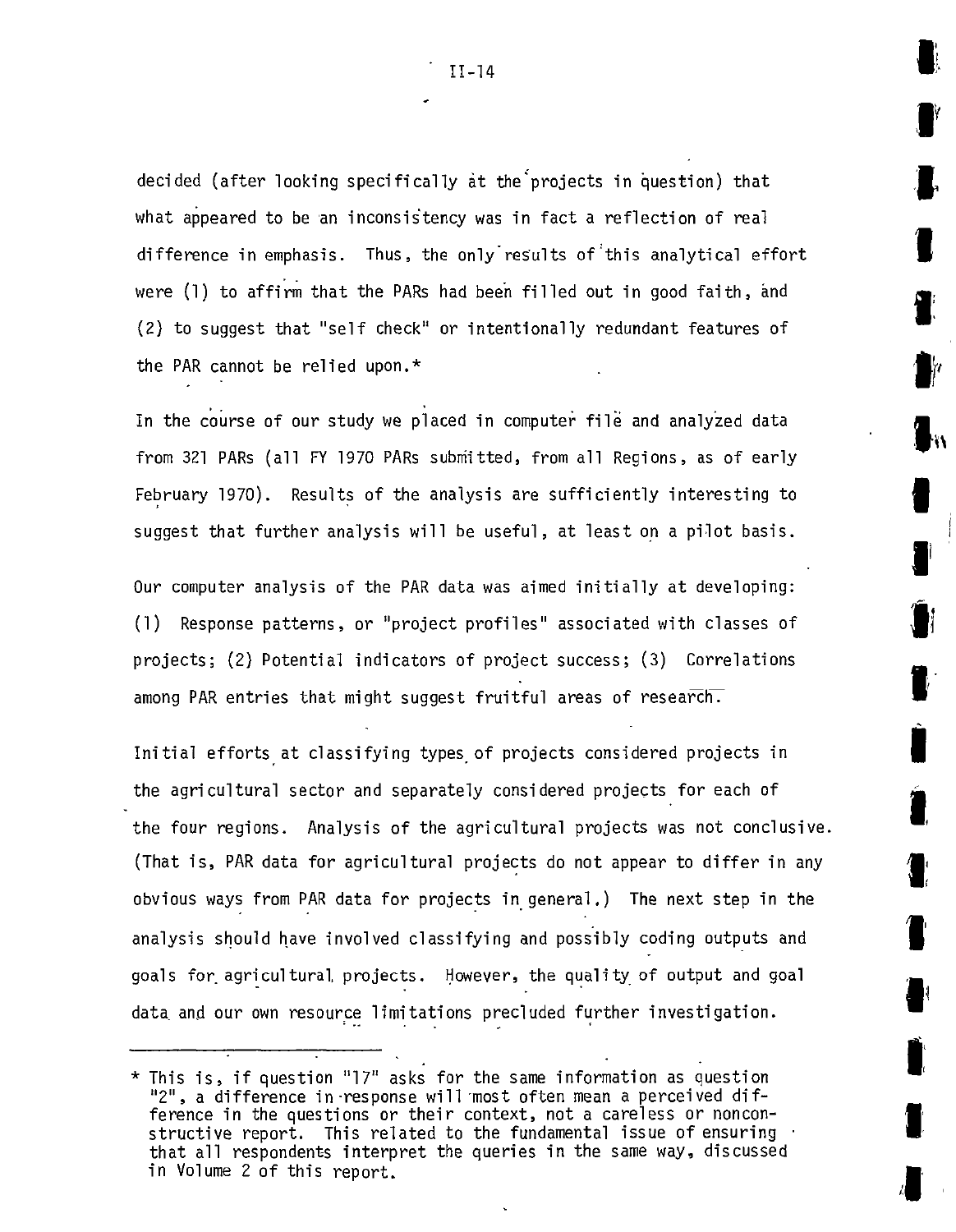(These deficiencies in data quality suggest that an important output of PAR analysis could be to standardize and classify outputs for various types of projects, as a precursor to improving means of setting and measuring output targets **--** and also as an important step toward developing standards of performance.) Projects did show some variations on a regional basis. These variations were attributable to variations in response to the PAR rather than in the projects themselves. Again, however, potentially important data for such analysis -- in this case, goal statements -- were not amenable to computer analysis.

Work to develop patterns of successful versus unsuccessful projects was aimed primarily at correlating project performance ratings with check-list items in the PAR. Based on associations between such "research input" factors and project performance ratings, analysis of the worldwide file suggests that some popular concepts of what makes successful projects may not hold up under scrutiny. For example, although for 42% of the **321** projects counterpart pay and living allowances were identified as problems' having negative impact on the project, the actual performance ratings for such projects did not differ from ratings for the entire sample. ( This and other issues based on PAR analysis are discussed in detail in Volume II, Section **5** of this report.)

More conclusive, or at least more suggestive, findings might have resulted except for an inadequacy in the PAR as a data-gathering instrument. The resource input checklists were interpreted in the Missions in an unexpected way. First, they judged relevance ("significantly affect project accom plishments") and then, if it was relevant felt forced to choose  $\mathtt{between}$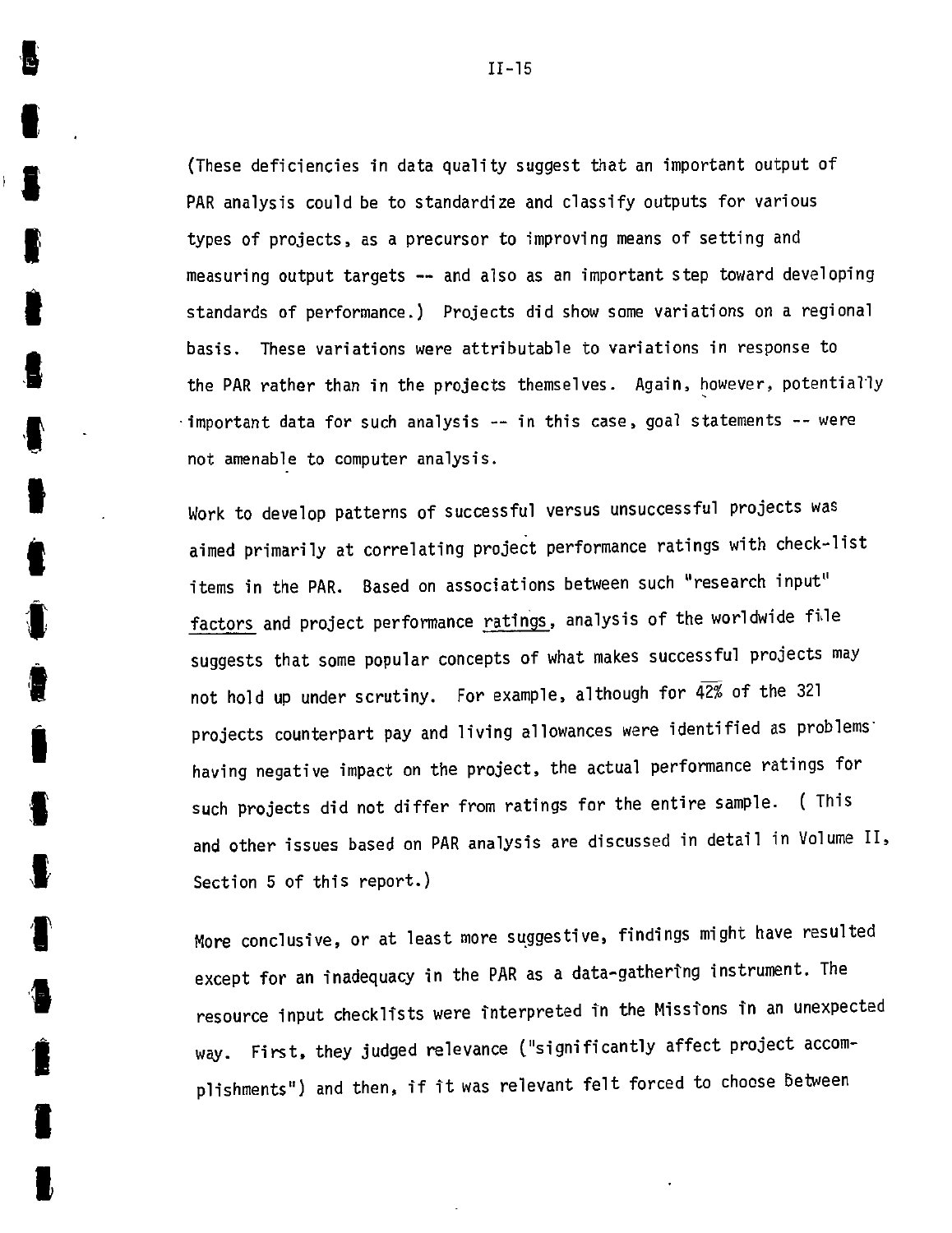"positive" and "negative" responses. The instructions led them to respond "positive" if "effect is positive or satisfactory". Consequently, many factors are rated "P" when the effects are trivial. The improved PAR provides a three-point rating of performance factors (negative, as expected, and positive) and a separate scale to indicate whether or not the factor was important. Although these scales respond to the evaluator's need to make finer judgments about his project, they also provide an important improvement in the analytical potential of the PAR. Exploitation of that potential should enable the Agency to establish that certain resource input factors are indicators of project success and that certain others, although considered important, have limited effect.

Correlations among data entries within the PAR are in many cases suggestive but in no case conclusive. Again, however, refinement of the rating scales will greatly improve the analytical capability.

Overall, our computer analysis of PAR data was inconclusive. However, that analysis was severely limited **by** practical considerations. First, although we overcame our initial skepticism as to the validity of PAR data, the quality of important entries (much as output targets) was too low.to support effective analysis. Second, the already limited resources we had available were further diminished by unanticipated efforts as attendance at the four evaluation conferences. (Quantitative analysis of PAR data was the lowest priority for this study.) Finally, we found computer analysis of data oriented to the PAR'process to be of such significance to the study, that our major efforts using computer techniques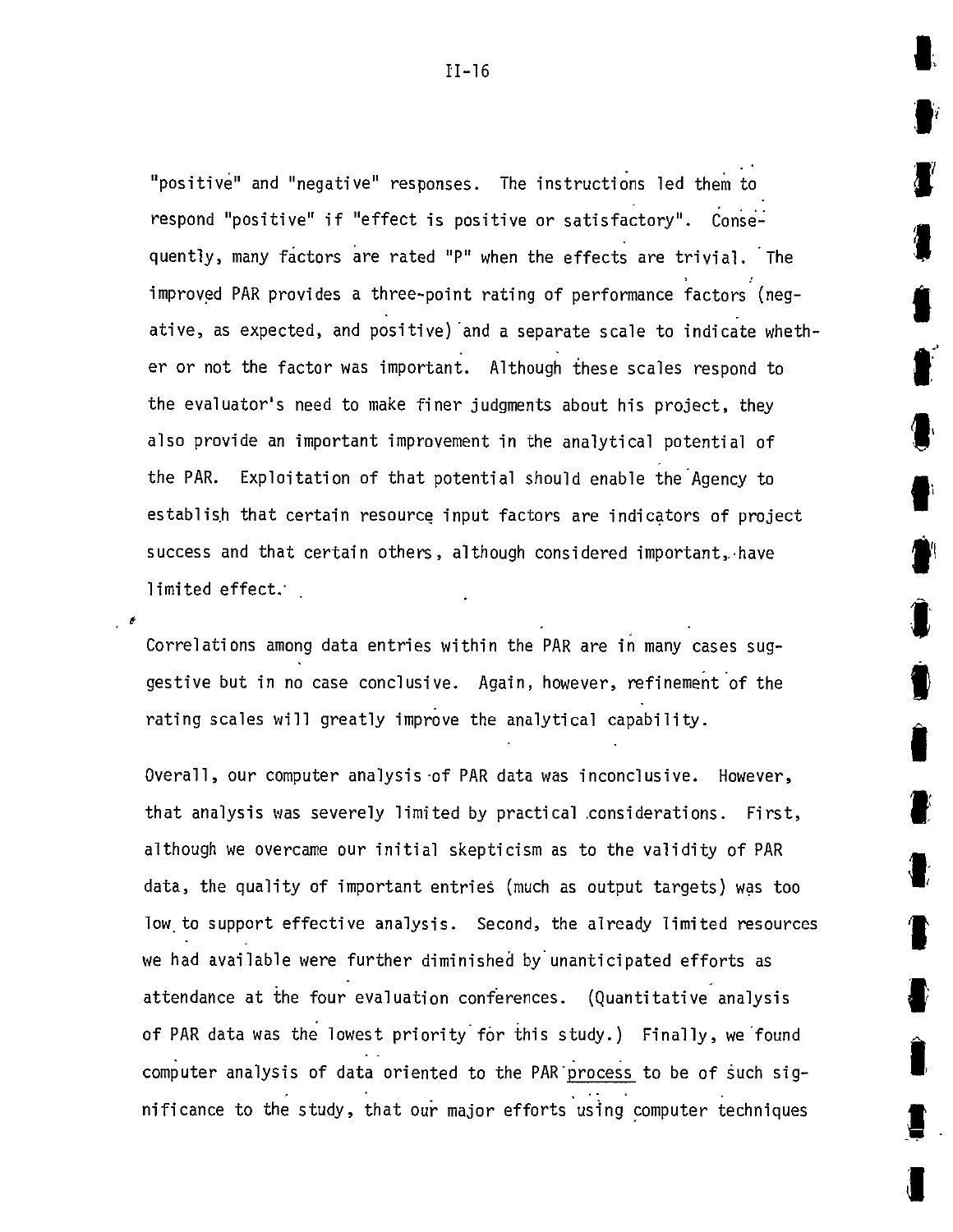were aimed at the PAR process rather than at the projects themselves.

R

The total effort for use of computer techniques to gain insight into projects (rather than evaTuation) probably involved only one man-month of effort. (This is exclusive of time spent in developing programsand putting the data into file, etc.) The results of that limited effort, data for which are presented in Volume Two, are sufficiently interesting to suggest that further analytical efforts should be carried forward using both the current PAR data file and data from "improved" PARs. The long-term payback of such effort is greater insight into technical assistance and development. The short-term payback will be improvements in planning and setting targets for projects. Either of these benefits would justify substantial analytical investment. Taken together, there is little doubt that the Agency should undertake further efforts, on a prototype basis at least.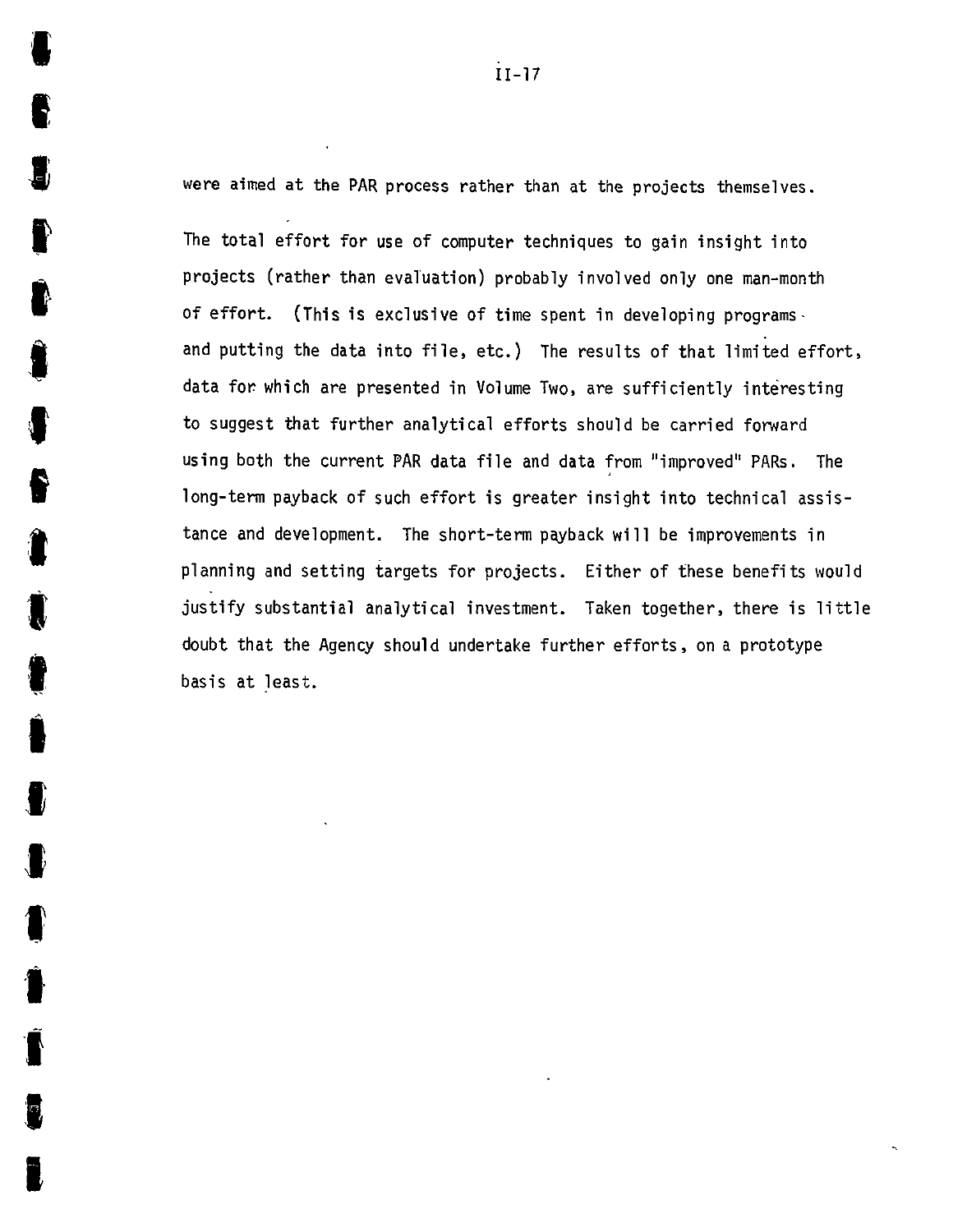#### **C. SOME** UNDERLYING **ISSUES:** DESIGN **AND MANAGEMENT** OF TECHNICAL **ASSISTANCE PROJECTS**

Our study of **USAID** project evaluation suggests that three basic problems hamper the USAID projects. Improvements in evaluation depend upon resolution of these problems:

- **(1)** The purposes of Technical Assistance projects rarely are defined sharply, and the connection between a project and its higher goals is almost never clearly understood **by** project staff;
- (2) USAID staff are not asked to accept explicit responsibility for achieving project success, as success is **highly** dependent upon actions of others **--** thus, there is rarely a clear sense of management responsibility;
- **(3)** Lacking both the orientation that should be provided **by** clearcut plans and sharply defined management responsibilities, and the methodology appropriate to a well-defined experimental situation, the USAID evaluator has found evaluation a difficult task, and has found it particularly difficult to translate evaluation results back into better plans and better projects.

Self-reinforcing management problems are at work in the USAIDs. Projects have not been clearly related to sector goals or explicitly to the programming process. This makes it difficult to allocate responsibilities or estabblish expectations for project performance, resulting in ambiguous project plans which further compound the confusion as to who is responsible for what.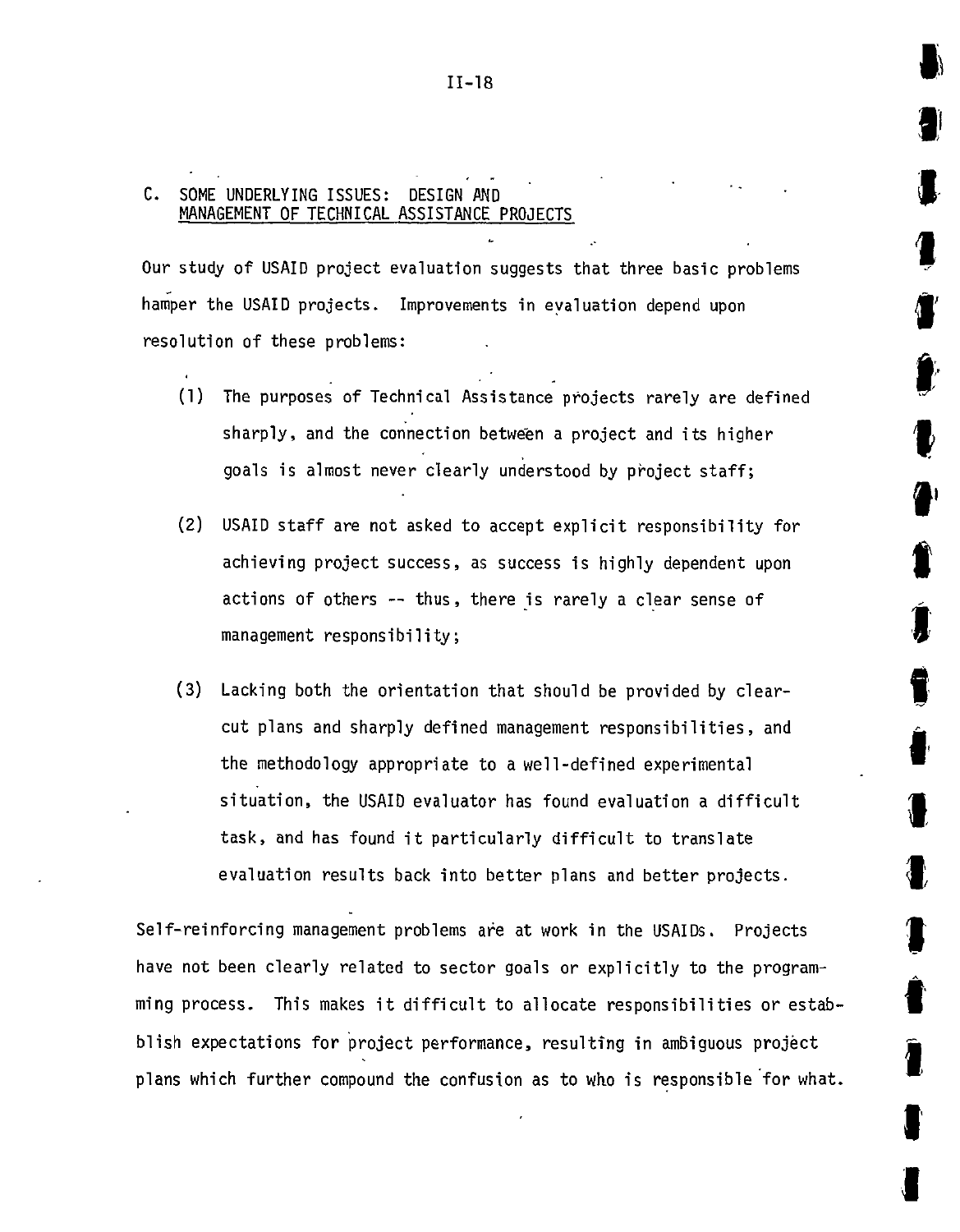There appears to be wide spread lack of understanding as to **Why** projects are being undertaken **--** how they relate to **U. S.** country objectives and programing goals. Itwas our assessment that fewer than half of the Project Managers and Division Chiefs interviewed understood the relationship between their projects and **U. S.** country objectives well enough to effectively fulfill their project management responsibilities.

Technicians and other project-level personnel are similarly handicapped in their understanding of what is expected **by** the next level of management. Again, fewer than half of the project-level personnel interviewed sufficiently understood the project purpose to effectively perform their assigned functions.

Our assessments of deficiencies in management communications were corroborated **by** the respondents themselves. More than half **of** the project-level (technician and Project Manager) personnel expressed a felt need for clearer supervision.

USAID project personnel are in the position of-platoon commanders who don't know what the company objectives are. They have been told to fight well and bravely, and on occasion they have been told to "take Hill 414". But they have not been told that the company objectives are to create a salient comprising.Hills 413, 414 and 415. Lacking such insight into the broader objectives, USAID personnel find it difficult to intelligently replan their projects and their personal efforts. And the ability to replan is key to effectiveness.

'V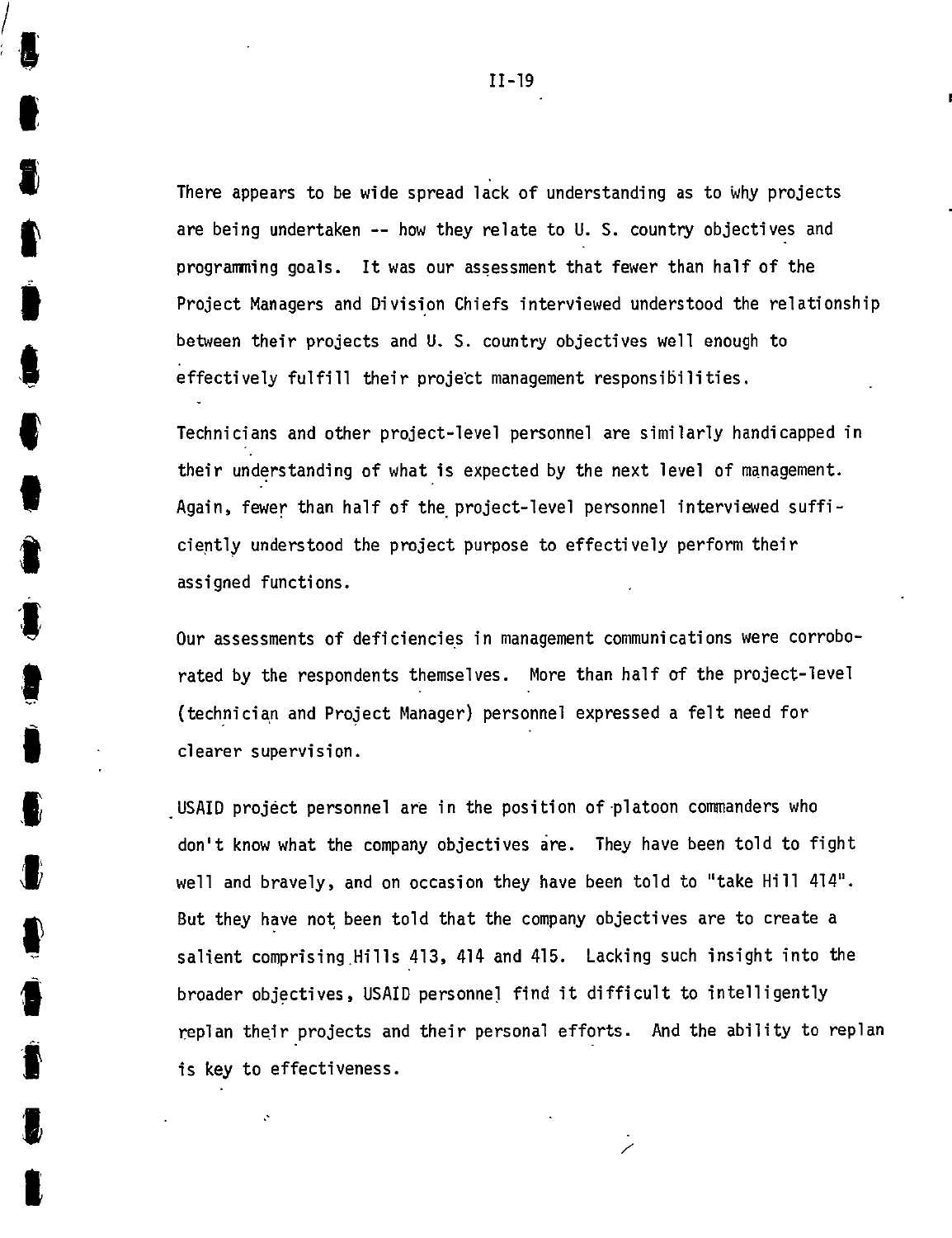## **D. COST VERSUS BENEFIT FOR THE PAR SYSTEM**  $\cdot$

The fundamental question to be answered **by** review of the PAR and evaluation processes iswhether or not such a process has been, or could. be in the future, of real benefit to Mission management.

The process initiated **by** the PAR provided benefit in excess of costs for the majority of the Missions we visited. This assessment is based on the perceptions of the individuals who participated in the PAR process as well as on the independent judgments of our study team. It is significant that **60%** of those who participated actively in the PAR process felt that benefit exceeded cost, whereas only **19%** of those who observed the process from a distance felt that benefit exceeded cost.

**9** 

There is evidence that the kind of thinking that was forced on Mission management **by** the PAR process has a long-term, and possibly a-cumulative, benefit. Thus, one Mission that had acted with great hostility to the initial PAR requirements, when visited later **by** the Herder Task Force, tended toward the position that the PAR process had been useful. Several months later, with the arrival of our study team, there was a mild but real consensus that the PAR benefit did exceed cost. $\cdot$ 

**A** more important conclusion of our study of the PAR process is that the process could have had a benefit that exceeded cost in each of the Missjons that were visited. The PAR is not an easy document to work with and a relatively high investment of professional time was required before benefit was realized. However, wherever that threshold investment was made, the ultimate benefit appeared to exceed the cost. The cost-benefit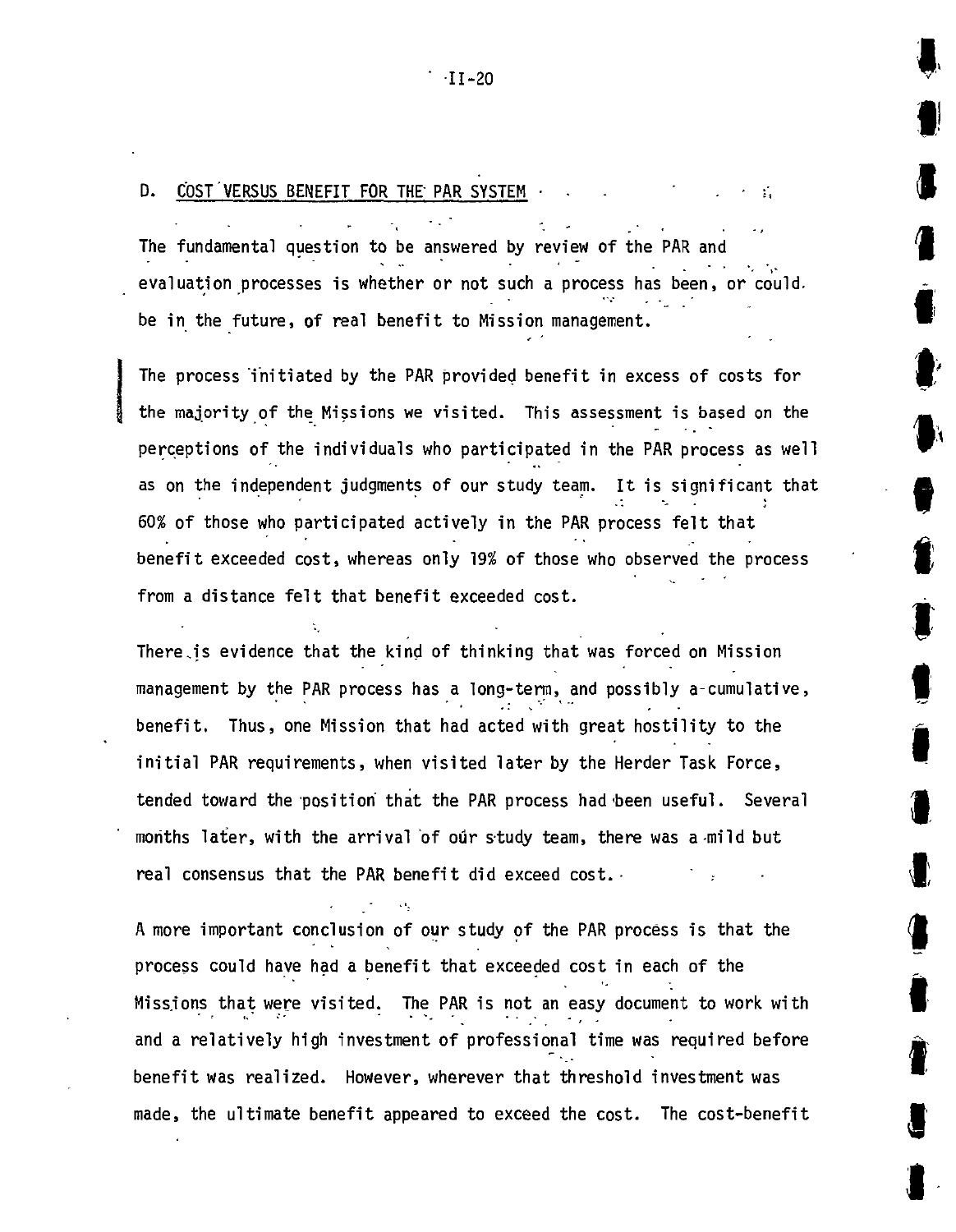ratio was unattractive only where PAR compliance tended to be pro forma. As a general rule, if top Mission management did not take the PAR and the evaluation process seriously, then the PAR had little value for AID/W and even less for the Mission.

In view of the above, and in view of opportunities to simplify the PAR as a report and to make the evaluation process more comprehensible to Mission : management, it is the conclusion of this study that project appraisal reporting is worth doing. Further, it is worth doing well, and can be done well within the existing organizational and personnel constraints.

**'A**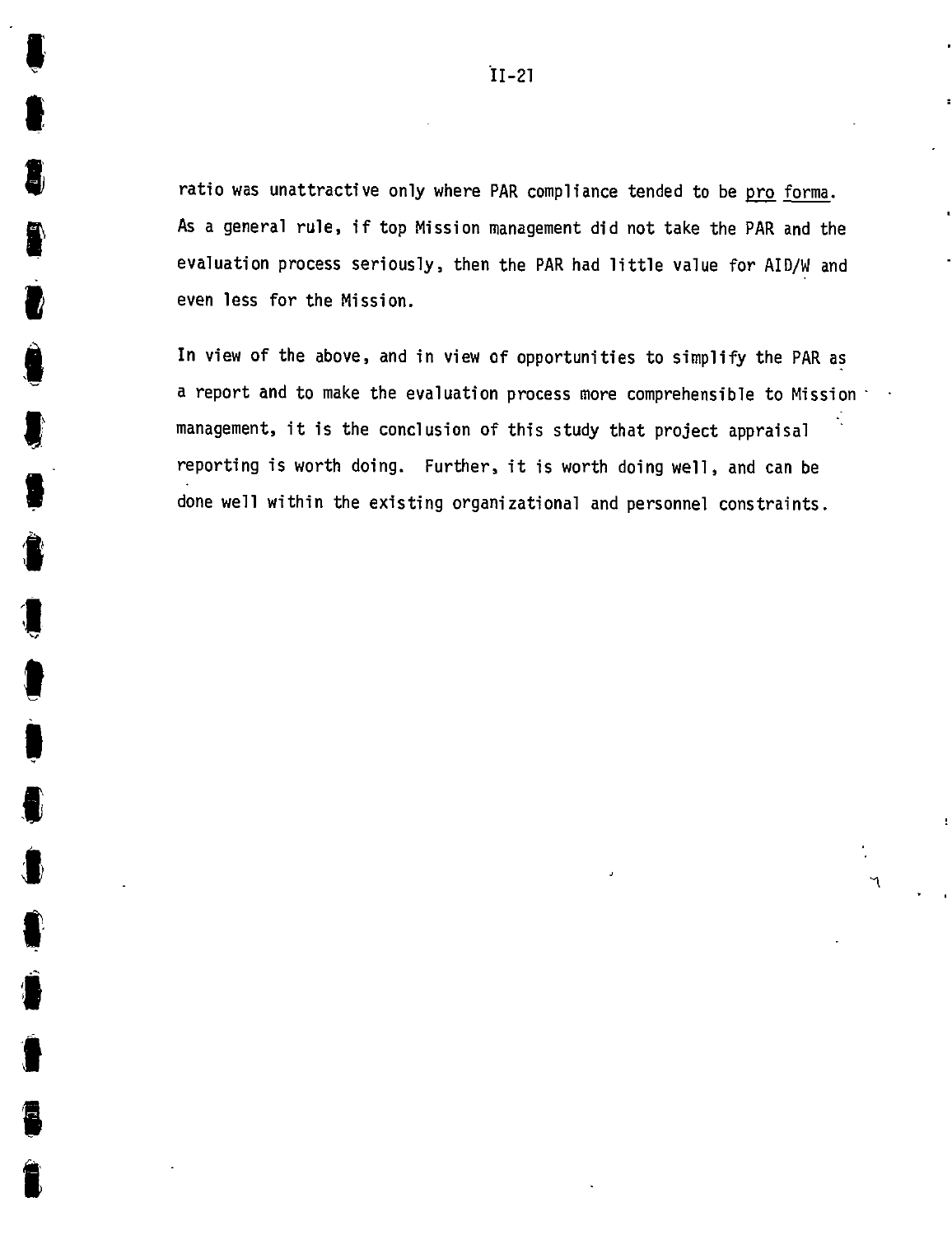

I

I

冒

1

 $\blacksquare$ 

I

 $\blacksquare$ 

€

1

 $\frac{1}{2}$ 

j

8

 $\blacksquare$ 

ł

 $\hat{K}$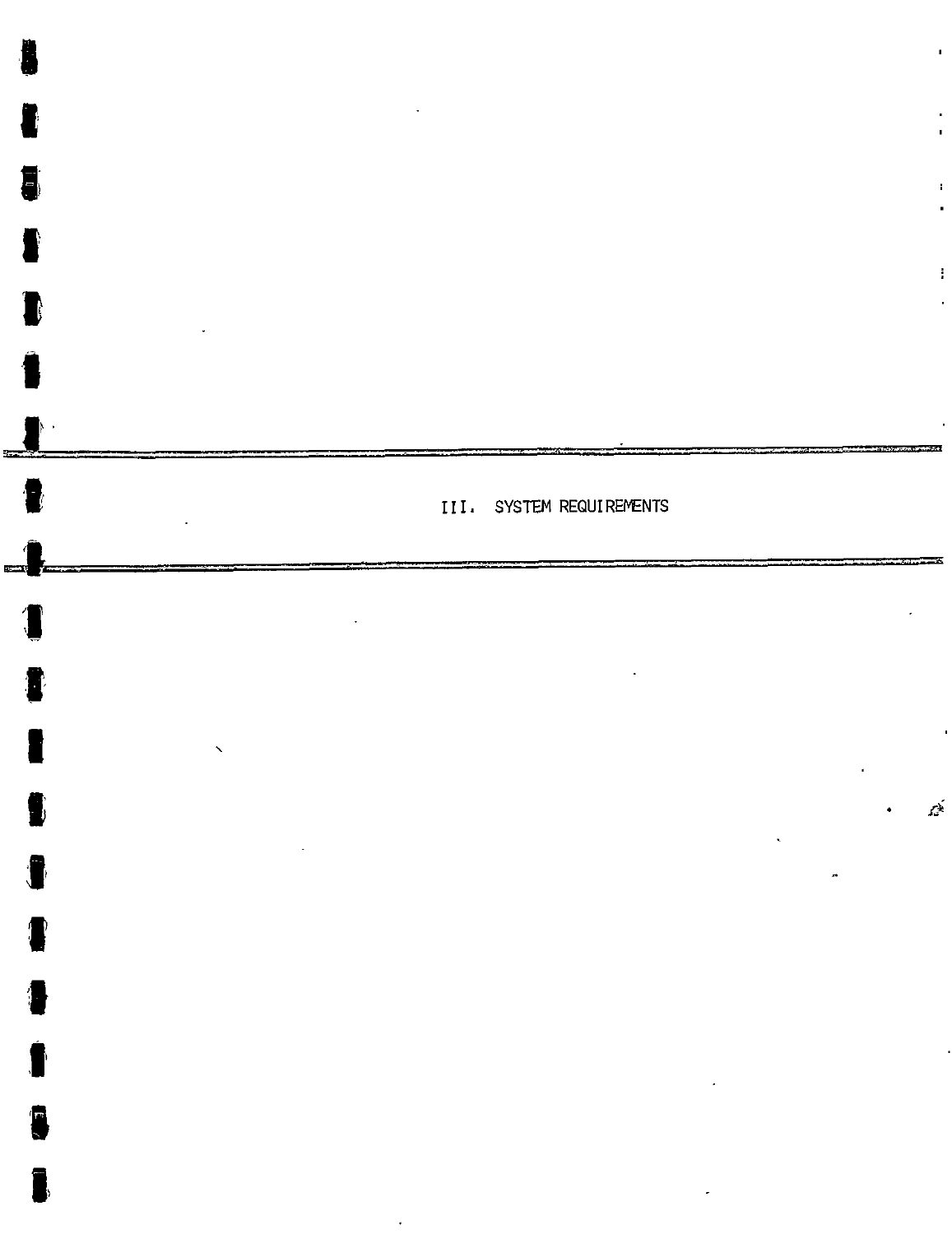#### CHAPTER III.

#### SYSTEM REQUIREMENTS

It was clear from our study findings that the PAR can and should be simplified, but that the PAR requirement constituted necessary intervention on the part of AID/W **-** such an AID/W requirement is needed to create and sustain a Mission-useful evaluation process. The requirements of an improved PAR system, aimed at meeting the observed deficiencies in the current PAR system, were established as follows:

- **\* A** logical framework should be provided to describe technical assistance projects and provide a common frame of reference for evaluation;
- \* Management thinking must be oriented to the outputs of projects  the things that can be produced and accomplished **--** rather than the inputs or things that we provide;
- **e** Primary emphasis of the system must be on utility to the Mission, and the system must demonstrate its utility rather than expect Mission management to constructively respond to implementation **by** edict;
- The system must include provisions to demonstrate to AID/W that the Mission has in fact evaluated **-** credible evidence must be provided that Mission management is effectively managing its **TA** projects;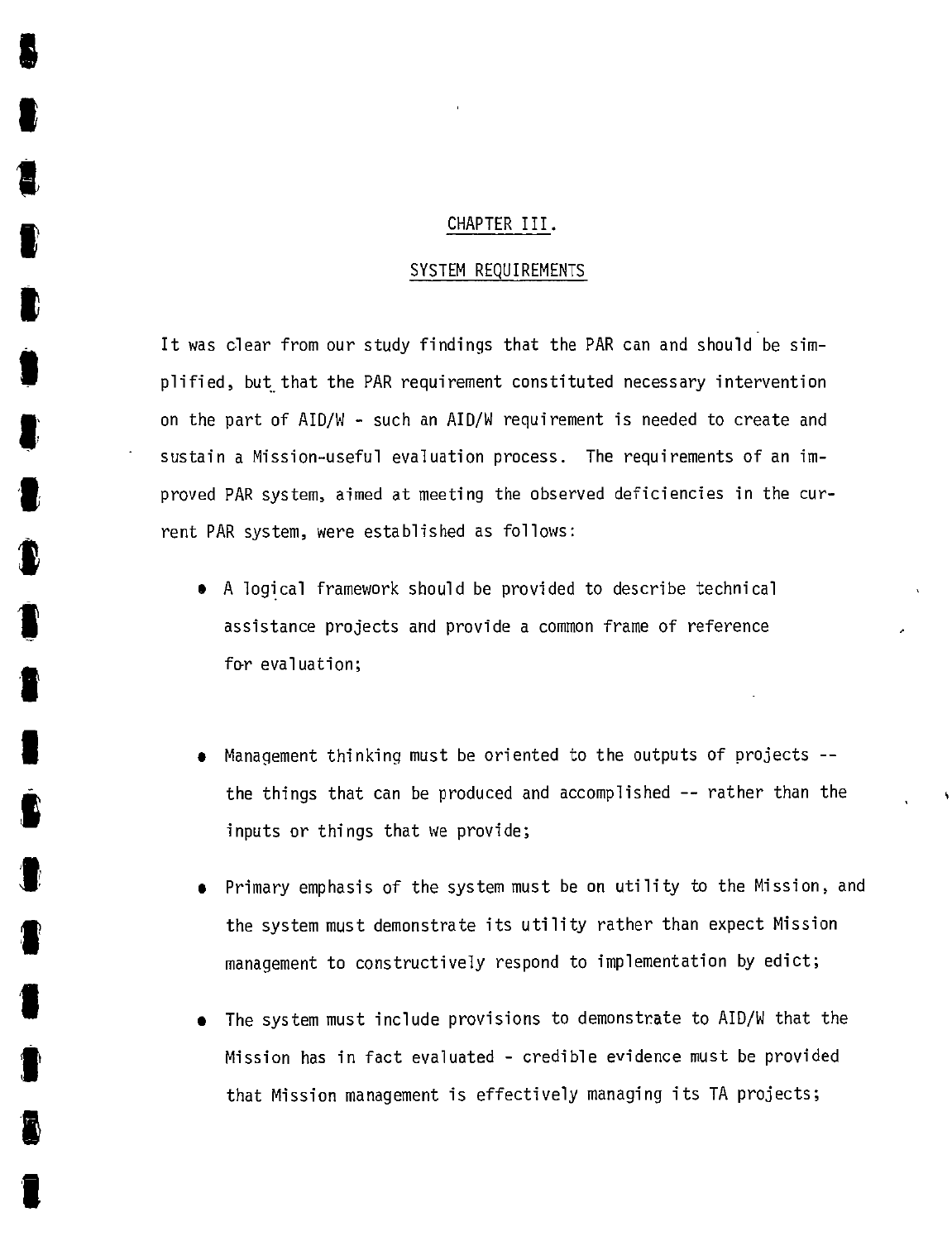- **#** Effective evaluation is a necessary precursor to informed planning **--** thus, there must be a clear and logical connection between the project evaluation process and subsequent replanning exercises and documentation;
- $\bullet$  Evaluation must<sub>,</sub> be clearly and responsibly related to the overall project management and documentation system (including the PROP, PIP, and PAR) **--** this implies that AID/W management must implement and manage the evaluation system with a view to its continuing benefit to AID management as well as projects.

On the basis of the above requirements, system improvements were defined as described in the following chapter (IV).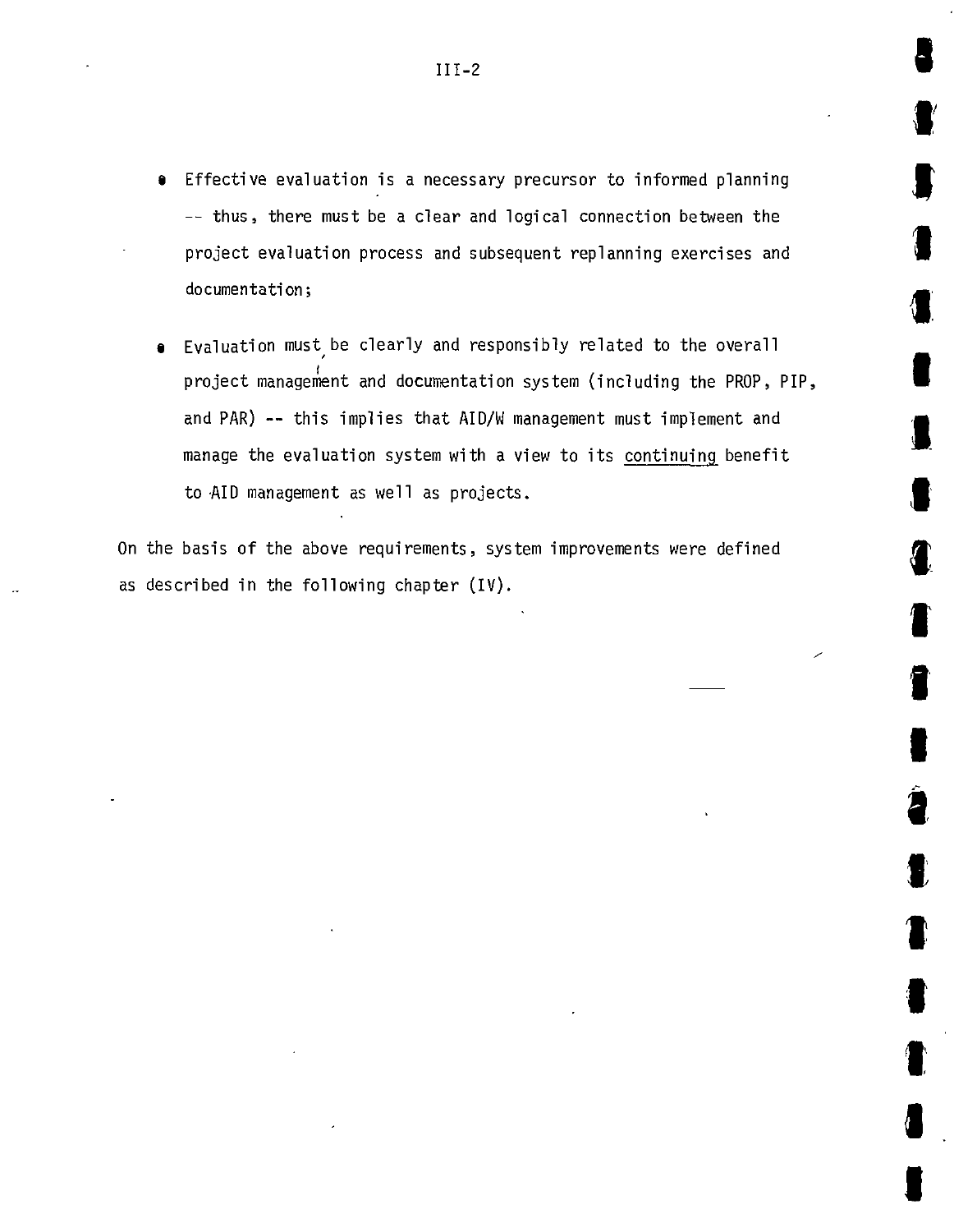

**I** 

 $\blacksquare$ 

 $\blacksquare$ 

 $\hat{\textbf{v}}$ 

I

 $\bullet$ 

1

a

£

 $\blacksquare$ 

 $\blacksquare$ 

1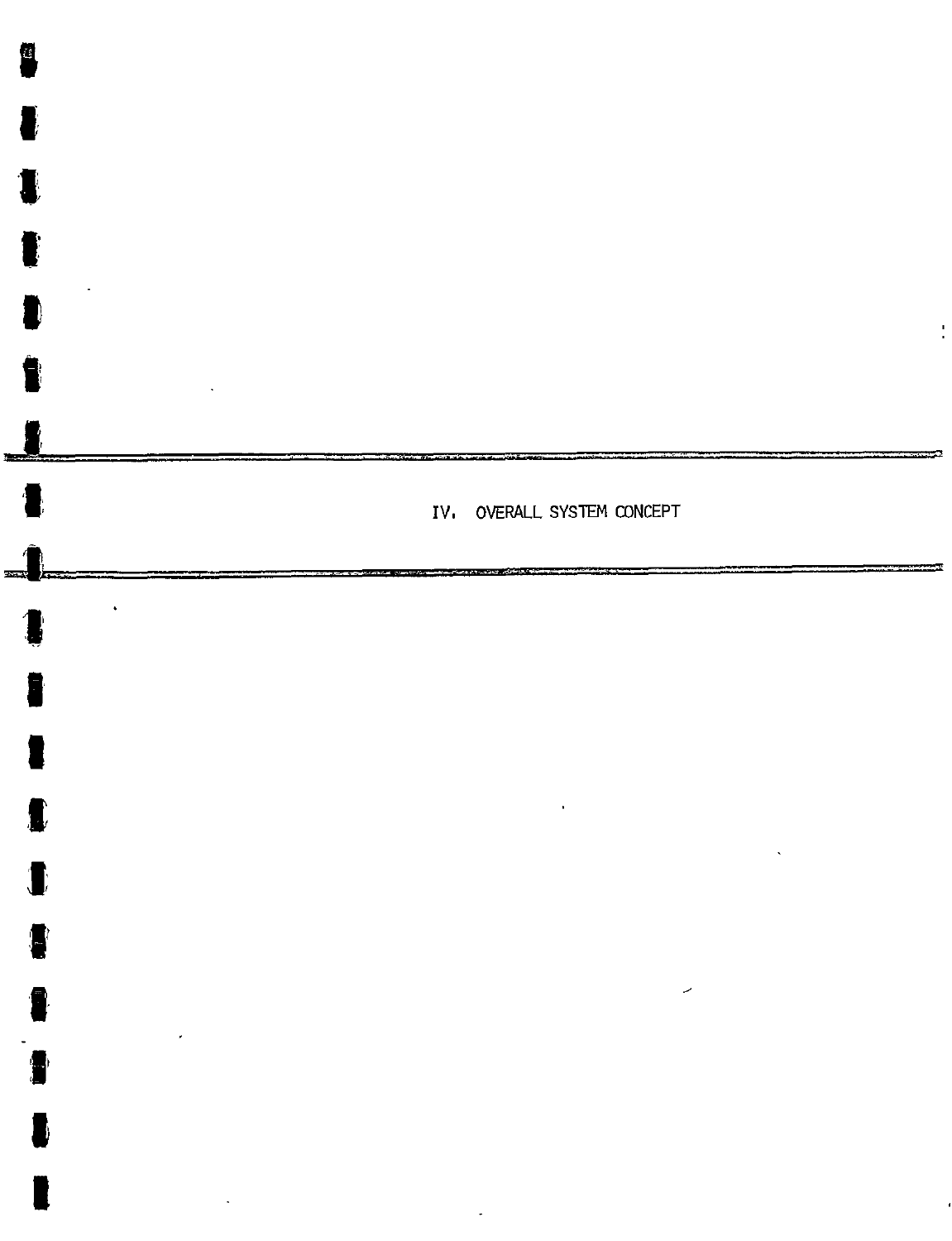## CHAPTER IV OVERALL SYSTEM **CONCEPT**

The recommended approach to PAR system improvement comprises four key elements:

- **(1) A** modified view of technical assistance projects that makes it easier to sort out the different roles and responsibilities of technical assistance managers, and also emphasizes the outputs and accomplishments of projects rather than inputs and consumption of resources;\*
- (2) An "Implementation Package", comprising the PAR form, a revised Manual Order, and instructions, worksheets, and advisory material as required to initiate and sustain a Mission-useful evaluation process;
- **(3)** Operators of the PAR System, including the Mission Program Evaluation Officer (who manages a Mission-level process to provide benefit to Mission management) and AID/W staff who manage a "macro-scale" process to support the Evaluation Officers, improve evaluation, and provide analytical outputs to appropriate users;
- (4) The Evaluation Report to AID/W, and the processes **by** which AID/W reviews and analyzes such reports both to sustain and improve the project management system and to gain further insight into

Key to this modified view is forcing project staff to answer the question "how will you know that your project has been successfully completed?"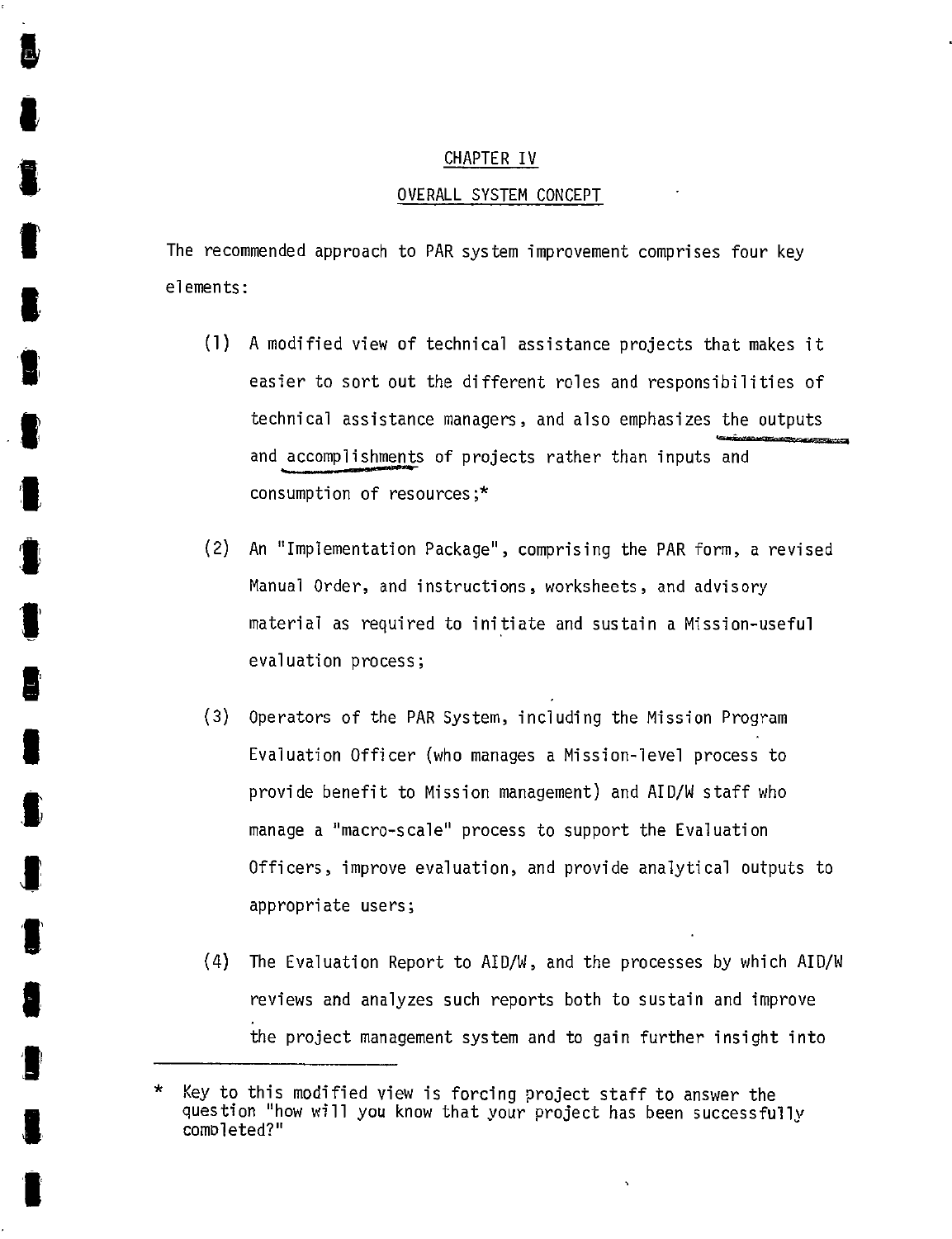technical assistance projects and development in general.

#### **A. A** MODIFIED VIEW OF **TA PROJECTS:** ESTABLISHING **A LOGICAL** FRAMEWORK FOR EVALUATION  $\overline{a}$

USAID Project Managers find it difficult to separate their manageable .interests from the broad development objectives that are beyond their control. Thus, we were repeatedly told that there were no AID projects, only Host projects, and that the AID has responsibility only for project inputs, not for results. Even where projects were relatively uncomplicated, USAID management avoided accepting responsibility for explicit outputs, because the ultimate result **--** development **--** was influenced **by** many factors not under USAID control.

To help separate USAID manageable interests from factors beyond their control, we define two roles for the **TA** Project Manager. First, he manages inputs to produce outputs **--** concrete and objectively verifiable results. Second, he is testing the hypothesis that producing those results will. achieve some larger purpose. (See figure 4-1)

The non-capital project can be viewed as an experiment in applied social science, testing the hypothesis that producing the agreed-upon outputs will achieve a certain project purpose. Thus, whereas the USAID project management should be held accountable for effectiveness and efficiency in translating inputs into outputs, a different viewpoint should be used to examine the output-to-purpose link. Here there is no clear causality and Mission management is held responsible primarily for the clarity of logic and accuracy of reporting. Mission management has, in effect, hypothesized

**I**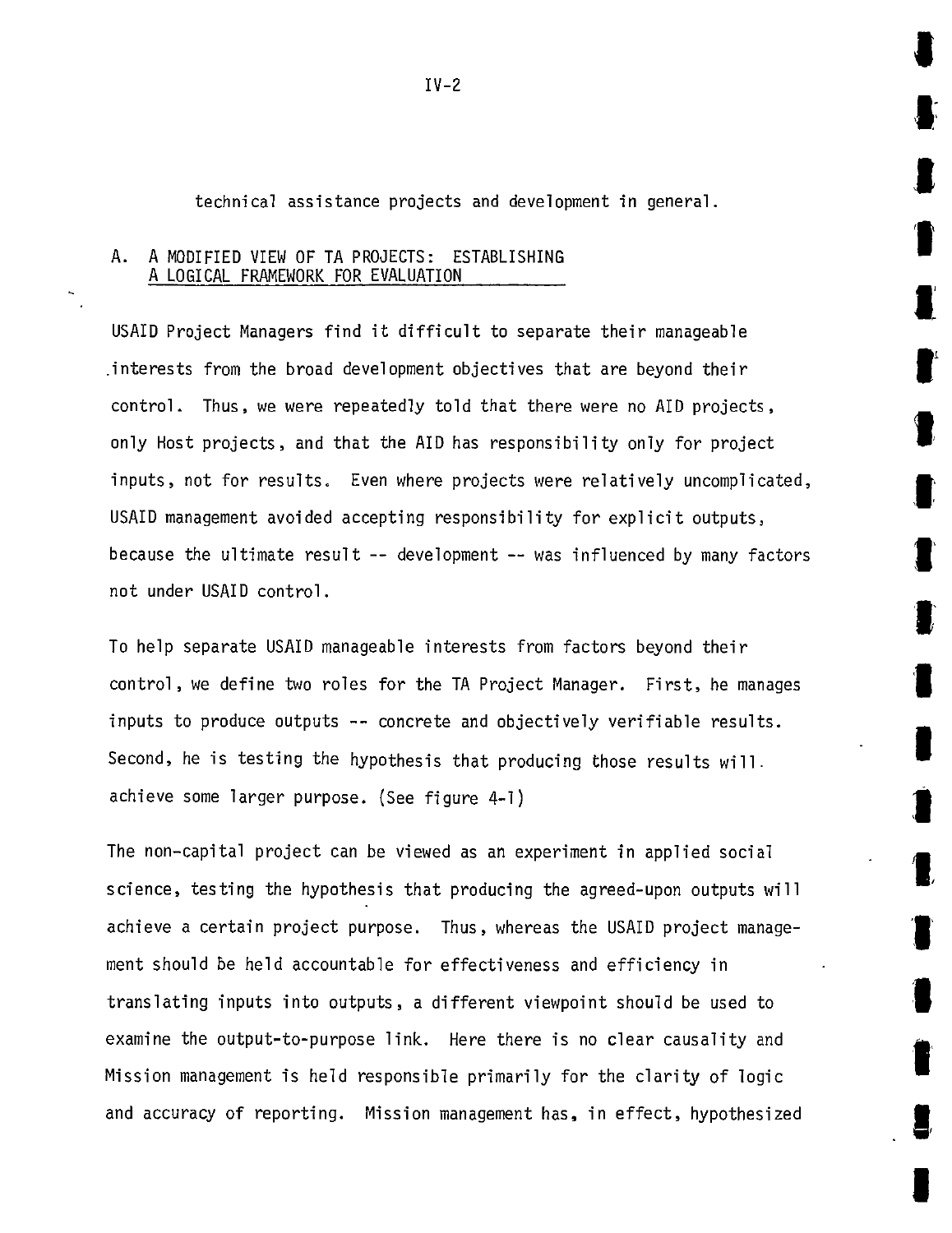#### Figure 4-1

#### THE LOGICAL FRAMEWORK OF

#### **A** TECHNICAL **ASSISTANCE PROJECT**

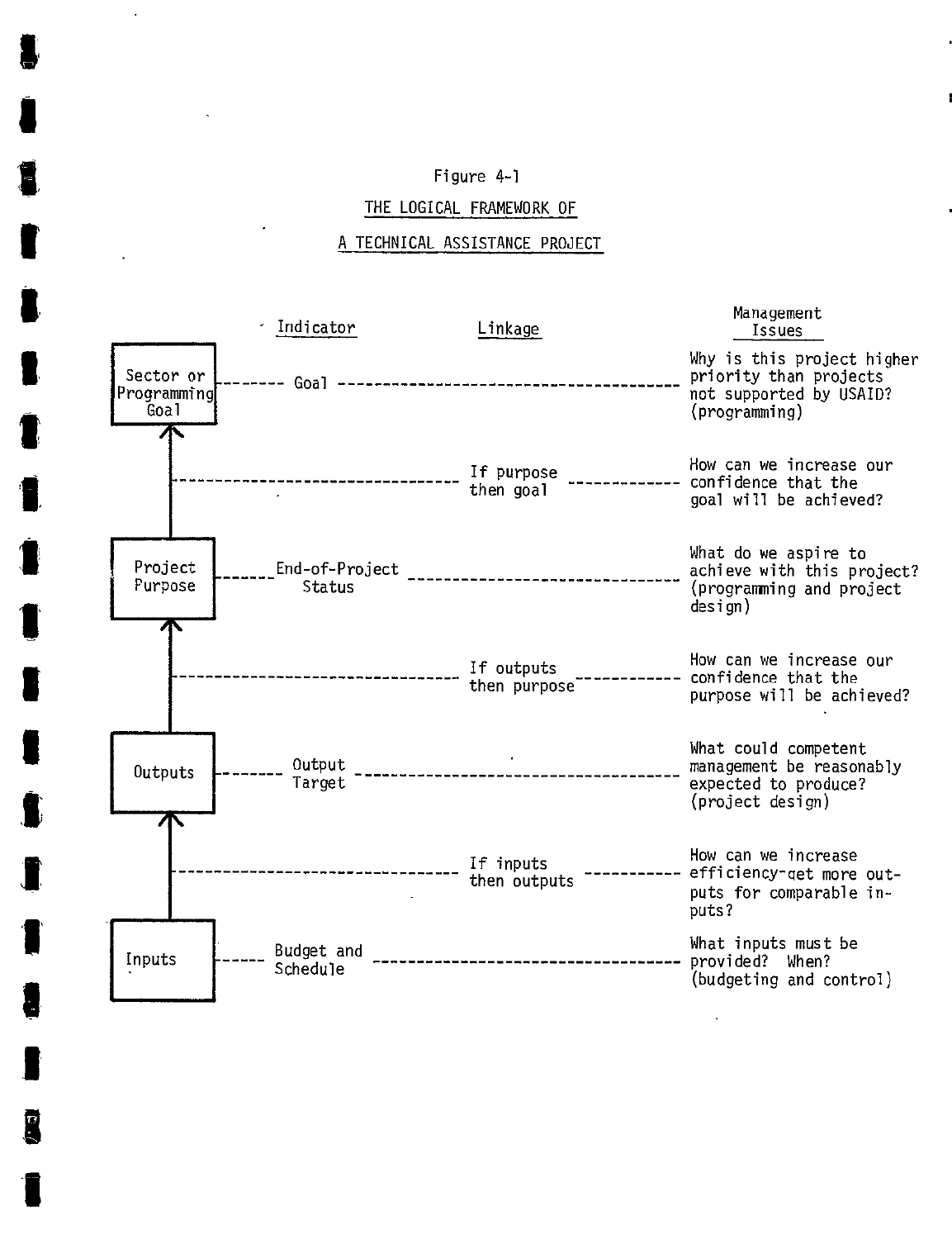that providing a certain set of outputs will result in a project purpose. Evaluation involves gathering evidence to establish whether it appears more or less likely that the hypothesis is correct.

Use of this logical framework for technical assistance projects requires that project progress be measured in two separate ways. First, outputs must be measured directly **--** that is,the Mission must measure the things that management is specifically required to produce. Second, however, the Mission must independently measure progress toward the project purpose. (This measurement must be independent of measuring outputs because to do otherwise would be a logical fallacy, proving a proposition of the form **"if**then" **by** simply observing that the **"if"**had in fact been provided.)

**By** focusing on independent measures of **(1)**outputs and (2)progress toward ultimate project purpose, the recommended logical framework should help reduce management preoccupation with inputs.

The "logical framework" for technical assistance projects is an important part of the recommended system improvements. This framework is further clarified in Volume 2, Chapter II and in Advisory **1** included in the Implementation Package (Volume Three).

Adopting the viewpoint of a "scientist" as opposed to a "manager" does not lessen management accountability **--** it simply clarifies the nature of that accountability and the distinction between the subjective and the objective. Production of outputs and achievement of purpose are objectively verifiable **--** thus, the only subjective element is the Mission judgment that

**I** 

i

**I**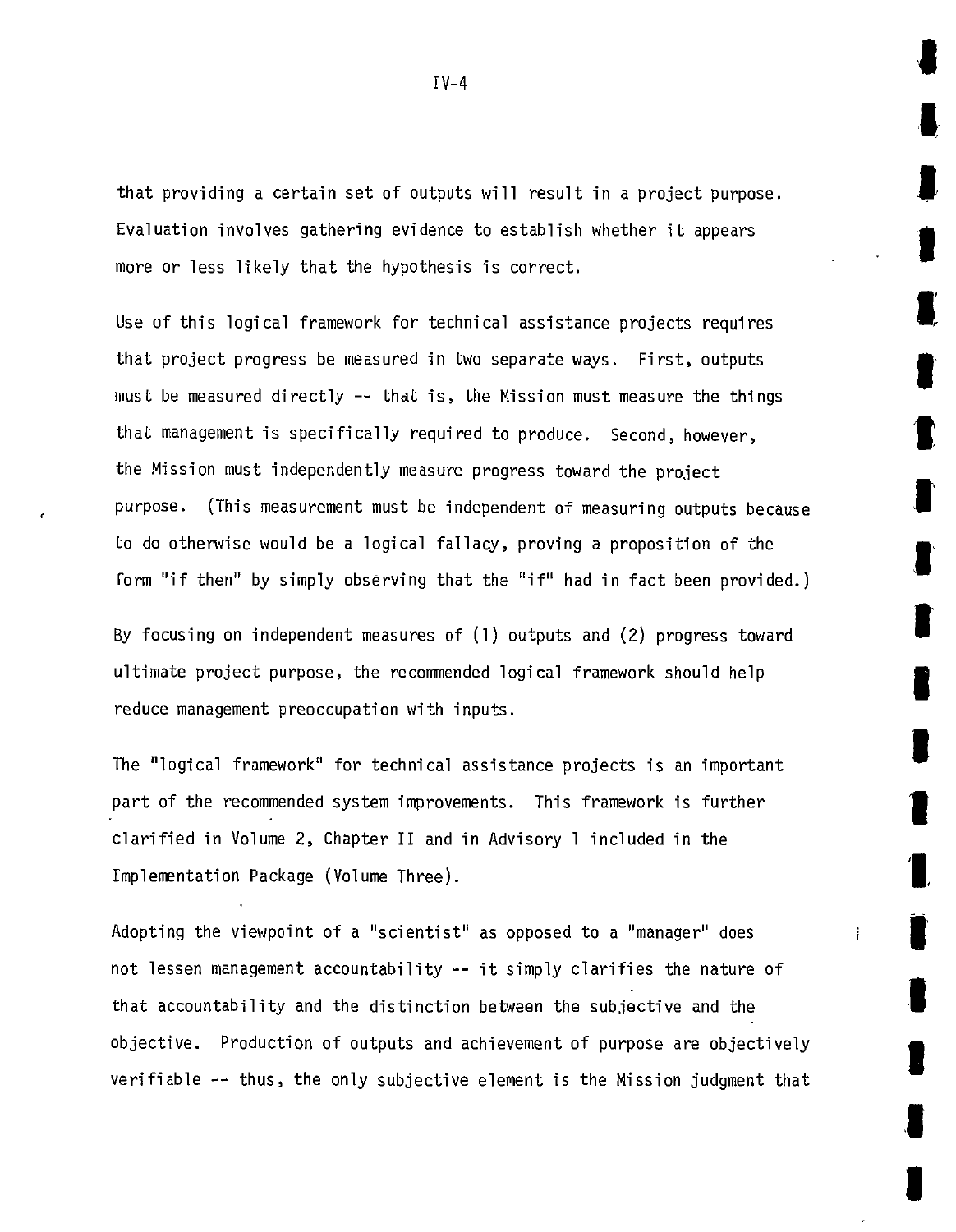producing the former will result in the latter. Over the long-term, this should result in more responsible project definition and greater accountability **--** as management will be called upon to assess its judgments as well as its actions.

The adoption of the "scientific" viewpoint should not be construed as implying that there can be little confidence in our judgments regarding achievement of purpose. This is not so. The scientist breeding two "recessive" corn plants is sure of the results he expects **--** the important aspect of his training and viewpoint is how he reacts, and what he does, when the result is not as expected. The scientist's careful and objective sorting of-evidence is what AID managers must strive for **--** and the recommended "logical framework" was specifically develooed to support such a careful and objective process.

#### B. THE IMPROVED PAR **AND** THE IMPLEMENTATION **PACKAGE**

I

Key to implementing the PAR system improvements is an implementation package to be provided the Mission Program Evaluation Officer, including a simplified PAR. Even as a report, the PAR's main value is to the Mission. Submission of the PAR to AID/W is primarily to ensure that the Mission-level evaluation process is carried on.

The implementation package is addressed to the Mission Program Evaluation Officer and consists **of** three major elements:

**3 (1)** Guidelines on how to create, manage, and sustain a Mission-useful project evaluation;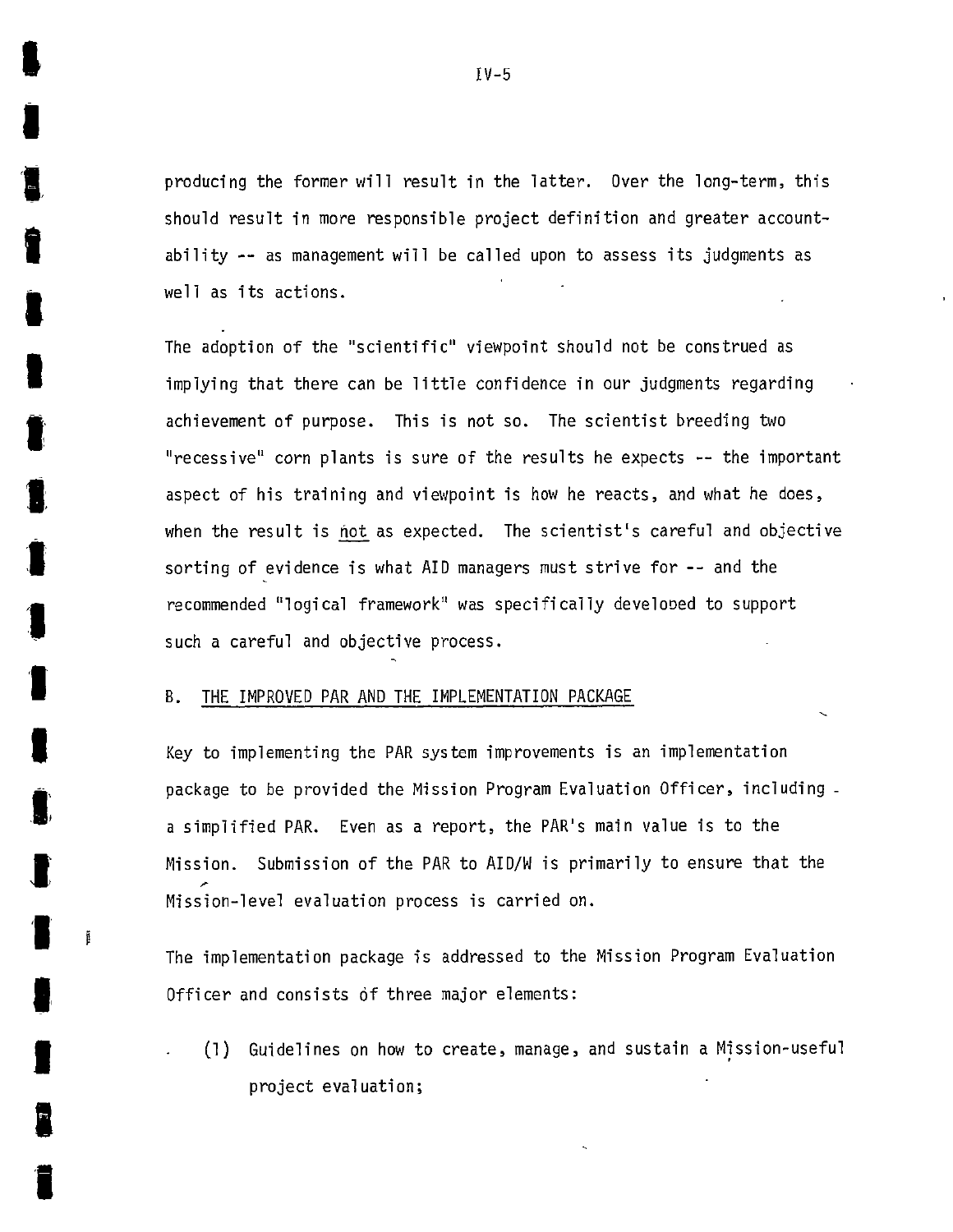- (2) Advisory material clarifying the underlying concepts of evaluation as well as recommending a logical framework for structuring technical assistance projects;
- **(3)** The Project Evaluation Workbook, to guide the Project Manager through an evaluation process that will direct his attention to important issues and prepare him for a Mission evaluation review.

The revised PAR form (included as an Exhibit to this Volume) has been designed to require only information that would normally be developed **by**  any Mission-useful evaluation. Emphasis of the evaluation process is on benefit to the Mission, not on the report. That process will develop more information than can or should be forwarded to AID/W. The PAR, requiring data that are naturally derived from any effective evaluation process, thus establishes a reporting requirement that is of extremely low cost  if and only if the Mission undertakes effective evaluations.

#### **C.** OPERATORS OF THE **PROJECT** EVALUATION **AND** PAR SYSTEM

There are five key "operators" of the recommended improved PAR system:

- **(1)** The Mission Evaluation Officer who actually implements the Mission-useful evaluation process and serves as a communication channel for improved concepts of evaluation and management;
- (2) The (AID/W) Regional Program Evaluation Officers, who provide guidance and assistance to the Mission Program Evaluation Officers as required to ensure that every Mission implements a Mission-useful process;

J.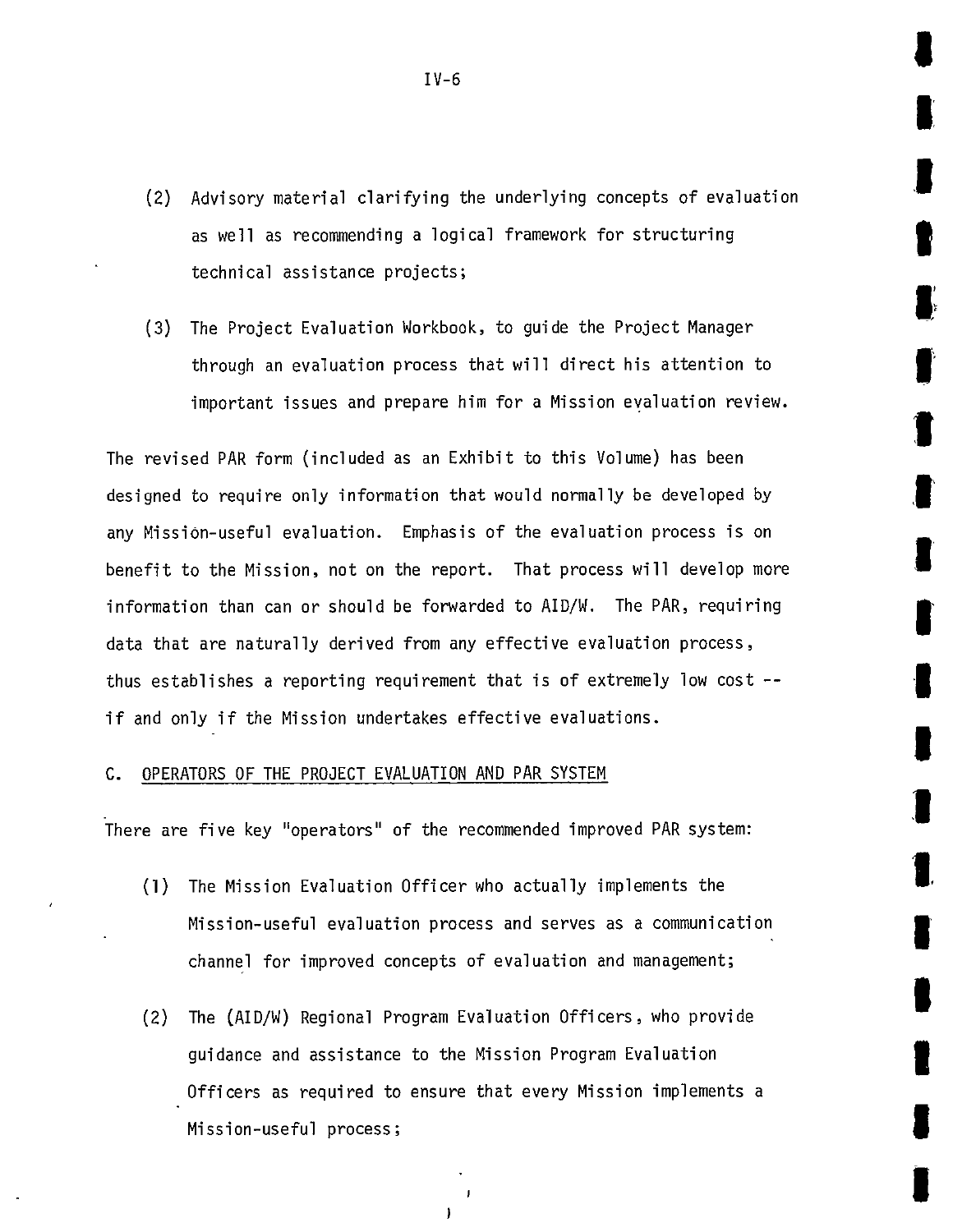- **(3)** The Office of Program Evaluation, which provides policy guidance and direction to the evaluation processes and has authority to change the evaluating reporting requirements;
- (4) The Program Evaluation Committee, both as a body and on behalf of its individual members, which will provide advice, commentary, and support to the system and evaluation improvements;
- **(5) A** newly constituted Technical Assistance Research and Analysis function, which will combine data from evaluation reports with data available from such other files as the AID/W memory (including the **ACS)** to develop insights into technical assistance projects and the development process, and provide actionable recommendations for evaluation improvements.

Responsibilities and functions of the above are consistent with current practices. Our action plan (Chapter III, Volume Two of this report) clarifies the actions required to implement and sustain the improved system. The notable exception is, of course, the Technical Assistance Research and Analysis function (TARA) which does not currently exist.

Our analysis of the **321** PARs from the four Regions was carried far enough to suggest that in-depth analysis of PAR data, including machine processing, is of potential value to the Agency.

Limitations in the current PAR as a data-gathering instrument, and in the lack of an explicit conceptual framework for projects, made it difficult for our analysis to substantially increase insight into technical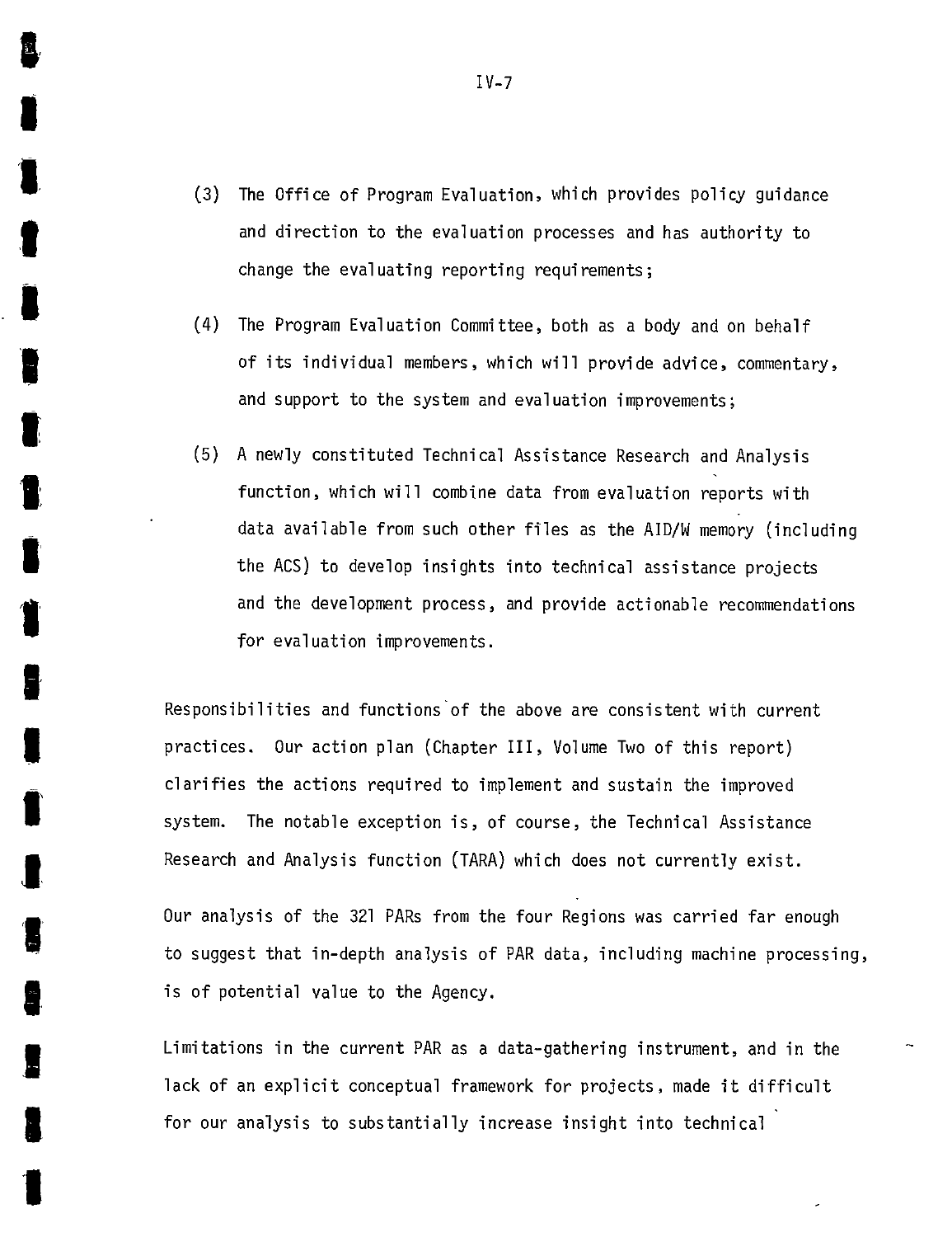assistance projects and problems. However, potentially useful analytical tools (including specific computer programs) have been developed and are worth continuing on a trial basis at least.

Thus, it is recommended that the TARA be established as a prototype operation under the joint leadership of the Technical Assistance Bureau and the PPC. That prototype operation would continue the analysis already started on the **321** PARs, develop a classification schema appropriate for more indepth analysis of the PARs (and potentially including selection of a representative sample universe), and test feasibility of a continuing TARA operation **by** actually performing selected in-depth analytical studies.

Operating personnel for the in-depth analytical functions of the TARA would be established initially on an ad hoc basis, using representatives from **ID** and DP groups within several or all Regions.

The Missions have been led to believe that AID/W would analyze PAR data to provide feedback that would be useful to them in managing and planning their projects. The Agency has an obligation to live up to that expectation and an opportunity to substantially advance insight into successful development projects.

#### **D.** REPORT TO AID/W

Missions have quite appropriately asked why project appraisal reports should be sent to AID/W. The answer to that question, upon which the entire system depends, strikes at the fundamental issue of decentralized management. Mission Directors generally desire a high degree of automony and consider AID/W project-specific comments to be inappropriate. This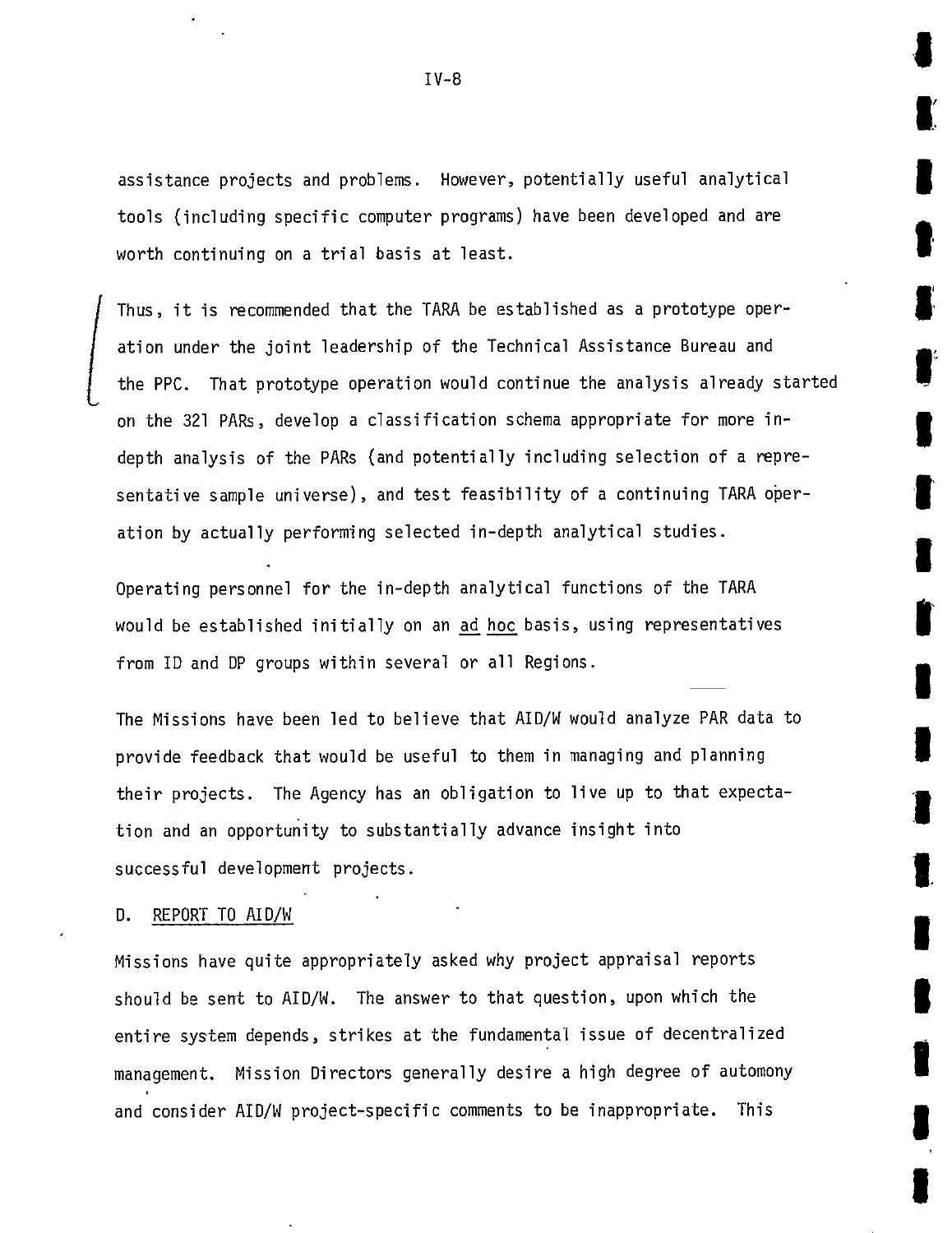basic drive for autonomy will almost undoubtedly be carried forward into whatever organization the AID becomes. Smaller USAID Missions may well (and probably should) lead to project management having greater responsibilities and a relatively greater degree of autonomy.

The question thus resolves itself into determining what the appropriate price for Mission or project autonomy is or should be. The answer to that  $\epsilon$ question is unequivocal. The price of greater autonomy is clearer evidence that management is effective **--** that it is proceeding in accordance with preestablished principles and procedures. The more effective Mission management demonstrates itself to be, the greater the degree of functional autonomy AID/W can and should allow.\*

### **1.** The PAR as a "Credible Record" of Good Management

Based on the above, it is recommended that the report to AID/W be used as a 'credible record" to demonstrate effective USAID management and evaluation. That is, the purpose of the report should be to demonstrate to  $AID/W$  that the Mission has undertaken an agreed-upon process **--** that the Mission is candidly and objectively reviewing past performance to develop better plans for the future.

There are a number of alternatives for providing a credible record to .

 $*$  It might almost be said that a minimum level of autonomy must be assigned to a field component. To the extent that that level of autonomy is freely given, and mutually understood **by** all parties concerned, effective communications can be established between the central and the field components However, where that level of autonomy is not clearly granted, and where there is a perceived "threat" of central management intervention in local affairs, there will be a tendency toward a degradation in communication sufficient to establish functional autonomy.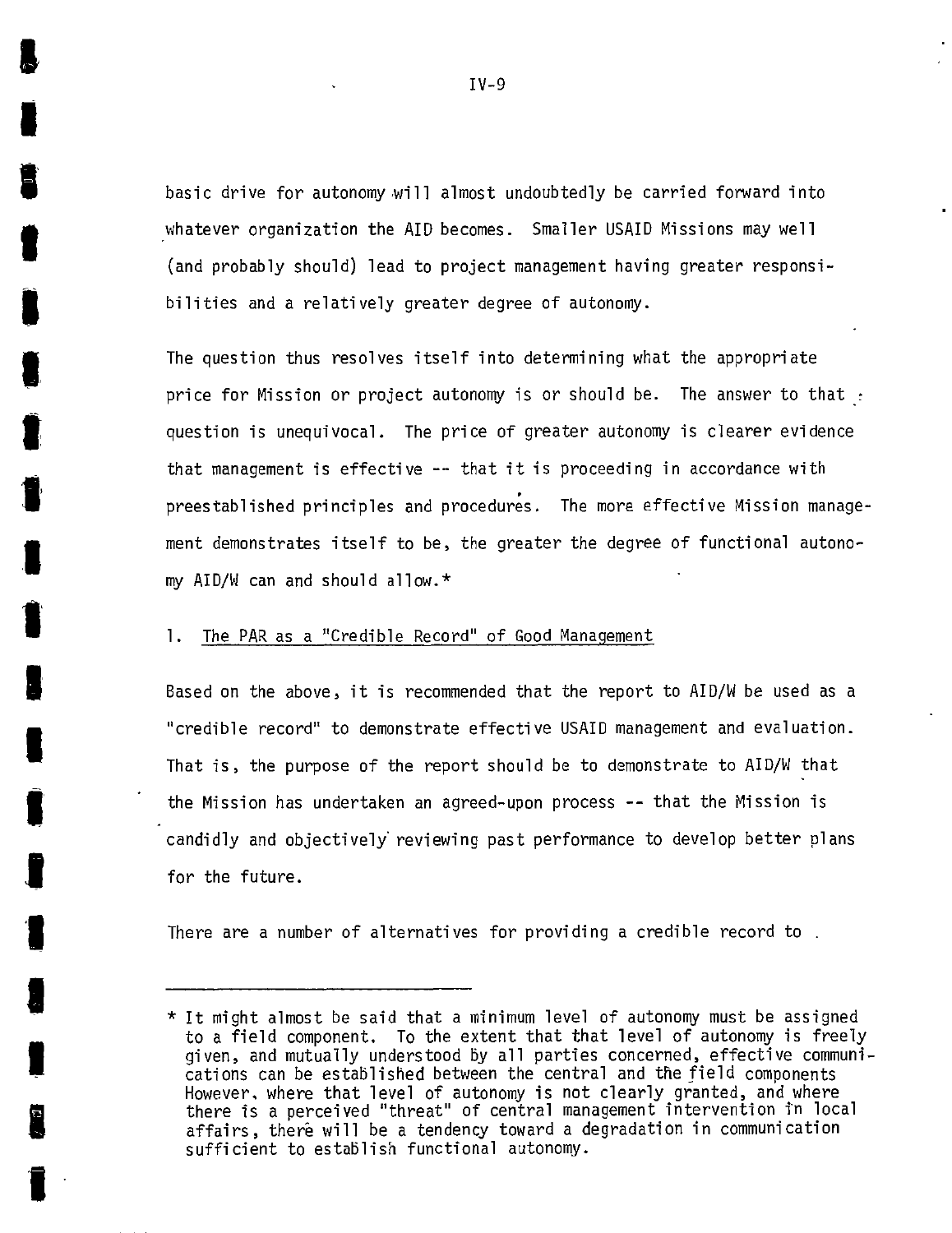AID/W. The most acceptable of these is to provide sufficient information that AID/W staff can recreate important aspects of the project and of the evaluation, to satisfy themselves that analysis and replanning implications are reasonable.

The credible record of evaluation is based upon AID/W accepting responsibility for managing managers and not projects. That is, AID/W must ensure that there is effective management in place at the Mission, **by** providing constructive comment and, in its advisory capacity, providing insights into projects based upon broader experience.

Consistent with the AiD/W approach of managing managers rather than projects, it must be emphasized that the evaluation process and therefore the PAR is an input to reprogramming and replanning, and need not resolve all of the issues raises. The AID/W response to PARs must be supportive of Mission management **--** that is, provide Mission managers with useful insights and experience that may help them in the replanning exercise. Comments critical of projects are to be avoided. Information and suggestions as to alternatives that may have been overlooked **by** the Mission, or analytical techniques that might be of further use to the Mission, are to be encouraged.

**3** 

2. AID/W Responses to the PAR

AID/W has two different response modes to the PAR, depending upon whether or not it is an adequate "credible record". If it is not a credible record of effective management and evaluation, AID/W should suggest further or improved methods of analysis, or recommendations as to project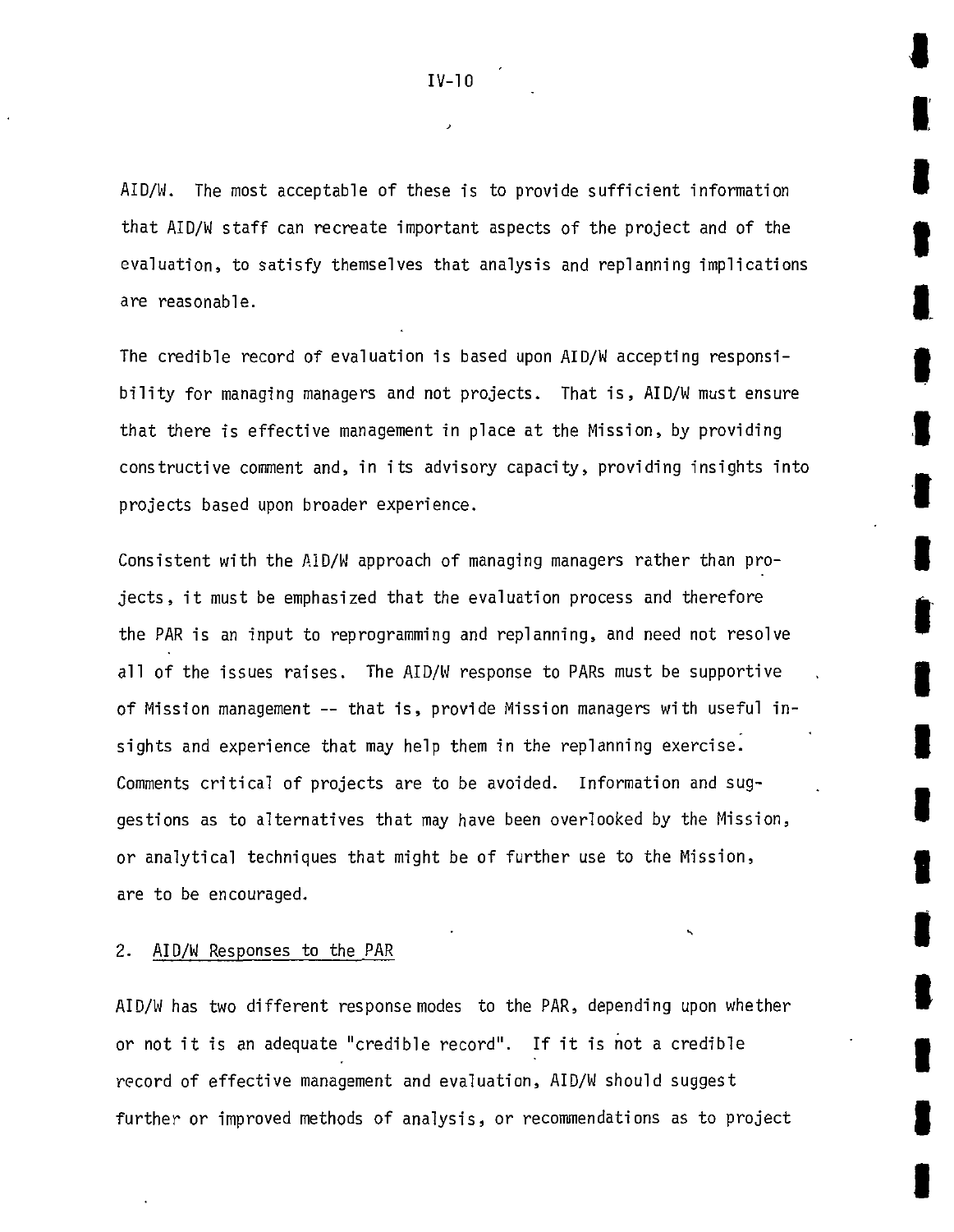design alternatives that have not been considered. Mission responses to AID/W recommendations and questions of this kind can be deferred until the Mission has completed its replanning exercise. However, the Mission Director and AID/W have every right to expect that all important issues be resolved as part of Mission replanning and reprogramming **--** in the revised documentation, or separately but concurrently submitted.

If the PAR is a credible record of effective management, AID/W need not repond at all, except to routinely (quarterly) acknowledge receipt of all PARs. The PAR analysis is the input to AID/W as well as Mission programming. However, AID/W funding decisions should be based not on PARS but on whether or not the Mission has, as of the time the funding decision is made, resolved the important issues raised in PAR.

#### **3.** Implications for AID/W **-** USAID Communications

Adoption of the recommended AID/W responses to the PAR has important benefits, not the least of which is a consolidation of the AID/W-Mission communications. That is, when AID/W asks project-specific questions, it should assume that question will be answered during project evaluation or, alternately, as part of the replanning/reprogramming process. These are the times when the Mission can and should be considering their actionable alternatives and when questions from AID/W can be usefully considered.

IfAID/W requires a response sooner than the Mission plans to evaluate or replan, then the reason for the urgency and the date response is required should be explicitly stated. This way, the Mission can consider modifying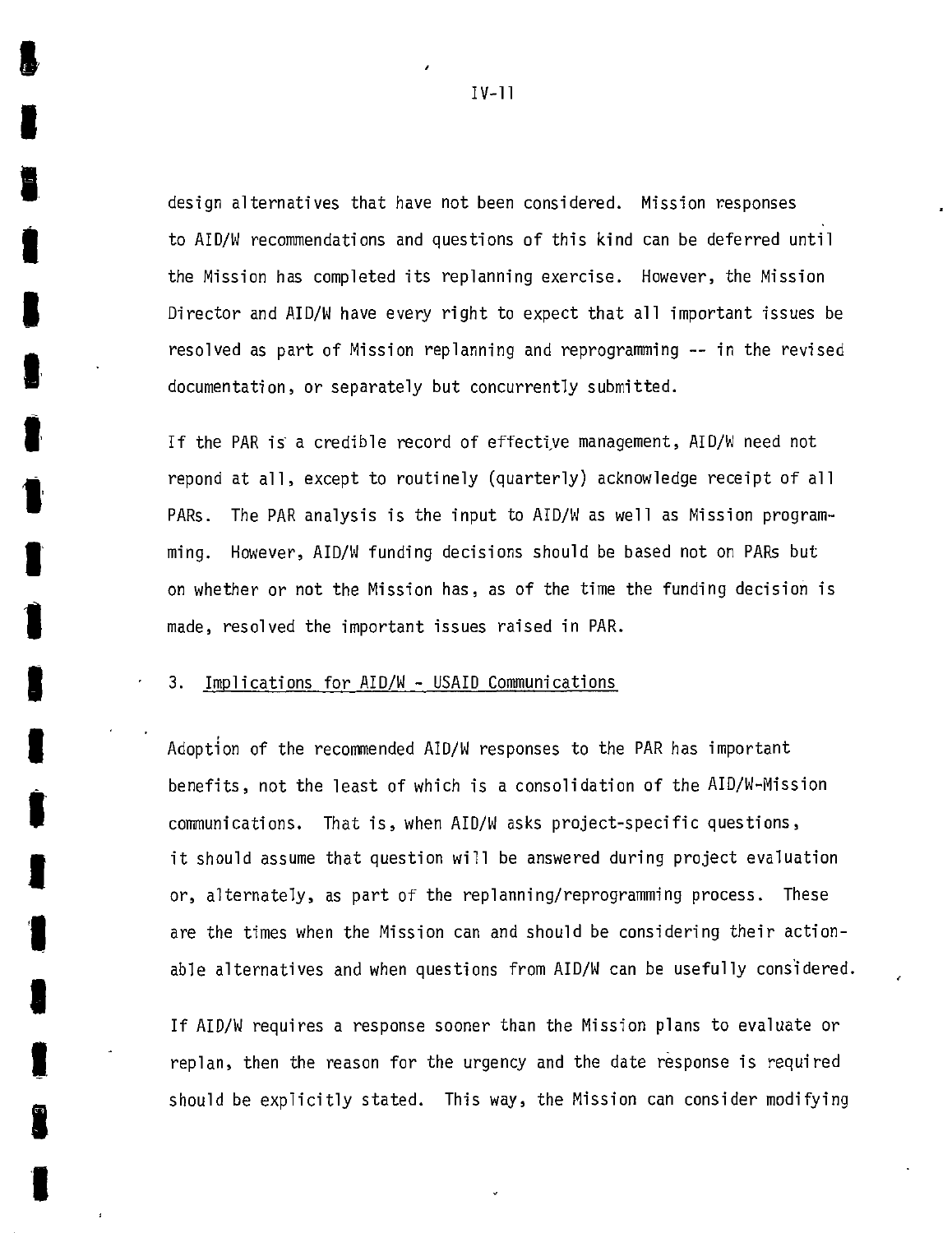its evaluation or replanning processes to answer such questions. (AID/W will be aware of Mission evaluation schedules, as the yearly submission of evaluation schedules will be continued.)

Consistent with its management role, AID/W has a right to expect that the Mission will develop and forward good PARs for its projects. If evaluation and planning quality are **low,** and do not improve, it should be assumed that management quality is low. The options are then to either replace the management, provide on-site management help, or not fund the project.

In several instances, issues of broad significance were raised through evaluations of projects that would not have been evaluated if the Mission had its discretion. (In other cases, projects that the Missions felt it was important to evaluate had already been discussed in such detail that the PAR was a useful way of coalescing Mission judgments but led to little in the way of replanning implications.)

**A** final point that was made in defense of less-than-annual evaluations was that the PAR requires a relatively high investment of manpower, and that it is inappropriate to spend that level of effort for small projects. There are a number of responses to this line of reasoning. First, small projects most often require less time for evaluation. Second, and more to the point, is that if the Mission does not have time to annually assess past performance and implications for the future, then the Mission should not include that project within its outstanding commitments. **A** project that cannot be evaluated is a project that cannot be managed. More practically, it should be pointed out that evaluation of a well planned project

**II** 

I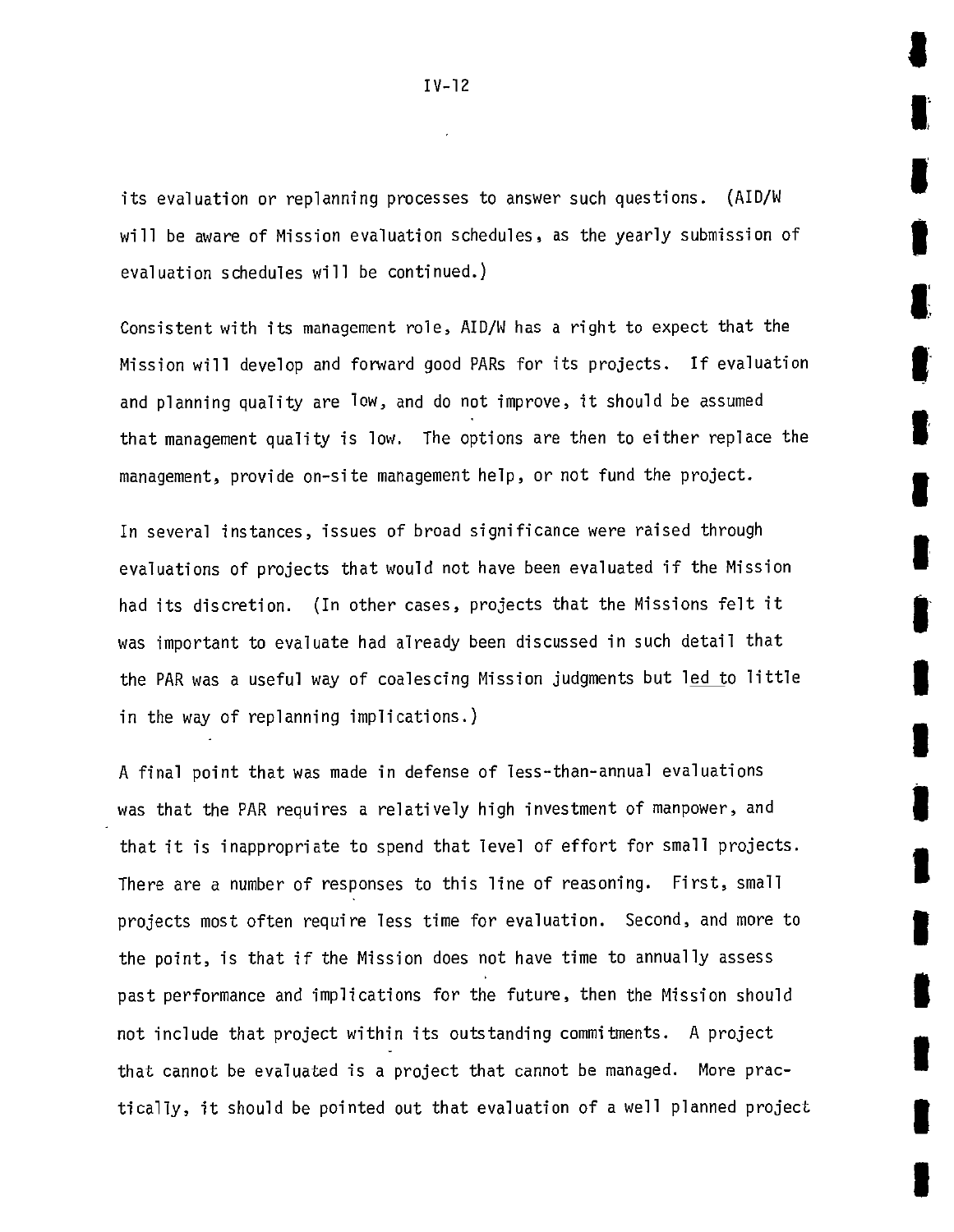does not take much time -- and the time required will substantially decrease as experience with evaluation is gained.

**g** 

**I** 

.<br>Ú

**I** 

**U** 

**I** 

**I** 

**I** 

**I** 

e.<br>E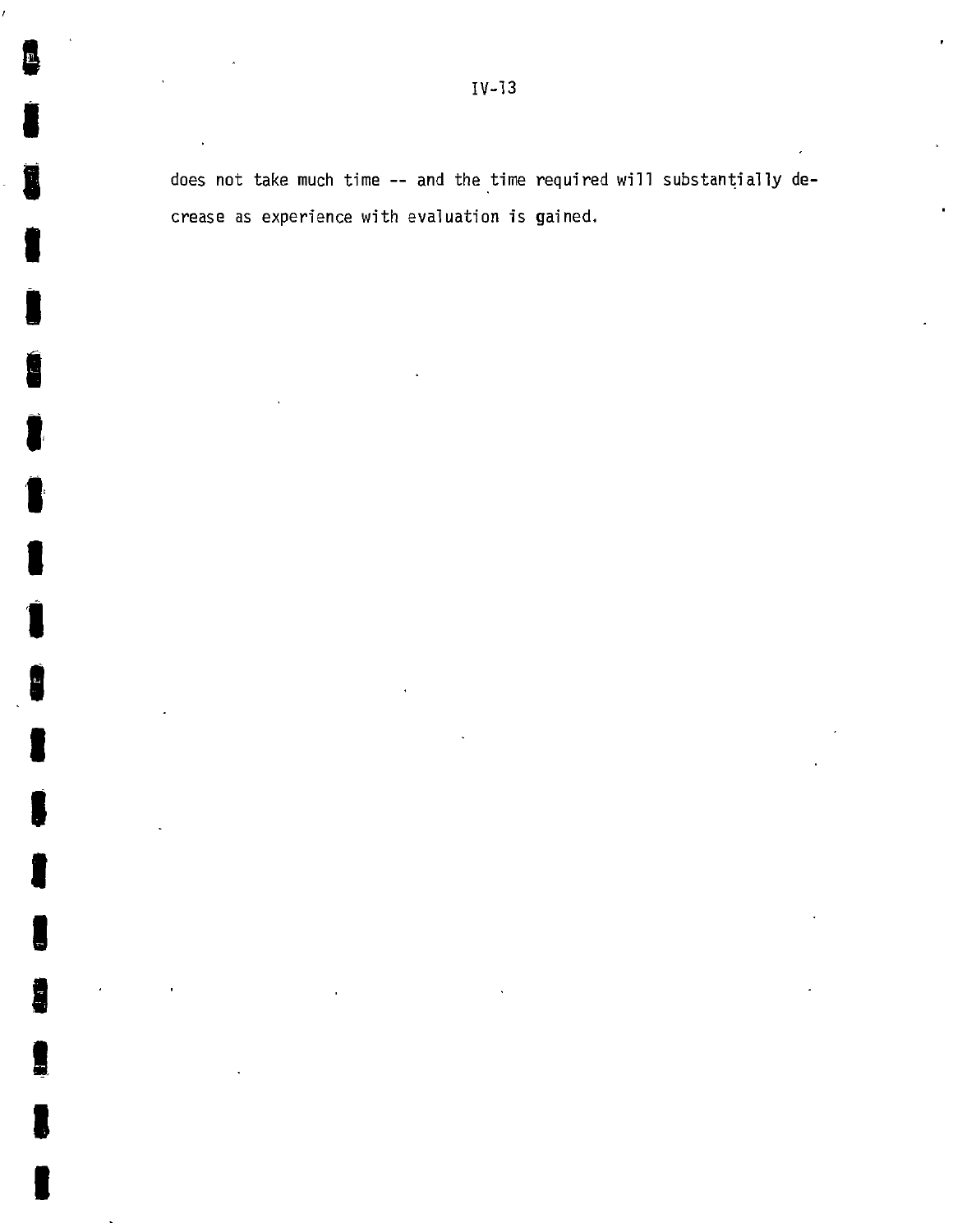## V. SUMMARY OF RECOMMENDED AID/W IMPLEMENTATION REQUIREMENTS AND ESTIMATED COSTS

**I** 

 $\mathbb{C}$ 

**I** 

**I** 

**I** 

**U** 

**I**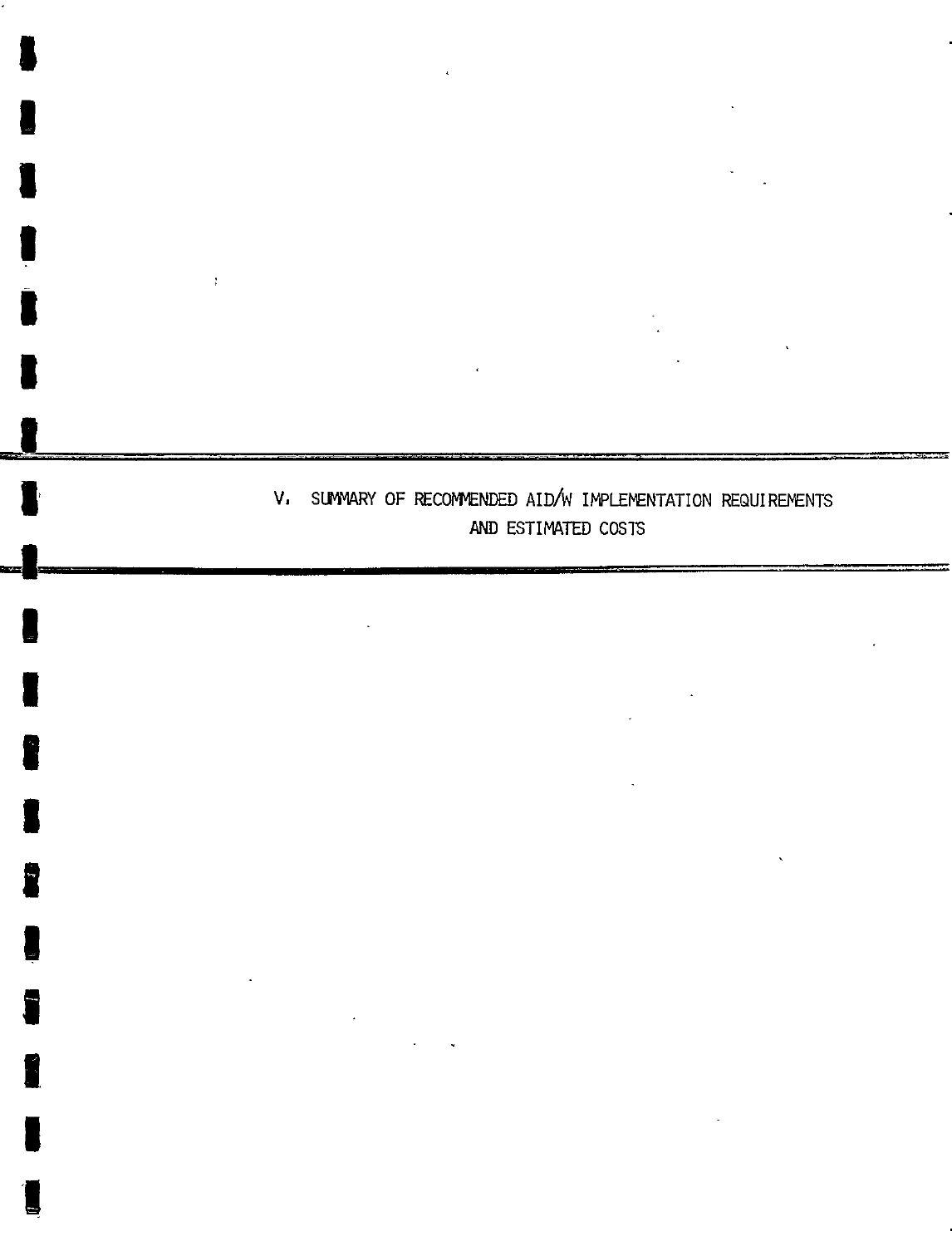#### CHAPTER V

## SUMMARY OF **RECOMMENDED** AID/W IMPLEMENTATION REQUIREMENTS **AND** ESTIMATED **COSTS**

Suggested responsibilities for implementing the system improvements are summarized in Table **5-1.** As may be noted, the five key functional activities involved in the implementation effort are the PPC Evaluation Staff, the Program Evaluation Office, the Regional Evaluation Officers, the Office of the Assistant Administrator for Administration, and the Technical Assistance Research and Analysis Task Force. Each plays both leadership and supporting roles during the implementation effort. For example, the Office of Administration provides basic supporting services for a wide spectrum of the intended implementation activities. At the same time, that office plays the leadership role in defining the management improvement program and establishing evaluation training requirements for Project Managers.

I

Overall responsibility for implementing the improved project evaluation system rests with the evaluation staff of the PPC. After implementation, which can effectively conclude as early as February, **1971,** operational control of the PAR system should pass to the Director of Program Eval- **U.** uation. This will be consistent with the current roles of the Office. of Program Evaluation, supporting the important role of intoducing improvements in evaluation.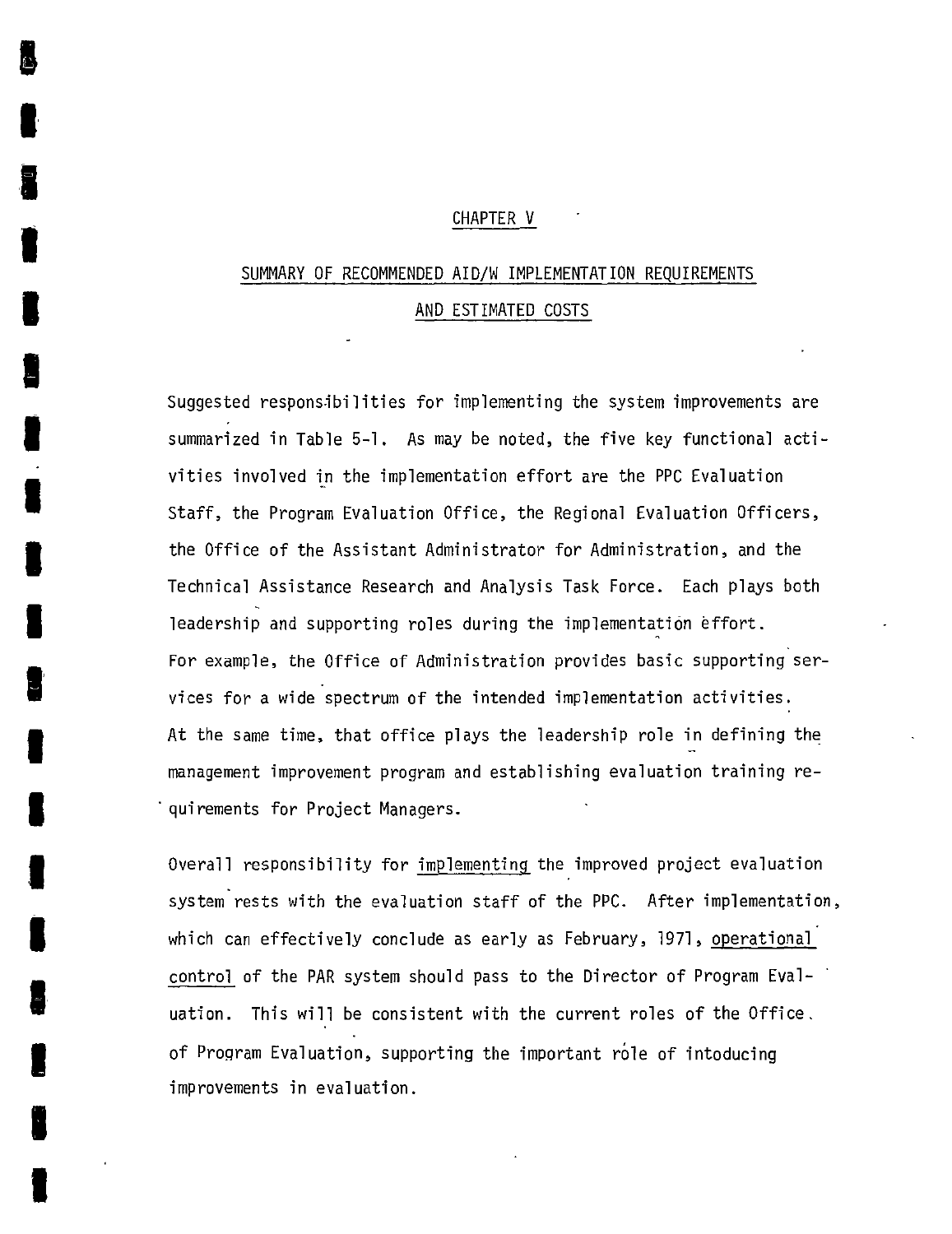#### TABLE **5-1**

#### SUMMARY OF RESPONSIBILITIES BY ORGANIZATION

### PPC Evaluation Staff

Manage and coordinate implementation of the improved system.

Director, Program Evaluation

- **(1)**  Manage and coordinate implementation efforts of Regional Evaluation Officers and ensure that both Regional and Mission Evaluation Officers have the skills and training necessary to implement and sustain system operations.
- (2) Develop and distribute training aids and advisory material necessary for improving the evaluation process.
- **(3)** Manage operation of the improved system.

Regional Evaluation Officer

- **(1)** Ensure that a Mission-useful process is in place at each Mission in the Region, assisting and training Mission Evaluation Officers as required.
- (2) Report on implementation status and training needs.
- **(3)** Establish and manage evaluation teams to provide on-site assistance and training in evaluation techniques.

Assistant Administrator for Administration

- **(1)** Establish management improvement schedules and standards.
- (2) Monitor progress of management improvement effort based on feedback from on-site evaluation teams.
- **(3)** Develop and sustain training courses in evaluation'and project management skills.

The Technical Assistance Research and Analysis Task Force: Headed **by** Representatives from the PPC and the TAB

Demonstrate the feasibility of performing useful analyses of evaluation reports and establish appropriate organizational and operational capabilities.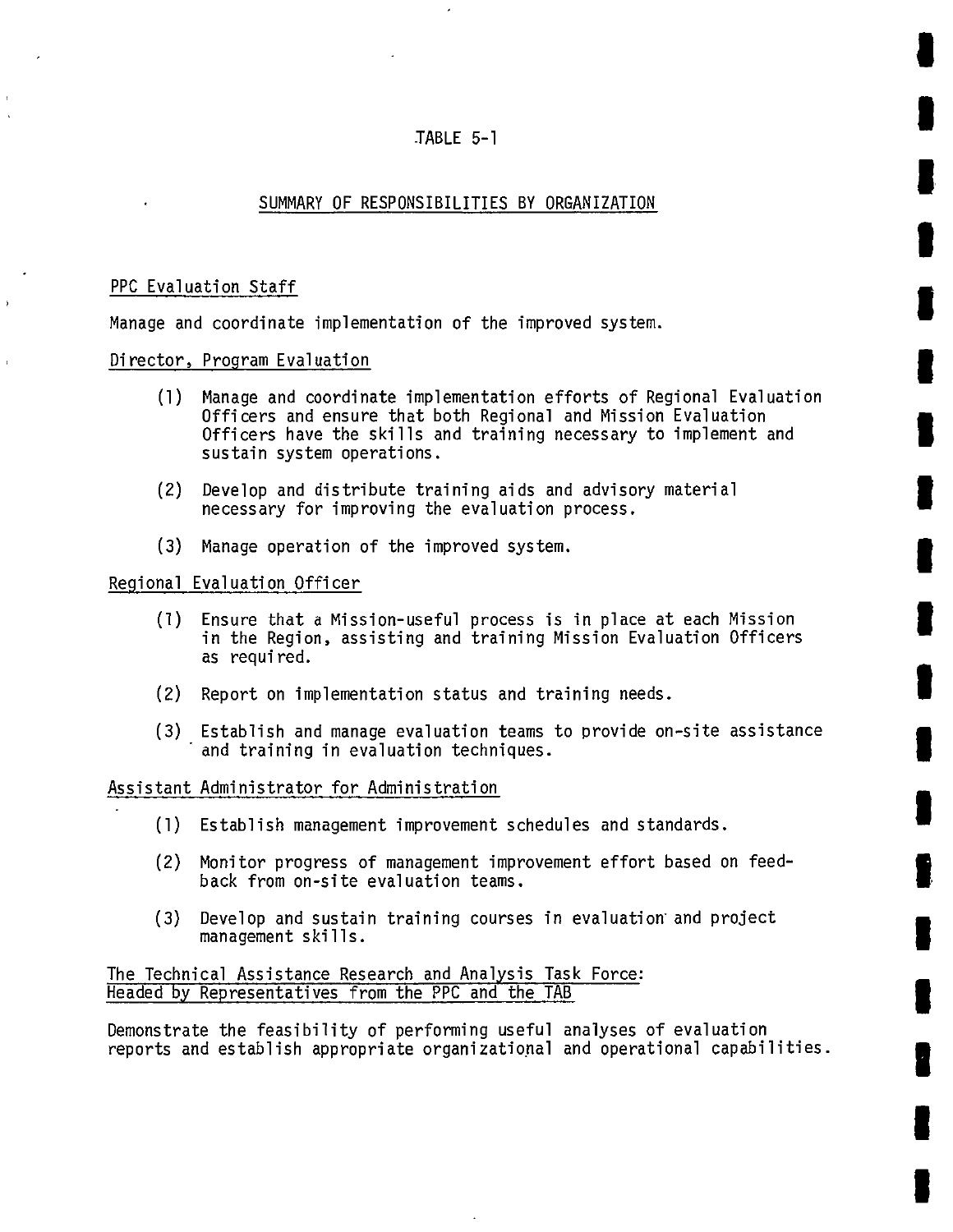Specific actions recommended for implementation of this system are Summarized in Table **5 -** 2. (The action requirements and responsibilities are explained in greater detail in Volume Two, Section III of this report.) Referring to Table **5 -** 2, the major cost items are providing onsite implementation assistance and establishing the TARA prototype On-site implementation assistance is necessary to ensure effective and 'timely implementation of the system. On-site assistance would be recommended even if the proposed system improvements were not formalized. The second generation of PARs we have seen suggest that unless such assistance is offered, the quality and intensity of analytical effort will, diminish sharply. Ifthe cost-benefit ratio to Mission utility is to remain favorable, there is no alternative to on-site assistance in evaluation.

Table **5 - 3** allocates approximate man-month effects among the evaluation staff and all other operators of the system. The evaluation staff cannot completely delegate responsibility for implementation, whereas the "other" manpower requirements can be met through use of ad hoc teams or contractors. (If contractors are to be used, their orientation should be toward analytical competence rather than the substance of development. The operating premise of the evaluation system improvements is that sufficient technical insight and judgment are available in the Missions, and that the evaluation process is to enhance rather than replace that insight and judgment.)

The "must do" items inTable **5 - 3** involve a total of **85.6** man-months of effort including Evaluation Officer and PPC time. **A** good

 $V-3$ 

**I** 

I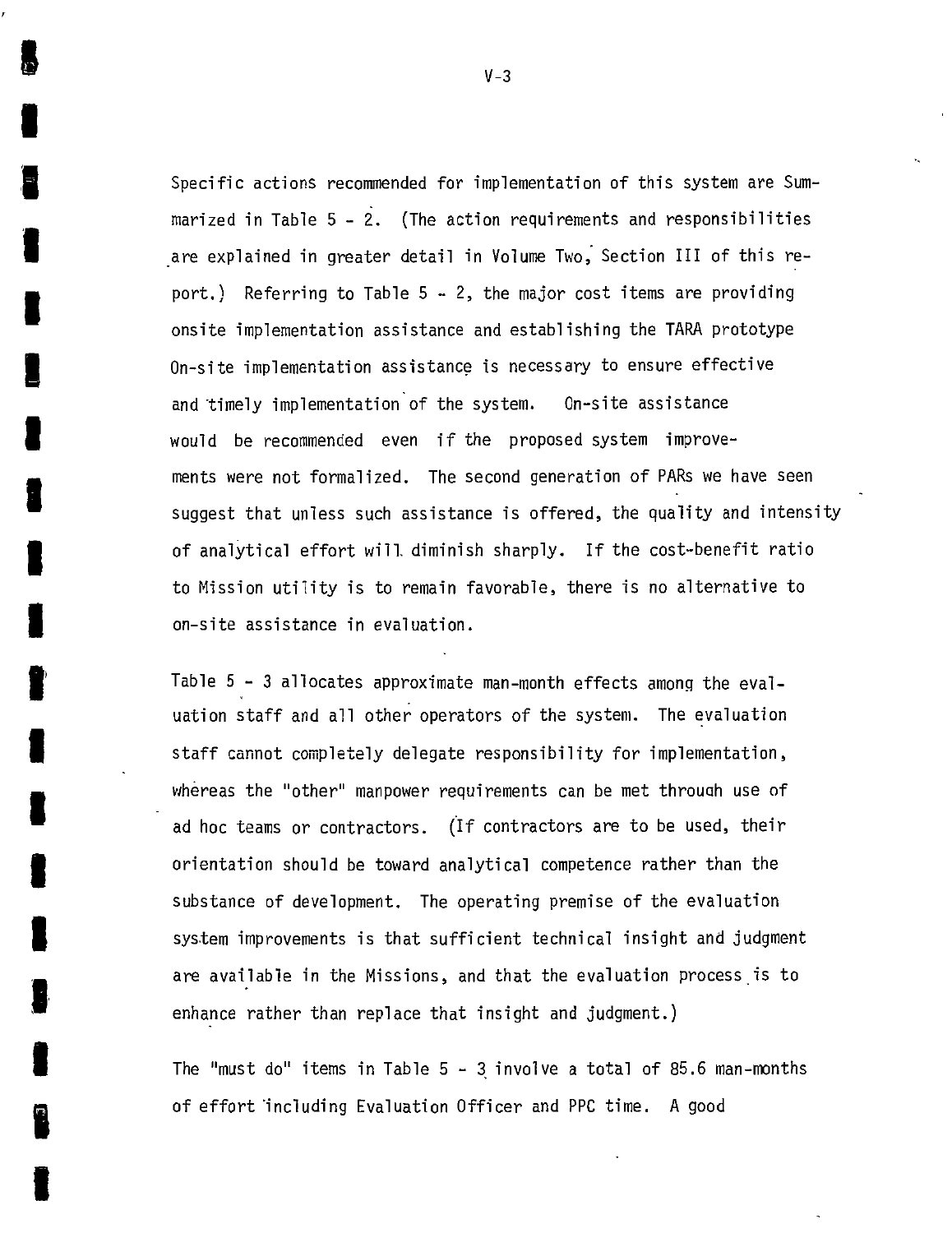|     | MAJOR ACTIONS                                                | PRIME                      | STAFF/                          | <b>ESTIMATED</b><br>MAN-MONTHS | PRIORITY             |                               |  |
|-----|--------------------------------------------------------------|----------------------------|---------------------------------|--------------------------------|----------------------|-------------------------------|--|
|     |                                                              | RESPONSI-<br><b>BILITY</b> | <b>BUDGET</b><br><b>SUPPORT</b> | REQUIRED                       | <b>SHOULD</b><br>DO. | <b>MUST</b><br>D <sub>0</sub> |  |
| 1.  | Initial Orientation of AID/W Staff                           | <b>PPC</b>                 | PPC/DPE                         | 2.0                            |                      | χ                             |  |
| 2.  | Refine and Distribute USAID Implementation<br>Package        | <b>PPC</b>                 | AA/A                            | 3.5                            |                      | χ                             |  |
| 3.  | Train AID/W Regional Evaluation Officers                     | D/PE                       | AA/A                            | 5.0                            |                      | Χ                             |  |
| 4.  | Develop Initial USAID Evaluation Training Aids               | PPC                        | <b>RPEO</b>                     | 2.8                            |                      | X.                            |  |
| 5.  | Provide On-Site Implementation Assistance                    | RPE <sub>0</sub>           | PPC/AA/A                        | 49.0                           |                      | X                             |  |
| 6.  | Revise PROP                                                  | <b>PPC</b>                 | AA/A                            | 2.5                            | $\mathsf{X}$         |                               |  |
| 7.  | Implement Regional PAR and PROP Review Process               | <b>RPEO</b>                | <b>PPC</b>                      | 2.3                            |                      | X                             |  |
| 8.  | Implement TARA Prototype                                     | PPC/TAB                    | DSM/PPC                         | 26.0                           | $\mathsf{X}$         |                               |  |
| 9.  | Provide Analytical Feed-back to Missions                     | RPEO/ID                    | <b>TAB</b>                      | 3.0                            | $\mathbf{x}$         |                               |  |
| 10. | Establish Evaluation Training for<br>(a) Evaluation Officers | D/PE                       | AA/A                            | 6.0                            |                      | X.                            |  |
|     | (b) Project Managers                                         | AA/A                       | TAB                             | 2.5                            | χ                    |                               |  |
| 11. | Develop USAID Management Improvement Program                 | AA/A                       | PPC                             | 4.2                            | X                    |                               |  |
| 12. | Hold Evaluation Training Conferences                         | <b>DPE</b>                 | RPE <sub>0</sub>                | 15.0                           |                      | X                             |  |
|     |                                                              |                            |                                 |                                |                      |                               |  |

**m mmmm-Mmm-m mmea** 

Table 5-2: Summary of Recommended AID/W Implementation Requirements and Costs (in man-months)

 $\label{eq:2.1} \frac{1}{\sqrt{2\pi}}\int_{\mathbb{R}^3}\left|\frac{d\mathbf{x}}{d\mathbf{x}}\right|^2\,d\mathbf{x}^2\,d\mathbf{x}^2\,d\mathbf{x}^2\,d\mathbf{x}^2\,d\mathbf{x}^2\,d\mathbf{x}^2\,d\mathbf{x}^2\,d\mathbf{x}^2\,d\mathbf{x}^2\,d\mathbf{x}^2\,d\mathbf{x}^2\,d\mathbf{x}^2\,d\mathbf{x}^2\,d\mathbf{x}^2\,d\mathbf{x}^2\,d\mathbf{x}^2\,d\mathbf$ 

 $\mathcal{L}(\mathcal{L})$  and  $\mathcal{L}(\mathcal{L})$  and  $\mathcal{L}(\mathcal{L})$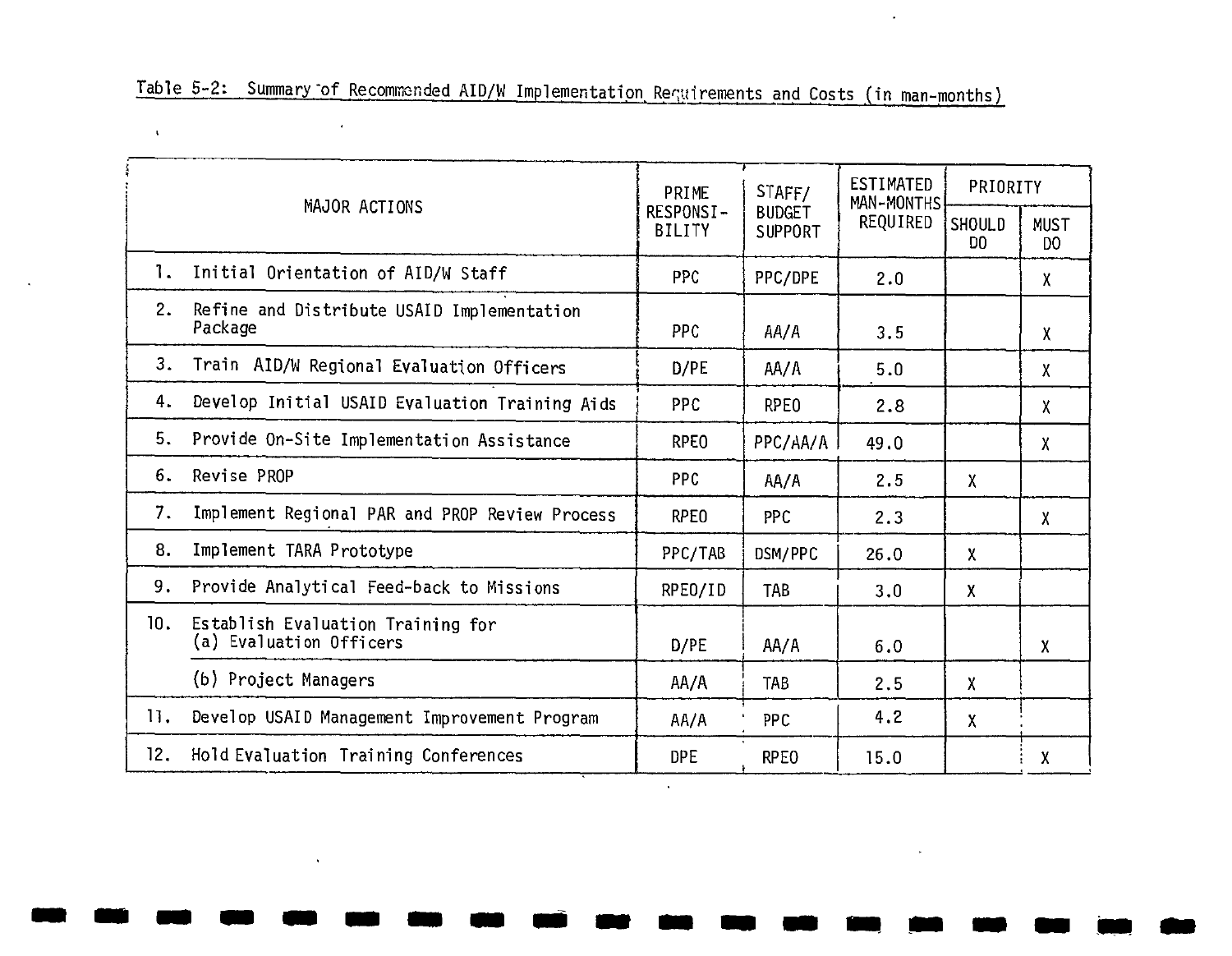## TABLE **5-3**

## ACTION **PLAN:** BASIS OF

## ESTIMATED **COSTS (MAN-MONTHS)**

| Action                             | Evaluation Officer<br>Time | <b>PPC</b> | 0ther | <b>Total</b> |
|------------------------------------|----------------------------|------------|-------|--------------|
| $1.$ *                             | 1.0                        | 1.0        |       | 2.0          |
| $2.*$                              | 1.0                        | 0.5        | 2.0   | 3.5          |
| $3. *$                             | 2.5                        | 0.5        | 2.0   | 5.0          |
| $4.*$                              | 0.6                        | 0.2        | 2.0   | 2.8          |
| $5. *$                             | 4.0                        | 1.0        | 44.0  | 49.0         |
| 6,                                 | 0.5                        | 0.5        | 1.5   | 2.5          |
| $7. *$                             | 1.0                        | 0.3        | 1.0   | 2.3          |
| 8.                                 | 1.0                        | 5.0        | 20.0  | 26.0         |
| 9.                                 | 1.0                        | 2.0        |       | 3.0          |
| $10.a*$                            | 1.0                        | 1.0        | 4.0   | 6.0          |
| 10.b                               |                            | 0.5        | 2.0   | 2.5          |
| 11.                                |                            | 0.2        | 4.0   | 4.2          |
| $12.*$                             | 4.0                        | 1.0        | 10.0  | 15.0         |
| TOTALS, "SHOULD DO"                | 2.5                        | 8.2        | 27.5  | 38.2         |
| TOTALS, "MUST DO"                  | 15.1                       | 5.5        | 65.0  | 85.6         |
| <b>GRAND TOTAL</b><br>(MAN-MONTHS) | 17.6                       | 83.5       |       | 123.8        |

**\*IIMUST DO"**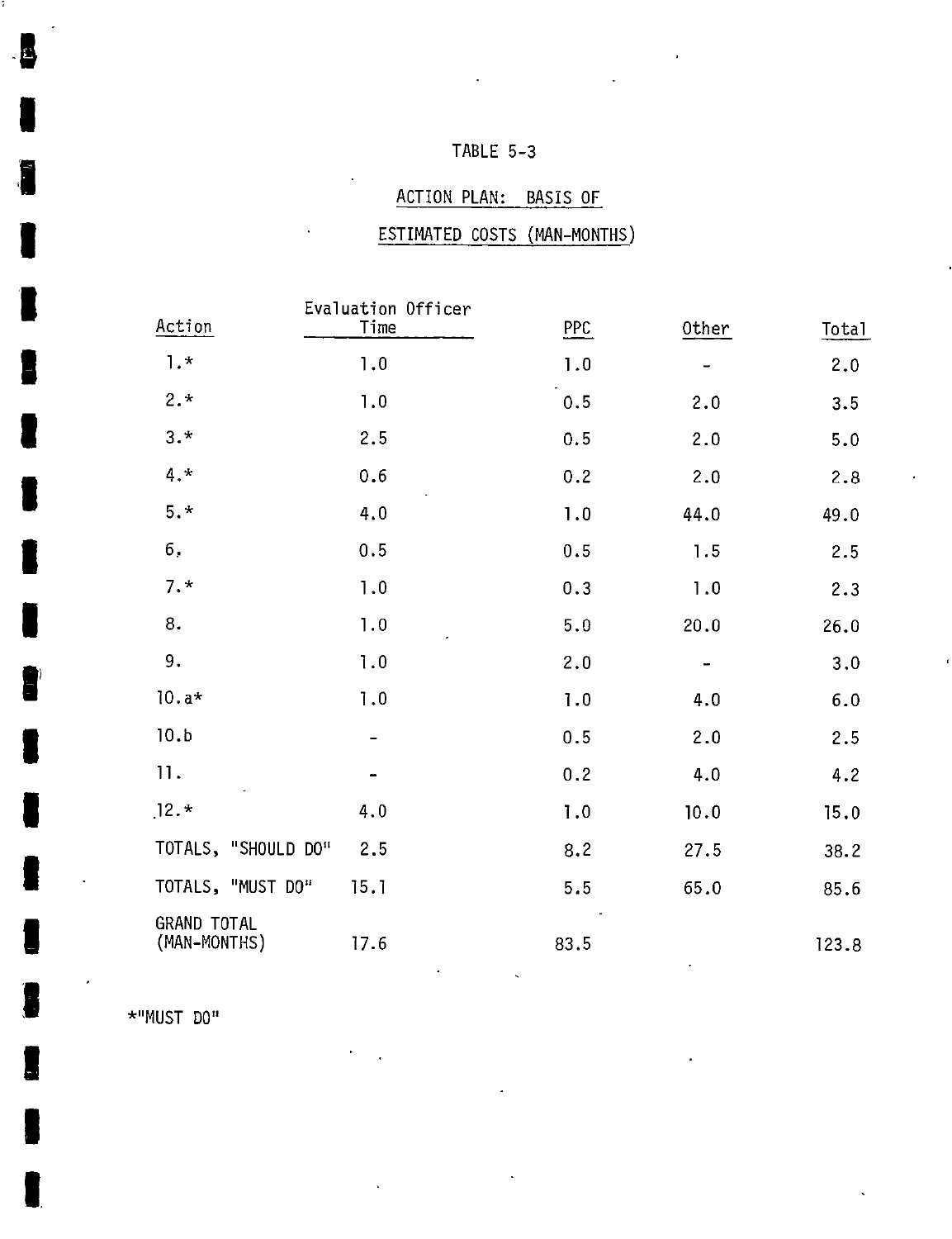case can be made that the **20.6** man-months of PPC and Evaluation Officer time should not be considered as a "cost" of the improvements, since they would be refining evaluation techniques in any event. Thus, the incremental cost of immediate 'must do" activities is approximately **<sup>65</sup>**manmonths.

It is difficult to translate these **65** man-months into a real dollar cost to the Agency, as the actual overhead for government employees has never been satisfactorily established (at least to our knowledge). However, let us assume that senior evaluation staff receive base salaries near **\$30,000.** At an assumed overhead rate of **150%** (which seems conservative), the actual cost to the Agency of its own senior staff is around **\$75,000** per year, a total of approximately \$410,000. This is significantly higher than the cost of contracting, as contractor costs for such efforts should average out around \$4,000 per man-month. Using a cost-figure of \$4,000 Der month, the total cost of manpower for the "must do" operations is **\$260,000**  plus very little extra for AID supervision. Adding to this \$40,000 for travel and per diem expenses of the on-site teams, the total cost of the "must do" operations would be slightly in excess of **\$300,000.** 

Total cost of implementation must consider the "should do" priorities, as these activities may be deferred but not omitted. Using a cost basis of \$4,000/man-month, the **27.5** man-months for "should do" activities adds approximately **\$110,000** to the total cost.

 $\mathbf{I}$ 

Thus, the incremental cost of system implementation, exclusive of time spent **by** the Evaluation Officer and the evaluation staff, should be in the neighborhood

**I** 

**V-6**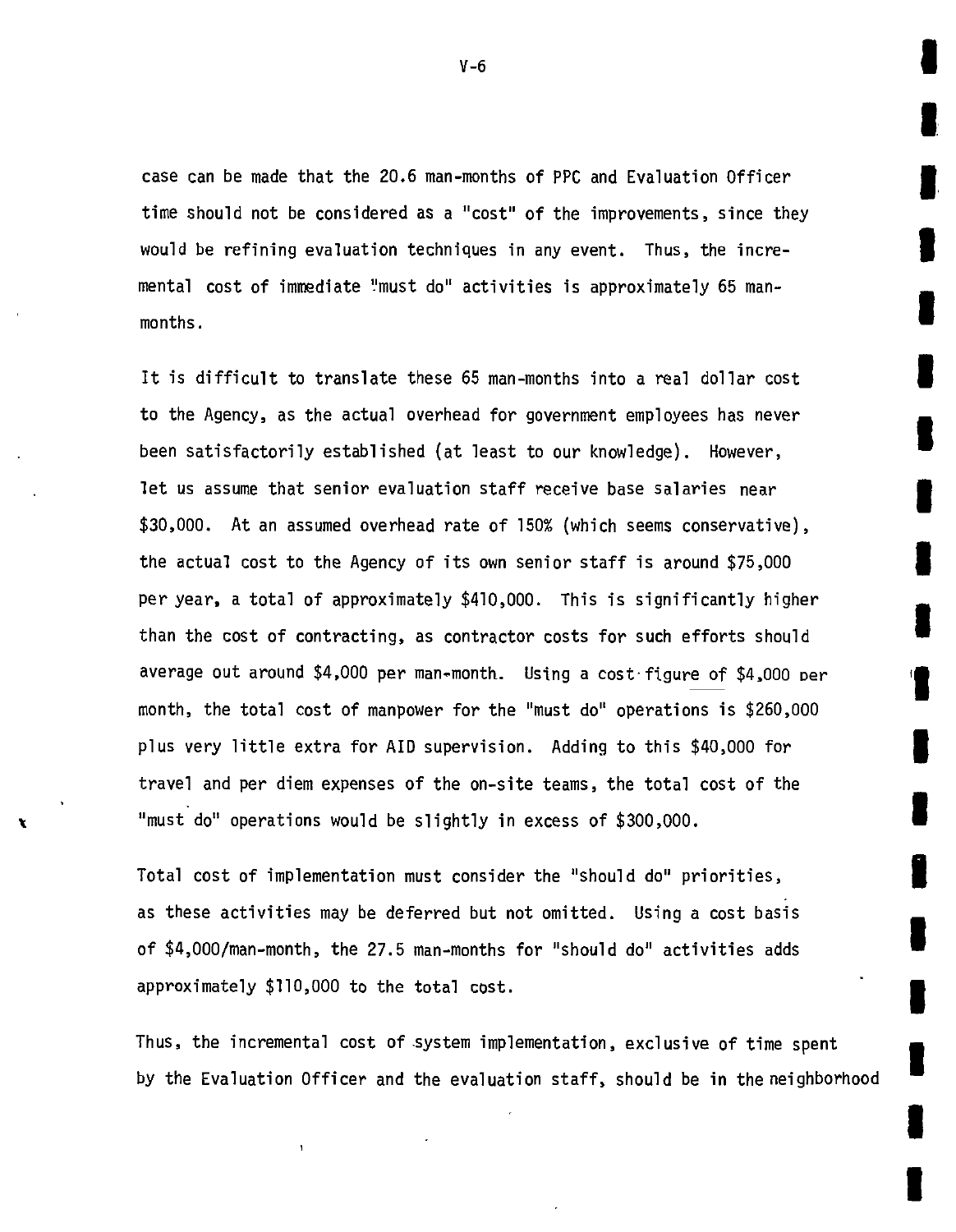of \$410,000. (Adding cost of evaluation staff time, total imolementation cost is around  $$540,000$ .) The question is will the recommended **I**  improvements be worth from \$400,000 to **\$600,000?** Somewhat rhetorical responses to that question are a series of other questions. How much is it worth to: Salvage the experience of more than 20 years of development? Provide Mission Directors with the means for making decisions based on evidence rather than intuition? Have project staff provide useful input to Mission programming? Provide the focus for implementing a management improvement program?

Seeking **a** more objective standard for a cost/benefit comparison, the Latin America Bureau has undertaken an important and innovative step in evaluation **by** sponsoring a series of sector evaluations at a cost of approximately S400,000. Spending this money for sector evaluation appears to be a sound judgment with an attractive cost-benefit ratio. **By** way of comparison, however, it is our perception that benefits at least as large as those from such sector evaluations will result from implementing the proposed system improvements. The recommended improvements can and should create an institutionalized project evaluation system, and sufficiently enhance Mission capability, that **by** the end of fiscal **1971** most Missions will be able to perform competent evaluations without outside help. **By** this standard, we feel that establishing the system improvements in four regions would be "worth more" than funding sector evaluations in all regions **-** implying a minimum improvement "value" of **\$1.6**  million.

11 **A** less speculative calculation would begin from the size of the **TA** program

**V-7** 

**I**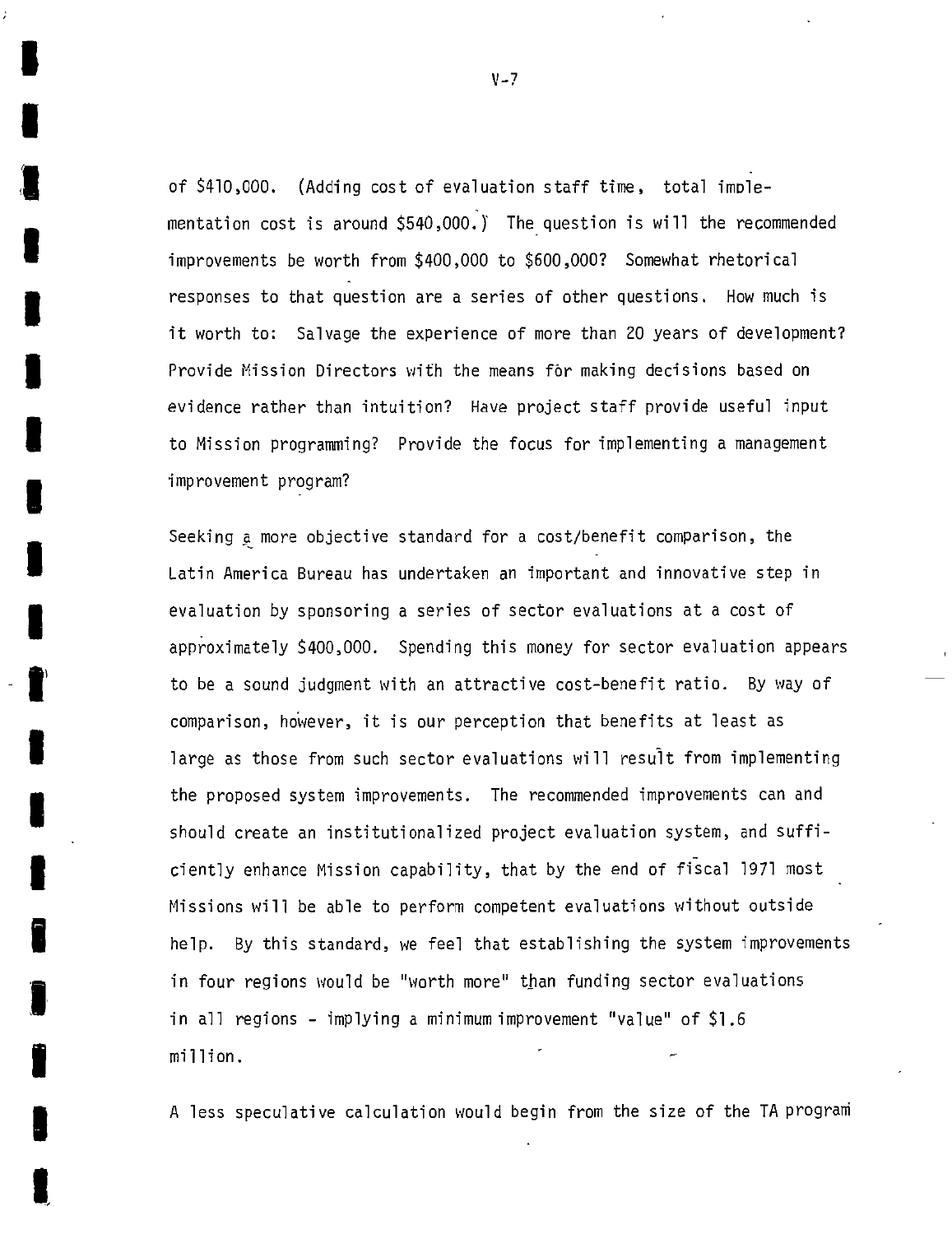There are perhaps **500** technical assistance projects and a total technical assistance budget in the neighborhood of **\$300** million per year. Thus, looking at this as a one-time, one-year project, and assuming conservatively no transfer value of the recommendations beyond non-capital projects, the cost is in the neighborhood of \$1,000 per project and substantially less than 2% of the annual technical assistance budget.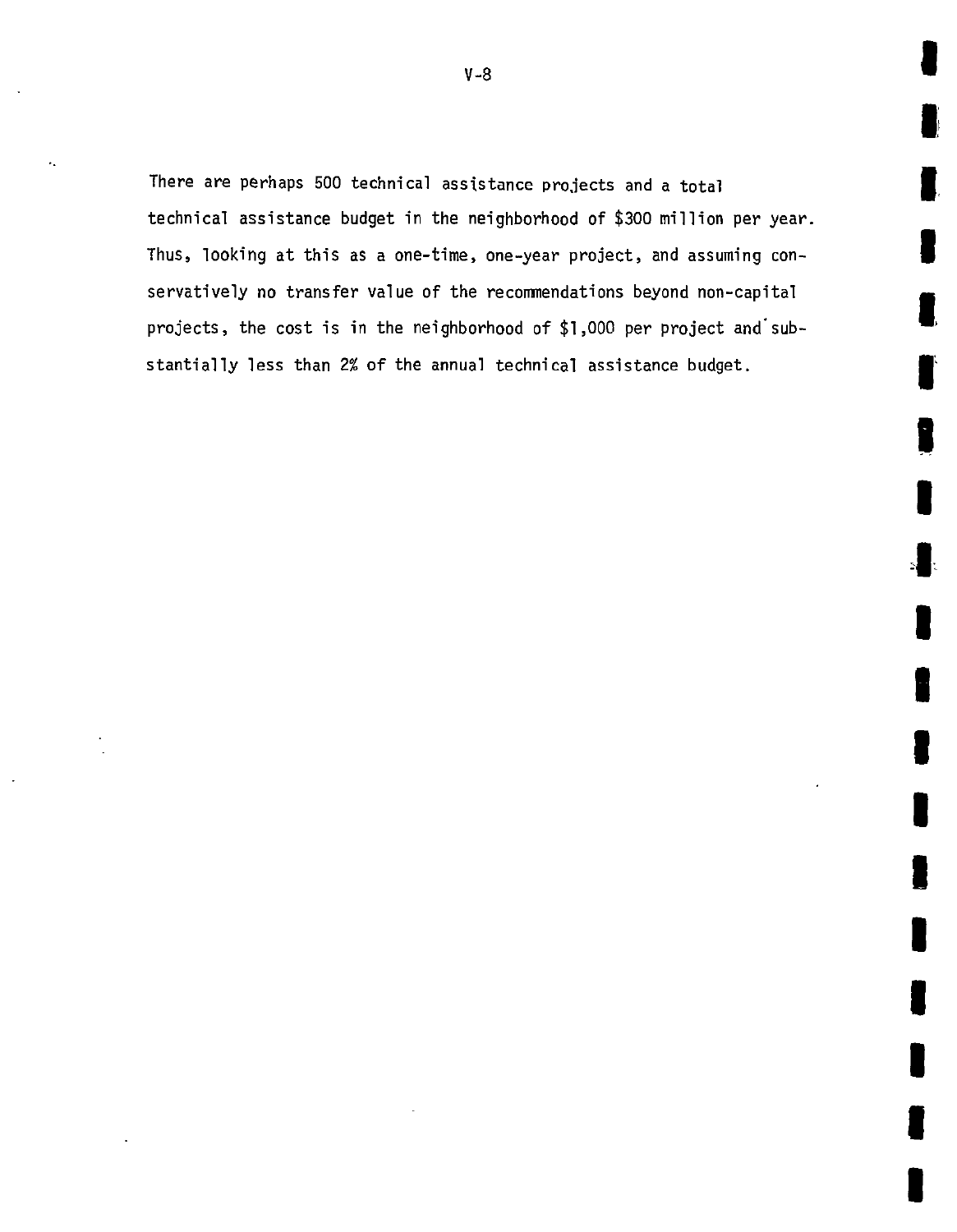

**I** 

 $\sum_{i=1}^{n}$ 

**I** 

**I** 

**I** 

**U** 

**I** 

a<br>A

**U** 

I

**I**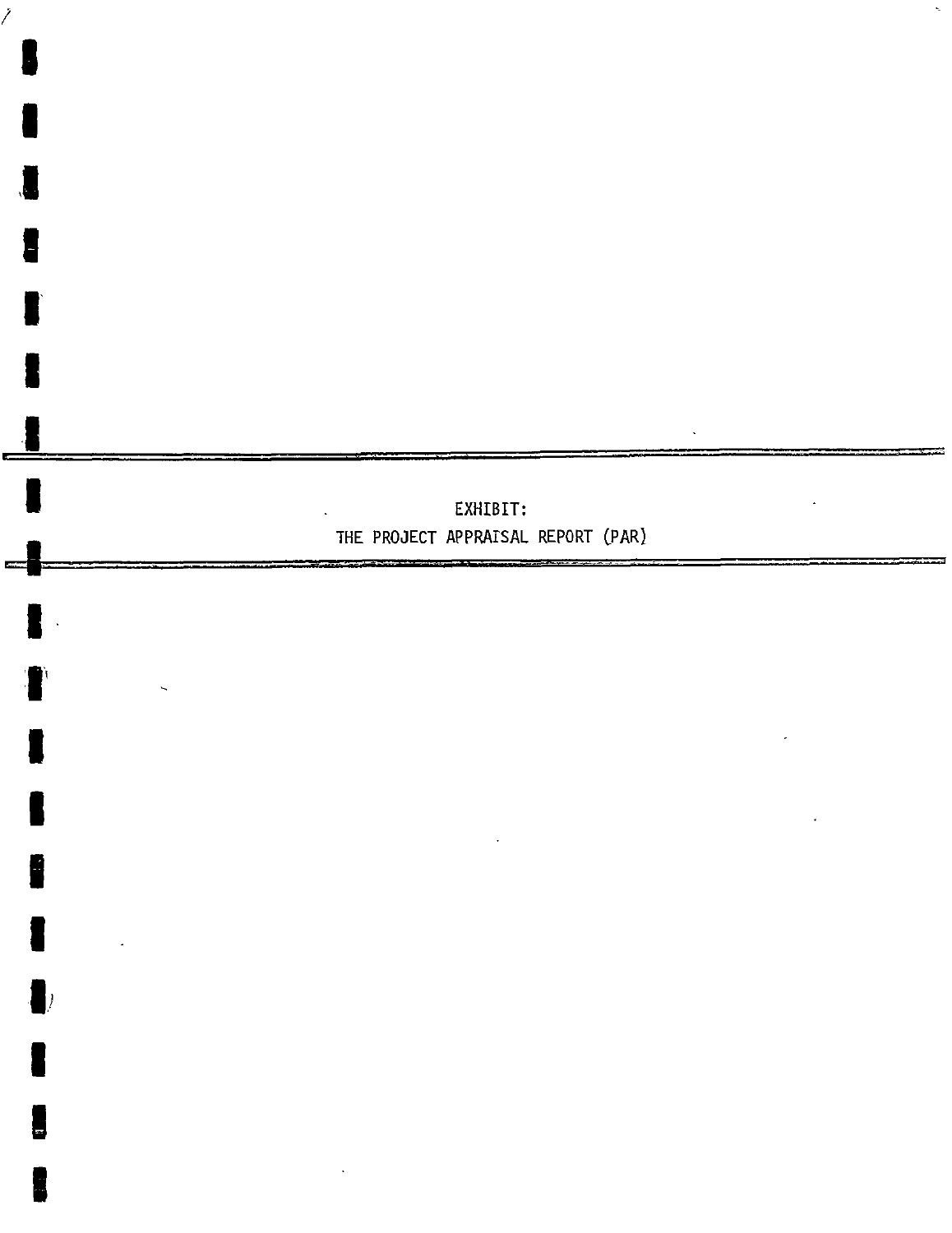#### EXHIBIT

#### THE **PROJECT** APPRAISAL REPORT (PAR)

The essential purpose of the Project Appraisal Report (PAR) is to upgrade AID technical assistance **by** helping Project Managers evaluate and replan technical assistance projects. Thus, while the PAR should prove valuable II II II ISLAMS AND MILLING TO AID/W in fulfilling its responsibility for reviewing the management **of** field programs, the primary aim of the PAR is to bring value to Missionlevel Project Managers. More specifically, the PAR is intended to serve three primary functions:

- 1) Guide the Project Manager through a process of evaluating and replanning his project;
- 2) Record the project evaluation process in detail sufficient for Mission management and AID/W to judge the quality of the process;
- **3)** Capture and store data for use in analyzing **TA** projects in the aggregate.

**U.** So that the PAR will not be redundant to project-specific reporting internal to the Mission, the PAR document has also been designed to:

- 4) Report to the appropriate level of Mission management the issues raised during the evaluation to elicit the guidance and decisions needed to replan a project;
- **5)** Provide a summary input to Mission reprogramming.

**g** However, it is not required that the PAR be used for the latter two purposes. Moreover, should the PAR prove inappropriate for or redundant to internal Mission reporting on projects, this fact should be called to the attention of the Regional Program Evaluation Officer as a potential **3,** inefficiency of the PAR system.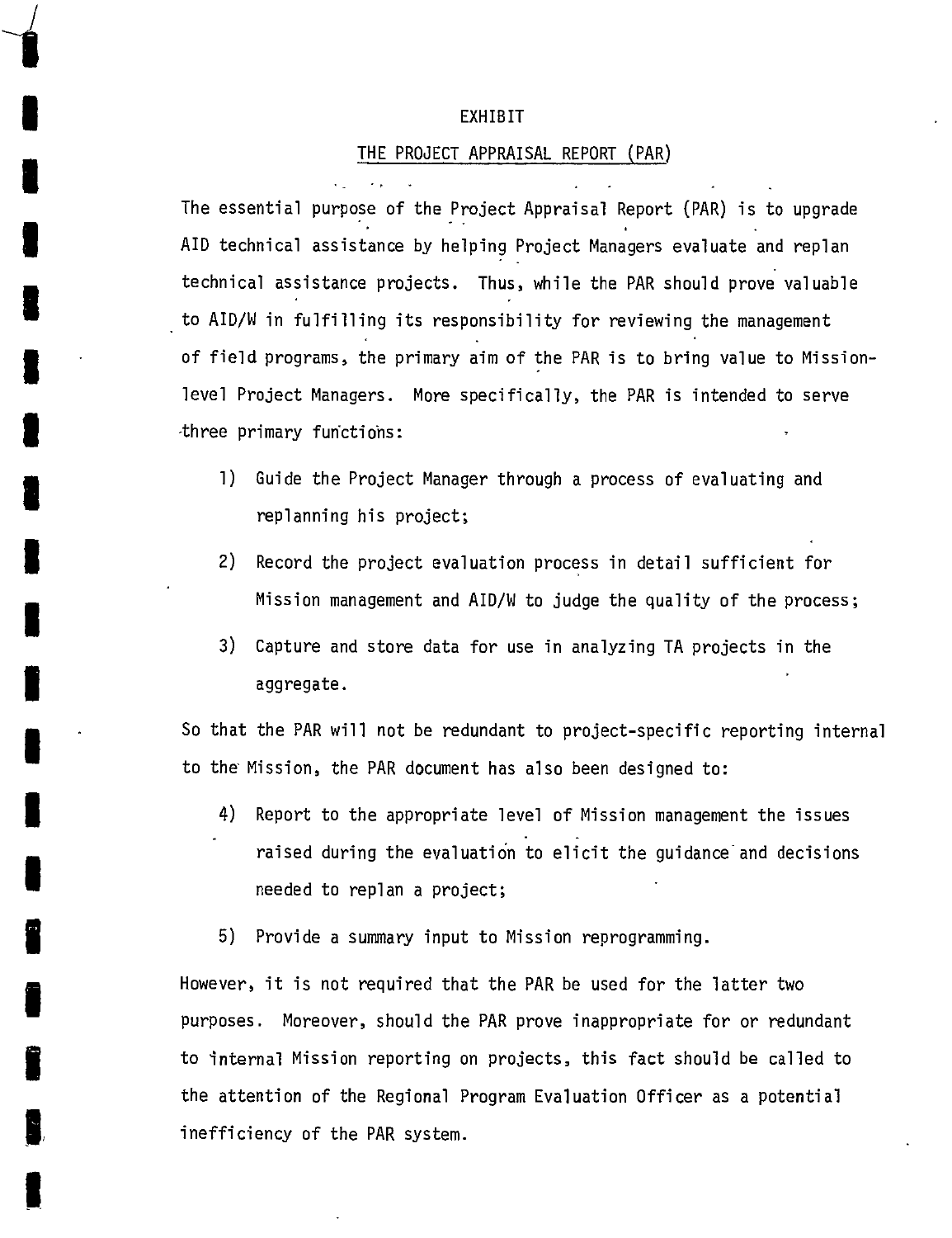**I** 

**U**

**U**

**I** 

**U** 

**I** 

' **I** 

 $\lambda$ 

The process of evaluating and replanning a project can be viewed as a series of decisions about the project and the management action required **by** each decision. To make each of these decisions, certain questions must be answered. The PAR format that follows is an effort to organize and present these questions in a way that will assist the Project Manager to:

- focus the evaluation process on issues that are clearly relevant to project replanning;
- gather and organize the necessary information;
- bring critical issues growing out of the evaluation process before the appropriate level of Mission management;
- build on successive layers of findings and conclusions to replan the project.

The information elements of the PAR have been selected to be easily extracted from an evaluation process that answers such questions, and to be difficult to provide without benefit of a Mission-useful process.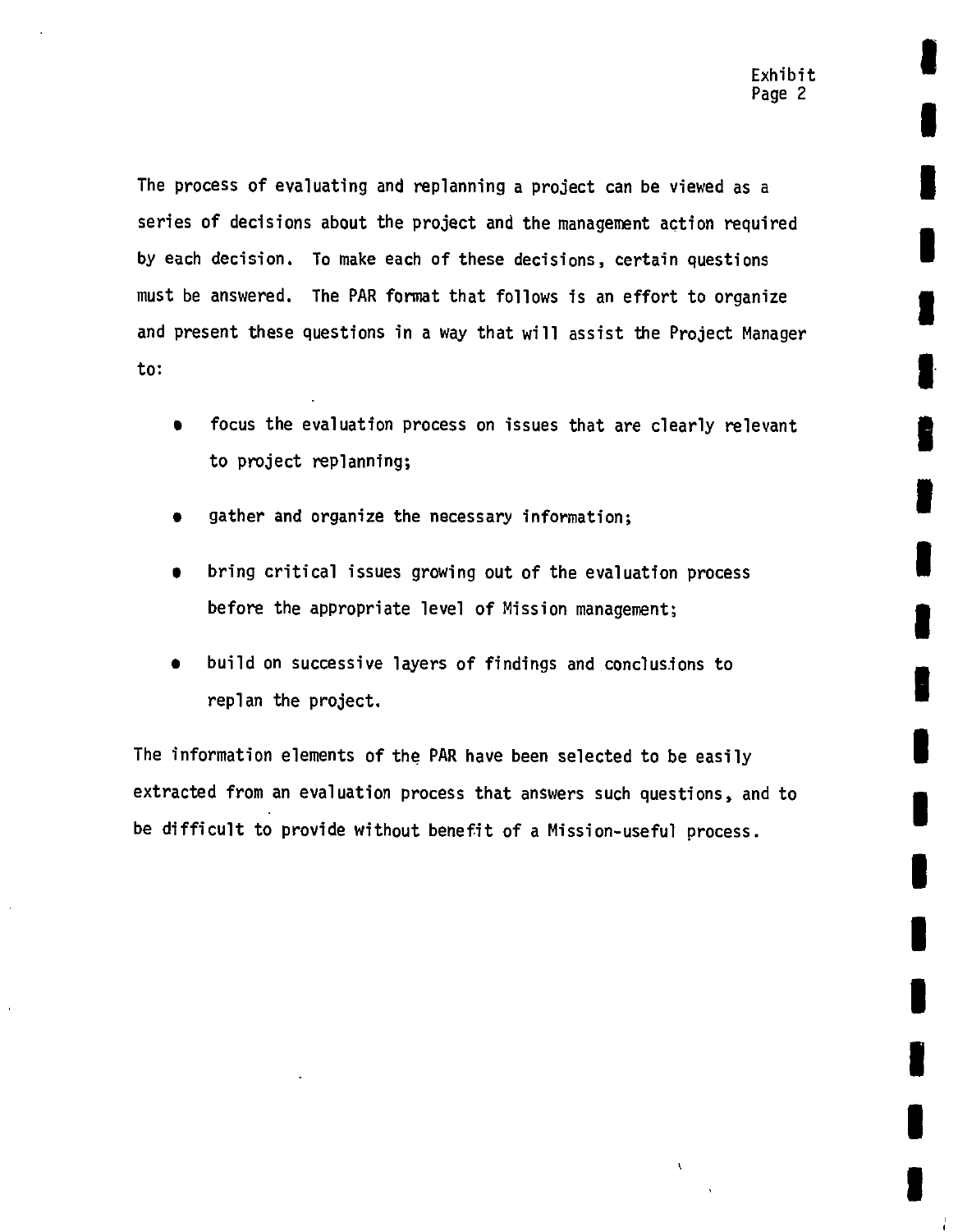# AID-<br>**PROJECT ADDRAISAL BEDORT (BAD)**<br>PROJECT ADDRAISAL BEDORT (BAD)

## **PROJECT APPRAISAL REPORT (PAR)**

| 1. U.S. OBLIGATIONS (\$000)<br>a. CURRENT FY OBLIGATED |  |         | 2. COUNTRY                       |                         |                          |                                  | 3. PROJECT NO.                            |           | 4. PAR FOR PERIOD ENDING |                            |                                  |  |  |  |  |
|--------------------------------------------------------|--|---------|----------------------------------|-------------------------|--------------------------|----------------------------------|-------------------------------------------|-----------|--------------------------|----------------------------|----------------------------------|--|--|--|--|
|                                                        |  |         |                                  |                         |                          |                                  |                                           |           |                          |                            |                                  |  |  |  |  |
| (or Estimated)                                         |  |         | <b>5. PROJECT TITLE</b>          |                         | $\mathbf{r}$             |                                  |                                           |           |                          |                            |                                  |  |  |  |  |
| <b>b. CUMULATIVE THRU CURRENT FY</b>                   |  |         |                                  |                         |                          |                                  |                                           |           |                          |                            |                                  |  |  |  |  |
| $\mathbf{v}$                                           |  |         |                                  |                         |                          |                                  |                                           |           |                          |                            |                                  |  |  |  |  |
| c ADDITIONAL COST TO COMPLETION                        |  |         | <b>6. IMPLEMENTING AGENT</b>     |                         |                          |                                  |                                           |           |                          |                            |                                  |  |  |  |  |
|                                                        |  |         |                                  |                         |                          |                                  |                                           |           |                          |                            |                                  |  |  |  |  |
|                                                        |  |         | <b>I. OVERALL PROJECT RATING</b> |                         |                          |                                  |                                           |           |                          | 7. PROJECT MANAGER         |                                  |  |  |  |  |
|                                                        |  | 1       | UNSATISFACTORY<br>$\overline{2}$ | $\overline{\mathbf{3}}$ | <b>SATISFACTORY</b><br>4 | $\overline{5}$                   | <b>OUTSTANDING</b><br>6                   |           |                          |                            |                                  |  |  |  |  |
| A. PROGRESS TOWARD                                     |  |         | $\overline{7}$                   |                         |                          |                                  |                                           |           |                          | 8. MISSION DIRECTOR        |                                  |  |  |  |  |
| HIGHER GOALS                                           |  |         |                                  |                         |                          |                                  |                                           |           |                          |                            |                                  |  |  |  |  |
| <b>B. PROGRESS TOWARD</b>                              |  |         |                                  |                         |                          |                                  |                                           |           |                          | 9. PROJECT COMPLETION DATE |                                  |  |  |  |  |
| PROJECT PURPOSE                                        |  |         |                                  |                         |                          |                                  |                                           |           |                          |                            |                                  |  |  |  |  |
|                                                        |  |         |                                  |                         |                          |                                  | <b>II. ACTIONS PROPOSED AND REQUESTED</b> |           |                          |                            |                                  |  |  |  |  |
| A. ACTION                                              |  |         |                                  |                         |                          |                                  |                                           |           |                          |                            | C. ACTION<br>COMPLETION<br>DATES |  |  |  |  |
| <b>OFFICES</b>                                         |  |         |                                  |                         |                          | <b>B. DESCRIPTION OF ACTIONS</b> |                                           |           |                          |                            |                                  |  |  |  |  |
|                                                        |  |         |                                  |                         |                          |                                  |                                           |           |                          |                            |                                  |  |  |  |  |
|                                                        |  |         |                                  |                         |                          |                                  |                                           |           |                          |                            |                                  |  |  |  |  |
|                                                        |  |         |                                  |                         |                          |                                  |                                           |           |                          |                            |                                  |  |  |  |  |
|                                                        |  |         |                                  |                         |                          |                                  |                                           |           |                          |                            |                                  |  |  |  |  |
|                                                        |  |         |                                  |                         |                          |                                  |                                           |           |                          |                            |                                  |  |  |  |  |
|                                                        |  |         |                                  |                         |                          |                                  |                                           |           |                          |                            |                                  |  |  |  |  |
|                                                        |  |         |                                  |                         |                          |                                  |                                           |           |                          |                            |                                  |  |  |  |  |
|                                                        |  |         |                                  |                         |                          |                                  |                                           |           |                          |                            |                                  |  |  |  |  |
|                                                        |  | $\cdot$ |                                  |                         |                          |                                  |                                           |           |                          |                            |                                  |  |  |  |  |
|                                                        |  |         |                                  |                         |                          |                                  |                                           |           |                          |                            |                                  |  |  |  |  |
|                                                        |  |         |                                  |                         |                          |                                  |                                           |           |                          |                            |                                  |  |  |  |  |
|                                                        |  |         |                                  |                         |                          |                                  |                                           |           |                          |                            |                                  |  |  |  |  |
|                                                        |  |         |                                  |                         |                          |                                  |                                           |           |                          |                            |                                  |  |  |  |  |
|                                                        |  |         |                                  |                         |                          |                                  |                                           |           |                          |                            |                                  |  |  |  |  |
|                                                        |  |         |                                  |                         |                          |                                  |                                           |           |                          |                            |                                  |  |  |  |  |
|                                                        |  |         |                                  |                         |                          |                                  |                                           |           |                          |                            |                                  |  |  |  |  |
|                                                        |  |         |                                  |                         |                          |                                  |                                           |           |                          |                            |                                  |  |  |  |  |
|                                                        |  |         |                                  |                         |                          |                                  |                                           |           |                          |                            |                                  |  |  |  |  |
|                                                        |  |         |                                  |                         |                          |                                  |                                           |           |                          |                            |                                  |  |  |  |  |
|                                                        |  |         |                                  |                         |                          |                                  |                                           |           |                          |                            |                                  |  |  |  |  |
|                                                        |  |         |                                  |                         |                          |                                  |                                           |           |                          |                            |                                  |  |  |  |  |
|                                                        |  |         |                                  |                         |                          |                                  |                                           |           |                          |                            |                                  |  |  |  |  |
|                                                        |  |         |                                  | $\bullet$               |                          |                                  |                                           |           |                          |                            |                                  |  |  |  |  |
|                                                        |  |         |                                  |                         |                          |                                  |                                           |           |                          |                            |                                  |  |  |  |  |
|                                                        |  |         |                                  |                         |                          |                                  |                                           |           |                          |                            |                                  |  |  |  |  |
|                                                        |  |         |                                  |                         |                          |                                  |                                           |           |                          |                            |                                  |  |  |  |  |
|                                                        |  |         |                                  |                         |                          |                                  |                                           |           |                          |                            |                                  |  |  |  |  |
|                                                        |  |         |                                  |                         |                          |                                  |                                           |           |                          |                            |                                  |  |  |  |  |
|                                                        |  |         |                                  |                         |                          |                                  |                                           |           |                          |                            |                                  |  |  |  |  |
|                                                        |  |         |                                  |                         |                          |                                  |                                           |           |                          |                            |                                  |  |  |  |  |
|                                                        |  |         |                                  |                         |                          |                                  |                                           |           |                          |                            |                                  |  |  |  |  |
|                                                        |  |         |                                  |                         |                          |                                  |                                           |           |                          |                            |                                  |  |  |  |  |
|                                                        |  |         |                                  |                         |                          |                                  |                                           |           |                          |                            |                                  |  |  |  |  |
|                                                        |  |         |                                  |                         |                          |                                  |                                           |           |                          |                            |                                  |  |  |  |  |
|                                                        |  |         |                                  |                         |                          |                                  |                                           |           |                          |                            |                                  |  |  |  |  |
|                                                        |  |         |                                  |                         |                          |                                  |                                           |           |                          |                            |                                  |  |  |  |  |
|                                                        |  |         |                                  |                         |                          |                                  |                                           |           |                          |                            |                                  |  |  |  |  |
|                                                        |  |         |                                  |                         |                          |                                  |                                           |           |                          |                            |                                  |  |  |  |  |
|                                                        |  |         |                                  |                         |                          |                                  |                                           |           |                          |                            |                                  |  |  |  |  |
|                                                        |  |         |                                  |                         |                          |                                  |                                           |           |                          |                            |                                  |  |  |  |  |
|                                                        |  |         |                                  |                         |                          |                                  |                                           |           |                          |                            |                                  |  |  |  |  |
|                                                        |  |         |                                  |                         |                          |                                  |                                           |           |                          |                            |                                  |  |  |  |  |
|                                                        |  |         |                                  |                         |                          |                                  |                                           |           |                          |                            |                                  |  |  |  |  |
| D. REPLANNING REQUIRES CHANGE IN: OPROP                |  |         |                                  |                         | $\Box$ PIP               | $\Box$ ProAg                     |                                           | $D$ PIO/C | $D$ PIO/P                | $D$ PIO/T                  |                                  |  |  |  |  |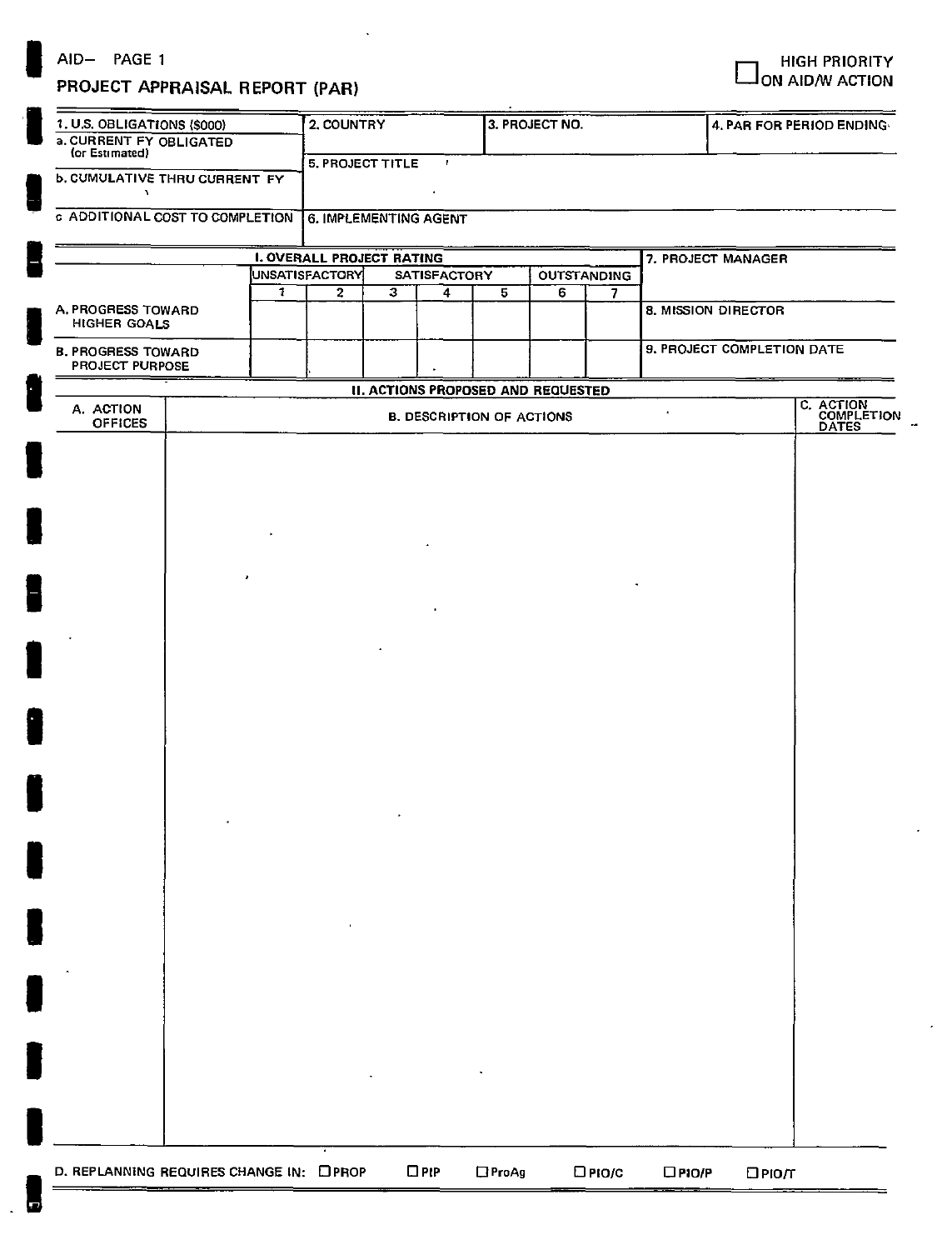**III. OUTPUT** TARGETS **AND** CURRENT **ESTIMATES** 

#### **INSTRUCTIONS:**

 $=$  $\overline{1}$ 

1. List the output indicators from PIP, Part 2, that are most targets describe the results to be produced at a specific time. describe the kind of results the project will produce. Output

2. Set objectively verifiable targets for completion and for important for achieving project purpose. Output indicators each interim FY. Quantify (use numbers or percents) where practical. (See Advisory **I** for examples **of**setting and measuring Output targets.]  $\mathbf{r}$ 

|                                       |                                                          |    |                |                          |                    | <b>B. OUTPUT TARGETS</b> |                                                        |    |        |                                                          |        |                            |      |  |
|---------------------------------------|----------------------------------------------------------|----|----------------|--------------------------|--------------------|--------------------------|--------------------------------------------------------|----|--------|----------------------------------------------------------|--------|----------------------------|------|--|
|                                       | A. MOST IMPORTANT OUTPUT INDICATORS                      |    |                |                          |                    | <b>TO DATE</b>           | END OF<br>FY:                                          |    | $FY =$ |                                                          | FY:    | AT COM-<br>PLETION<br>FY:. |      |  |
| -1.                                   |                                                          |    |                |                          |                    |                          |                                                        |    |        |                                                          |        |                            |      |  |
|                                       |                                                          |    | PRIOR          |                          |                    |                          |                                                        |    |        |                                                          |        |                            |      |  |
|                                       |                                                          |    |                | TARGET<br><b>CURRENT</b> |                    |                          |                                                        |    |        |                                                          |        |                            |      |  |
|                                       |                                                          |    |                | <b>ESTIMATE</b>          |                    |                          |                                                        |    |        |                                                          |        |                            |      |  |
| 2.                                    |                                                          |    |                | PRIOR                    |                    |                          |                                                        |    |        |                                                          |        |                            |      |  |
|                                       |                                                          |    |                | <b>TARGET</b>            |                    |                          |                                                        |    |        |                                                          |        |                            |      |  |
|                                       |                                                          |    |                | <b>CURRENT</b>           |                    |                          |                                                        |    |        |                                                          |        |                            |      |  |
|                                       |                                                          |    |                | <b>ESTIMATE</b>          |                    |                          |                                                        |    |        |                                                          |        |                            |      |  |
| З.                                    |                                                          |    |                | PRIOR                    |                    |                          |                                                        |    |        |                                                          |        |                            |      |  |
|                                       |                                                          |    |                | TARGET                   |                    |                          |                                                        |    |        |                                                          |        |                            |      |  |
|                                       |                                                          |    |                | <b>CURRENT</b>           |                    |                          |                                                        |    |        |                                                          |        |                            |      |  |
|                                       |                                                          |    |                | <b>ESTIMATE</b>          |                    |                          |                                                        |    |        |                                                          |        |                            |      |  |
| 4.                                    |                                                          |    |                | <b>PRIOR</b>             |                    |                          |                                                        |    |        |                                                          |        |                            |      |  |
|                                       |                                                          |    |                | TARGET                   |                    |                          |                                                        |    |        |                                                          |        |                            |      |  |
|                                       |                                                          |    |                | <b>CURRENT</b>           |                    |                          |                                                        |    |        |                                                          |        |                            |      |  |
|                                       |                                                          |    |                | <b>ESTIMATE</b>          |                    |                          |                                                        |    |        |                                                          |        |                            |      |  |
| 5.                                    |                                                          |    |                | PRIOR                    |                    |                          |                                                        |    |        |                                                          |        |                            |      |  |
|                                       |                                                          |    |                | <b>TARGET</b>            |                    |                          |                                                        |    |        |                                                          |        |                            |      |  |
|                                       |                                                          |    |                | <b>CURRENT</b>           |                    |                          |                                                        |    |        |                                                          |        |                            |      |  |
|                                       |                                                          |    |                | <b>ESTIMATE</b>          |                    |                          |                                                        |    |        |                                                          |        |                            |      |  |
| $\overline{6}$ .                      |                                                          |    |                | <b>PRIOR</b>             |                    |                          |                                                        |    |        |                                                          |        |                            |      |  |
|                                       |                                                          |    |                | <b>TARGET</b>            |                    |                          |                                                        |    |        |                                                          |        |                            |      |  |
|                                       |                                                          |    |                | <b>CURRENT</b>           |                    |                          |                                                        |    |        |                                                          |        |                            |      |  |
|                                       |                                                          |    |                | <b>ESTIMATE</b>          |                    |                          |                                                        |    |        |                                                          |        |                            |      |  |
| 7.                                    |                                                          |    |                | PRIOR                    |                    |                          |                                                        |    |        |                                                          |        |                            |      |  |
|                                       |                                                          |    |                | <b>TARGET</b>            |                    |                          |                                                        |    |        |                                                          |        |                            |      |  |
|                                       |                                                          |    |                | <b>CURRENT</b>           |                    |                          |                                                        |    |        |                                                          |        |                            |      |  |
|                                       |                                                          |    |                | <b>ESTIMATE</b>          |                    |                          |                                                        |    |        |                                                          |        |                            |      |  |
| $\overline{8}$                        |                                                          |    |                | PRIOR                    |                    |                          |                                                        |    |        |                                                          |        |                            |      |  |
|                                       |                                                          |    |                | <b>TARGET</b>            |                    |                          |                                                        |    |        |                                                          |        |                            |      |  |
|                                       |                                                          |    |                | <b>CURRENT</b>           |                    |                          |                                                        |    |        |                                                          |        |                            |      |  |
|                                       |                                                          |    |                | <b>ESTIMATE</b>          |                    |                          |                                                        |    |        |                                                          |        |                            |      |  |
|                                       | IV. COST, PERFORMANCE AND IMPORTANCE OF INPUT CATEGORIES |    |                |                          |                    |                          |                                                        |    |        |                                                          |        |                            |      |  |
| <b>B CURRENT</b><br>A. INPUT          |                                                          |    |                |                          |                    |                          | C. PERFORMANCE AGAINST PLAN $\langle \sqrt{\ }\rangle$ |    |        | D. IMPORTANCE FOR ACHIEVING<br>PROJECT PURPOSE $(\sqrt)$ |        |                            |      |  |
| YEAR COST<br>CATEGORY                 |                                                          |    | Unsatisfactory |                          |                    |                          |                                                        |    |        |                                                          |        |                            |      |  |
| (5000)                                |                                                          | 1. | 2.             | 3.                       | Satisfactory<br>4. | 5.                       | Outstanding<br>6.                                      |    | Low    |                                                          | Medium |                            | High |  |
| <b>IMPLEMENTING</b><br><b>AGENT</b>   |                                                          |    |                |                          |                    |                          |                                                        | 7, | 1.     | 2.                                                       | 3.     | 4.                         | 5.   |  |
| <b>PARTICIPANT</b><br><b>TRAINING</b> |                                                          |    |                |                          |                    |                          |                                                        |    |        |                                                          |        |                            |      |  |
| <b>COMMODITIES</b>                    |                                                          |    |                |                          |                    |                          |                                                        |    |        |                                                          |        |                            |      |  |
| <b>HOST COUNTRY</b>                   |                                                          |    |                |                          |                    |                          |                                                        |    |        |                                                          |        |                            |      |  |
| $\hat{\mathbf{r}}$<br>OTHER DONOR     |                                                          |    |                |                          |                    |                          |                                                        |    |        |                                                          |        |                            |      |  |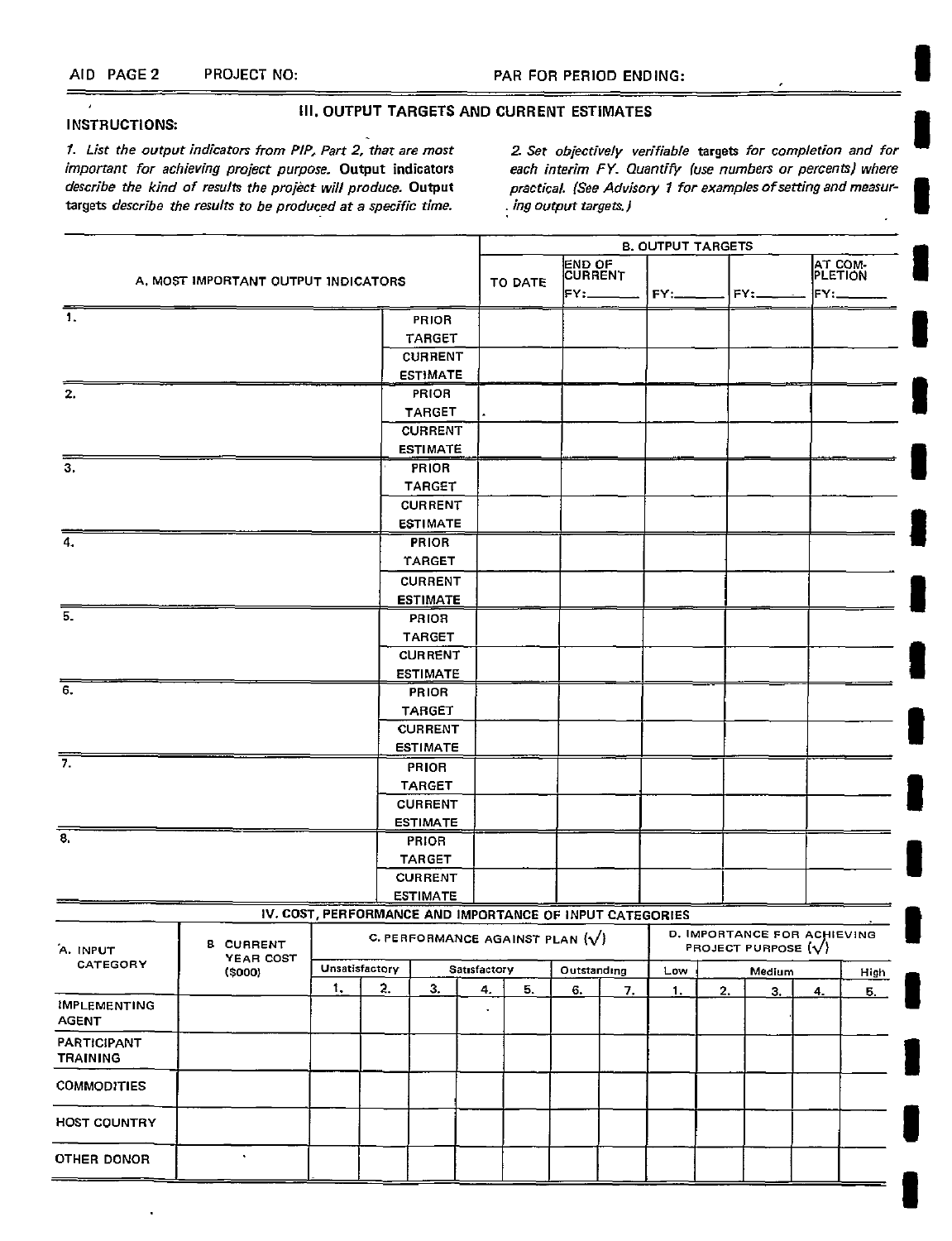**AID** 

## **PAGE 3 PROJECT NO:** PAR FOR PERIOD **ENDING:**

|                                                               |          |                                                               |                                                                                   |             | V. KEY PERFORMANCE FACTORS                                                                       |  |                                                                     |          |                                            |
|---------------------------------------------------------------|----------|---------------------------------------------------------------|-----------------------------------------------------------------------------------|-------------|--------------------------------------------------------------------------------------------------|--|---------------------------------------------------------------------|----------|--------------------------------------------|
| <b>FACTORS INFLUENCING</b><br>PROJECT PERFORMANCE             | VEGATIVE | <b>ACTUAL</b><br>IMPACT $\langle \sqrt{} \rangle$<br>EXPECTED | <b>POSITIVE</b>                                                                   | IMPORTANT?  | <b>FACTORS INFLUENCING</b><br>PROJECT PERFORMANCE                                                |  | <b>ACTUAL</b><br>IMPACT $\langle \sqrt{} \rangle$<br>AS<br>EXPECTED | POSITIVE | IMPORTANT?<br>$\overleftrightarrow{M}$ YES |
| A. IMPLEMENTING AGENT HOW MANY?                               |          |                                                               | <b>D. HOST COUNTRY</b>                                                            |             |                                                                                                  |  |                                                                     |          |                                            |
| 1. Planning and management                                    |          |                                                               |                                                                                   | (Personnel) |                                                                                                  |  |                                                                     |          |                                            |
| 2. Understanding of project purpose                           |          |                                                               |                                                                                   |             | 1. Competence/continuity of project leader                                                       |  |                                                                     |          |                                            |
| 3. Relations with host nationals                              |          |                                                               |                                                                                   |             | 2. Ability to implement project plans                                                            |  |                                                                     |          |                                            |
| 4. Effective use of participant training                      |          |                                                               |                                                                                   |             | 3. Use of trained manpower in project operations                                                 |  |                                                                     |          |                                            |
| 5. Local staff training and utilization                       |          |                                                               |                                                                                   |             | 4. Technical skills of project personnel-                                                        |  |                                                                     |          |                                            |
| 6. Adherence to work schedule                                 |          |                                                               |                                                                                   |             | 5. Planning and management skills                                                                |  |                                                                     |          |                                            |
| 7. Candor and utility of reports to USAID                     |          |                                                               |                                                                                   |             | 6. Technician man-years available                                                                |  |                                                                     |          |                                            |
| 8. Timely recruiting                                          |          |                                                               |                                                                                   |             | 7. Continuity of Staff                                                                           |  |                                                                     |          |                                            |
| 9. Technical qualifications                                   |          |                                                               |                                                                                   |             | 8. Willingness to work in rural areas                                                            |  |                                                                     |          |                                            |
| 10. Responsiveness to USAID direction                         |          |                                                               |                                                                                   |             | 9. Pay and allowances                                                                            |  |                                                                     |          |                                            |
| <b>ONONE</b><br><b>B. PARTICIPANT TRAINING</b>                |          |                                                               | Counterpart acceptance of and association with<br>10. the purpose of this project |             |                                                                                                  |  |                                                                     |          |                                            |
|                                                               |          |                                                               |                                                                                   |             | (Other Factors)                                                                                  |  |                                                                     |          |                                            |
| (Predeparture)                                                |          |                                                               |                                                                                   |             | 11, Cooperation within host government                                                           |  |                                                                     |          |                                            |
| 1. English language ability                                   |          |                                                               |                                                                                   |             | 12. Host government cooperation with non-<br>12. government organizations                        |  |                                                                     |          |                                            |
| 2. Host country funding                                       |          |                                                               |                                                                                   |             | 13. Availability of reliable data                                                                |  |                                                                     |          |                                            |
| 3. Orientation                                                |          |                                                               |                                                                                   |             | 14. Project funding                                                                              |  |                                                                     |          |                                            |
| 4. Participant availability                                   |          |                                                               |                                                                                   |             | 15. Legislative changes relevant to project                                                      |  |                                                                     |          |                                            |
| 5. Trainee selection                                          |          |                                                               |                                                                                   |             | 16. Adequacy of project-related organization                                                     |  |                                                                     |          |                                            |
| (Post-Training)                                               |          |                                                               | 17. Physical resource inputs                                                      |             |                                                                                                  |  |                                                                     |          |                                            |
| 6. Relevance of training to present project purpose           |          |                                                               |                                                                                   |             | 18. Maintenance of facilities and equipment                                                      |  |                                                                     |          |                                            |
| Appropriate facilities and equipment for<br>returned trainees |          |                                                               |                                                                                   |             | 19. Political conditions specific to project                                                     |  |                                                                     |          |                                            |
| 8. Employment appropriate to project                          |          |                                                               |                                                                                   |             | 20. Resolution of bureaucratic problems                                                          |  |                                                                     |          |                                            |
| 9. Supervisor receptiveness                                   |          |                                                               |                                                                                   |             | 21 Receptivity to change                                                                         |  |                                                                     |          |                                            |
|                                                               |          |                                                               |                                                                                   |             | 22. Actual dissemination of project benefits                                                     |  |                                                                     |          |                                            |
| <b>C. COMMODITIES</b><br>□NON-FFF<br>⊔ғғғ                     |          | <b>ONONE</b>                                                  |                                                                                   |             | 23. Intent/capacity to sustain and expand project<br>23. impact after U.S. inputs are terminated |  |                                                                     |          |                                            |
|                                                               |          |                                                               |                                                                                   |             | <b>E. OTHER DONORS</b><br>HOW MANY?                                                              |  |                                                                     |          |                                            |
| 1. Commodities appropriate to project needs                   |          |                                                               |                                                                                   |             | 1 Recognition of objectives shared with USAID                                                    |  |                                                                     |          |                                            |
| 2 Timeliness of procurement or reconditioning                 |          |                                                               |                                                                                   |             | 2. Agreement on strategy and plans                                                               |  |                                                                     |          |                                            |
| 3. Timeliness of delivery to point of use                     |          |                                                               |                                                                                   |             | 3. Coordination on implementation                                                                |  |                                                                     |          |                                            |
| 4. Storage adequacy                                           |          |                                                               |                                                                                   |             | 4. Contribution to project staffing                                                              |  |                                                                     |          |                                            |
| 5. Appropriate use                                            |          |                                                               |                                                                                   |             | 5. Contribution to project funding                                                               |  |                                                                     |          |                                            |
| 6. Maintenance and spares                                     |          |                                                               |                                                                                   |             | 6. Adherence to schedule                                                                         |  |                                                                     |          |                                            |
| 7. Records, accounting and controls                           |          |                                                               |                                                                                   |             | 7. Planning and Management                                                                       |  |                                                                     |          |                                            |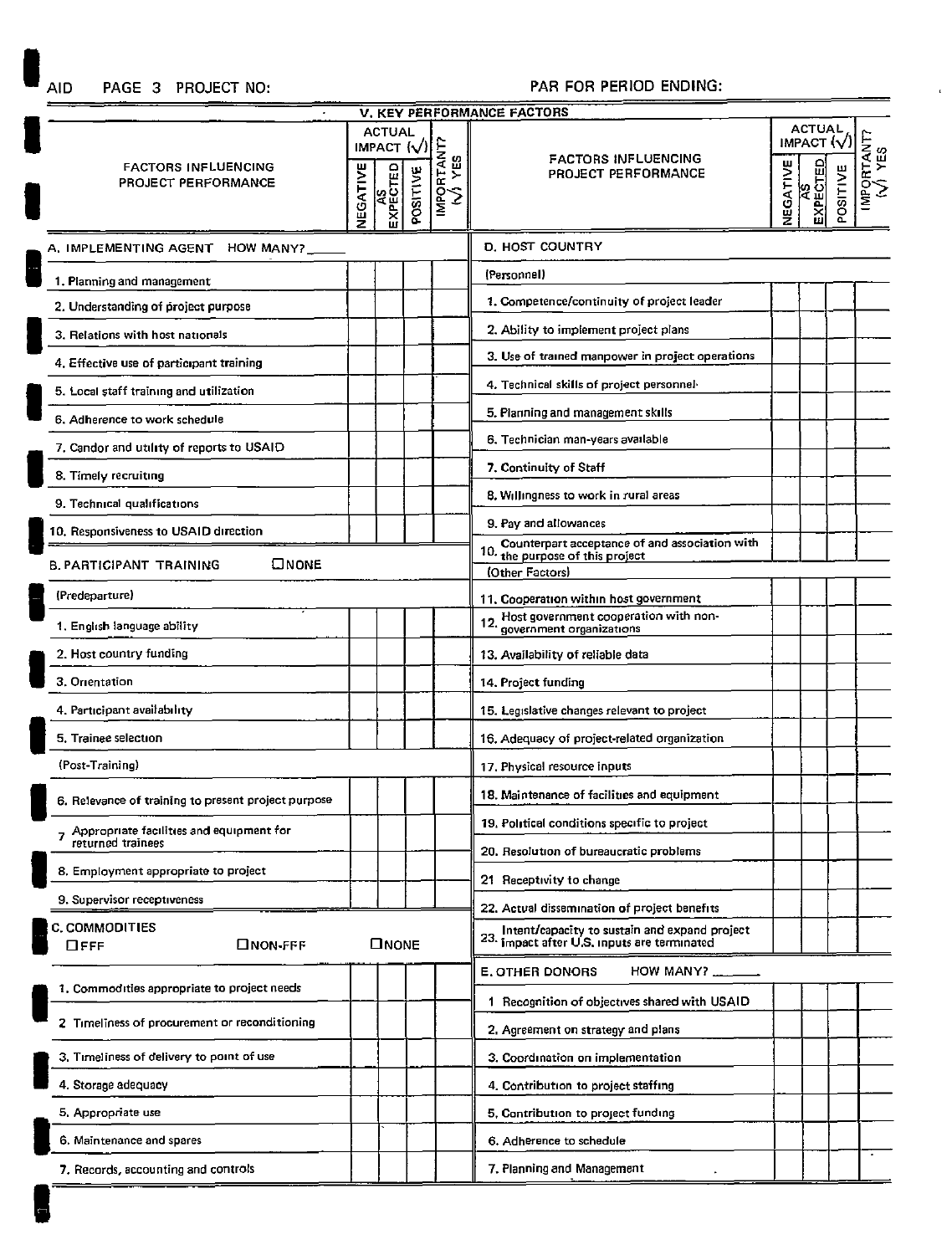| AID | PAGE 4 | <b>PROJECT NO:</b> | PAR FOR PERIOD ENDING:         |  |  |
|-----|--------|--------------------|--------------------------------|--|--|
|     |        |                    | VI. SUMMARY OF PROJECT PURPOSE |  |  |
|     |        |                    |                                |  |  |
|     |        |                    |                                |  |  |
|     |        |                    |                                |  |  |

| DATE OF MOST RECENT PROP                                                                                    |                                                                              |       |               |     |  |  |  |  |
|-------------------------------------------------------------------------------------------------------------|------------------------------------------------------------------------------|-------|---------------|-----|--|--|--|--|
|                                                                                                             | IS ABOVE PURPOSE SAME AS IN PROP?                                            |       | $\square$ YES | סא⊡ |  |  |  |  |
| VII. NARRATIVE SUMMARY FOR THIS REPORT PERIOD (Use continuation sheet)                                      |                                                                              |       |               |     |  |  |  |  |
|                                                                                                             | 1. Progress toward end-of-project status: (one statement for each indicator) |       |               |     |  |  |  |  |
| 2. Does the evidence support your propositions that:                                                        |                                                                              |       |               |     |  |  |  |  |
| a. Achieving project purpose will result in expected progress toward higher goals?<br>□ NO<br>$\square$ YES |                                                                              |       |               |     |  |  |  |  |
|                                                                                                             | b. Meeting output targets will achieve project purpose?                      | □ YES | י Ω ה         |     |  |  |  |  |
|                                                                                                             |                                                                              |       |               |     |  |  |  |  |

**3.** How can the project be performed more efficiently or effectively?

4. Summarize key problems and opportunities, emphasizing implications for the future.